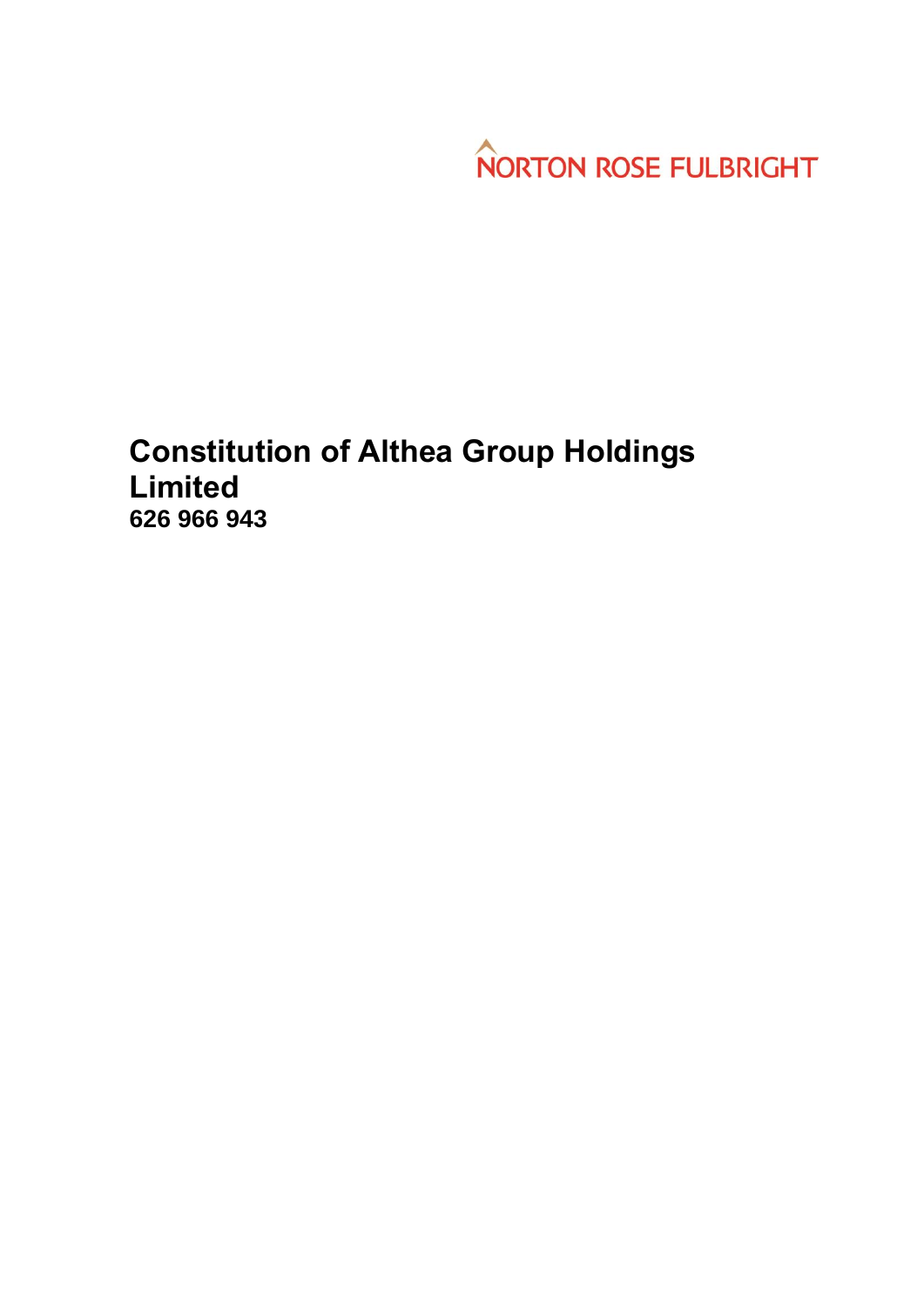### **Contents**

| 1  |  |  |  |
|----|--|--|--|
| 2  |  |  |  |
| 3  |  |  |  |
| 4  |  |  |  |
| 5  |  |  |  |
|    |  |  |  |
| 6  |  |  |  |
| 7  |  |  |  |
| 8  |  |  |  |
| 9  |  |  |  |
| 10 |  |  |  |
| 11 |  |  |  |
| 12 |  |  |  |
| 13 |  |  |  |
| 14 |  |  |  |
| 15 |  |  |  |
|    |  |  |  |
| 16 |  |  |  |
| 17 |  |  |  |
| 18 |  |  |  |
| 19 |  |  |  |
| 20 |  |  |  |
| 21 |  |  |  |
| 22 |  |  |  |
| 23 |  |  |  |
| 24 |  |  |  |
|    |  |  |  |
| 25 |  |  |  |
| 26 |  |  |  |
| 27 |  |  |  |
| 28 |  |  |  |
| 29 |  |  |  |
| 30 |  |  |  |
| 31 |  |  |  |
| 32 |  |  |  |
|    |  |  |  |
| 33 |  |  |  |
| 34 |  |  |  |
|    |  |  |  |
| 35 |  |  |  |
|    |  |  |  |
| 36 |  |  |  |
| 37 |  |  |  |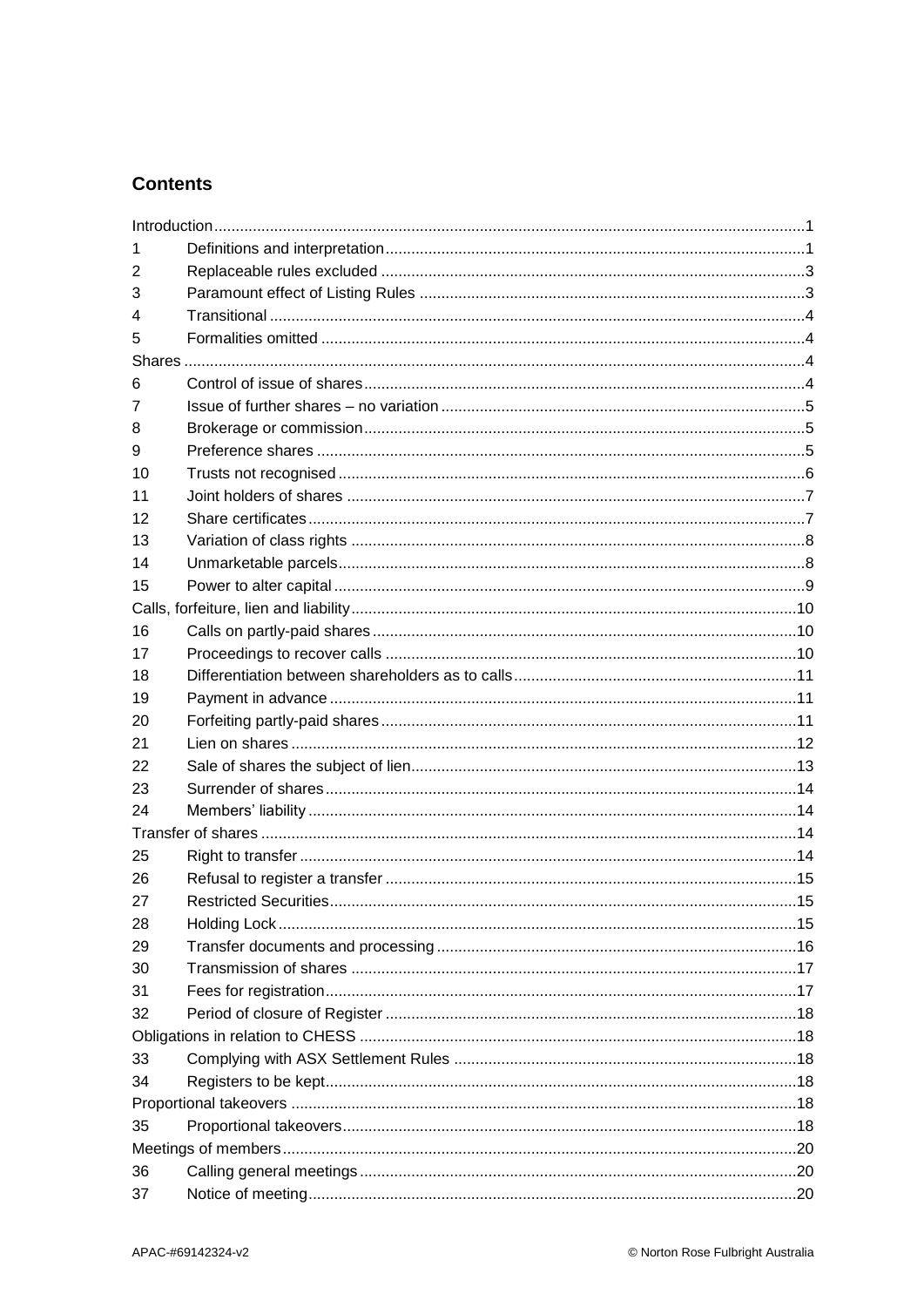| 38       |  |  |  |
|----------|--|--|--|
| 39       |  |  |  |
| 40       |  |  |  |
| 41       |  |  |  |
| 42       |  |  |  |
|          |  |  |  |
| 43       |  |  |  |
| 44       |  |  |  |
| 45       |  |  |  |
| 46       |  |  |  |
| 47       |  |  |  |
| 48       |  |  |  |
| 49       |  |  |  |
| 50       |  |  |  |
| 51       |  |  |  |
| 52       |  |  |  |
| 53       |  |  |  |
| 54       |  |  |  |
|          |  |  |  |
| 55       |  |  |  |
| 56       |  |  |  |
| 57       |  |  |  |
| 58       |  |  |  |
| 59       |  |  |  |
|          |  |  |  |
| 60       |  |  |  |
| 61       |  |  |  |
| 62       |  |  |  |
| 63       |  |  |  |
|          |  |  |  |
| 64       |  |  |  |
| 65       |  |  |  |
| 66       |  |  |  |
| 67       |  |  |  |
| 68       |  |  |  |
| 69       |  |  |  |
| 70       |  |  |  |
| 71       |  |  |  |
| 72       |  |  |  |
| 73       |  |  |  |
| 74       |  |  |  |
| 75       |  |  |  |
| 76       |  |  |  |
| 77       |  |  |  |
| 78       |  |  |  |
|          |  |  |  |
| 79<br>80 |  |  |  |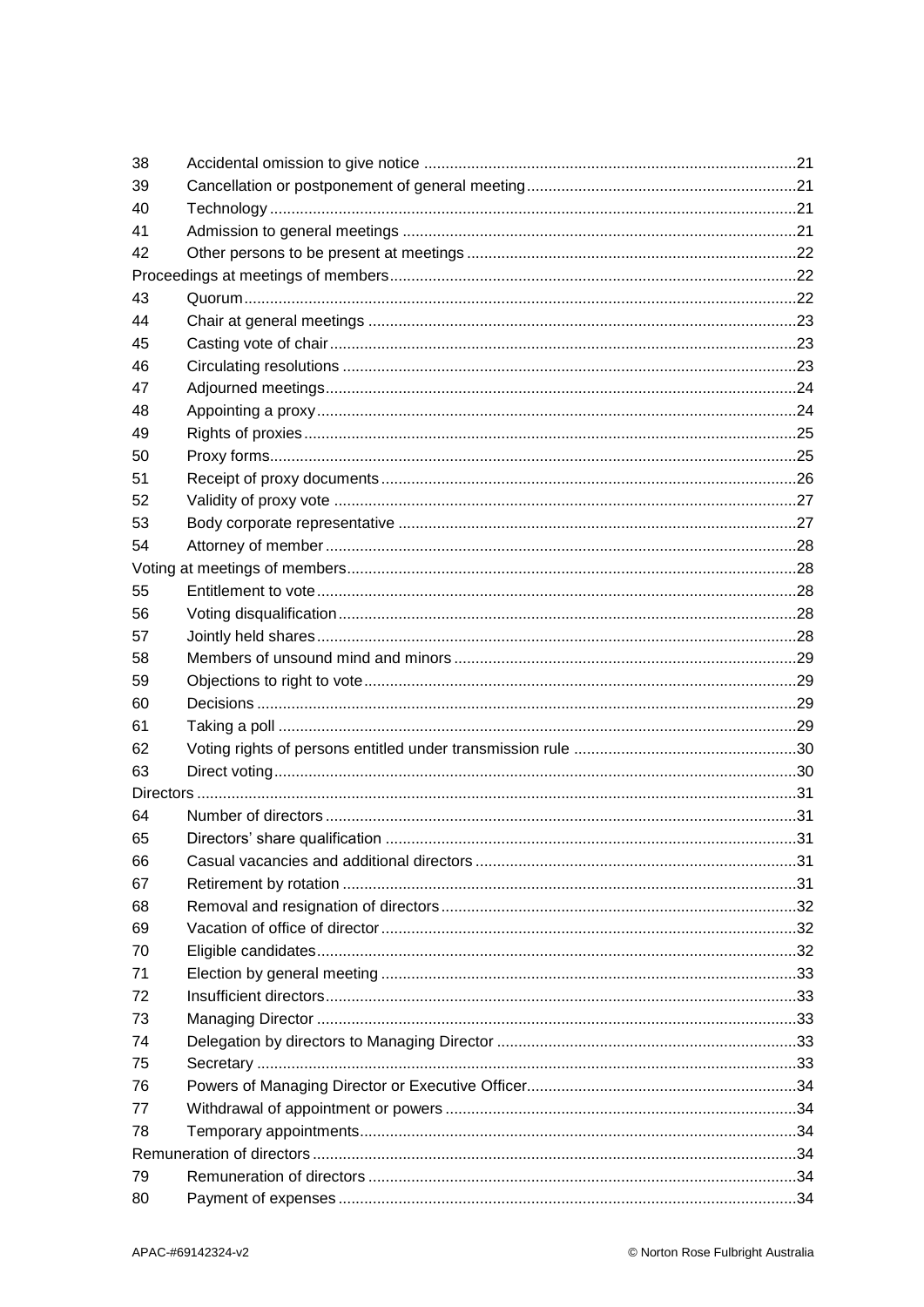| 81  |  |
|-----|--|
| 82  |  |
| 83  |  |
| 84  |  |
| 85  |  |
| 86  |  |
| 87  |  |
|     |  |
| 88  |  |
| 89  |  |
| 90  |  |
| 91  |  |
| 92  |  |
| 93  |  |
|     |  |
| 94  |  |
| 95  |  |
| 96  |  |
| 97  |  |
| 98  |  |
| 99  |  |
|     |  |
| 100 |  |
| 101 |  |
| 102 |  |
|     |  |
| 103 |  |
| 104 |  |
| 105 |  |
| 106 |  |
| 107 |  |
| 108 |  |
| 109 |  |
| 110 |  |
| 111 |  |
| 112 |  |
| 113 |  |
| 114 |  |
| 115 |  |
| 116 |  |
| 117 |  |
| 118 |  |
|     |  |
| 119 |  |
| 120 |  |
| 121 |  |
| 122 |  |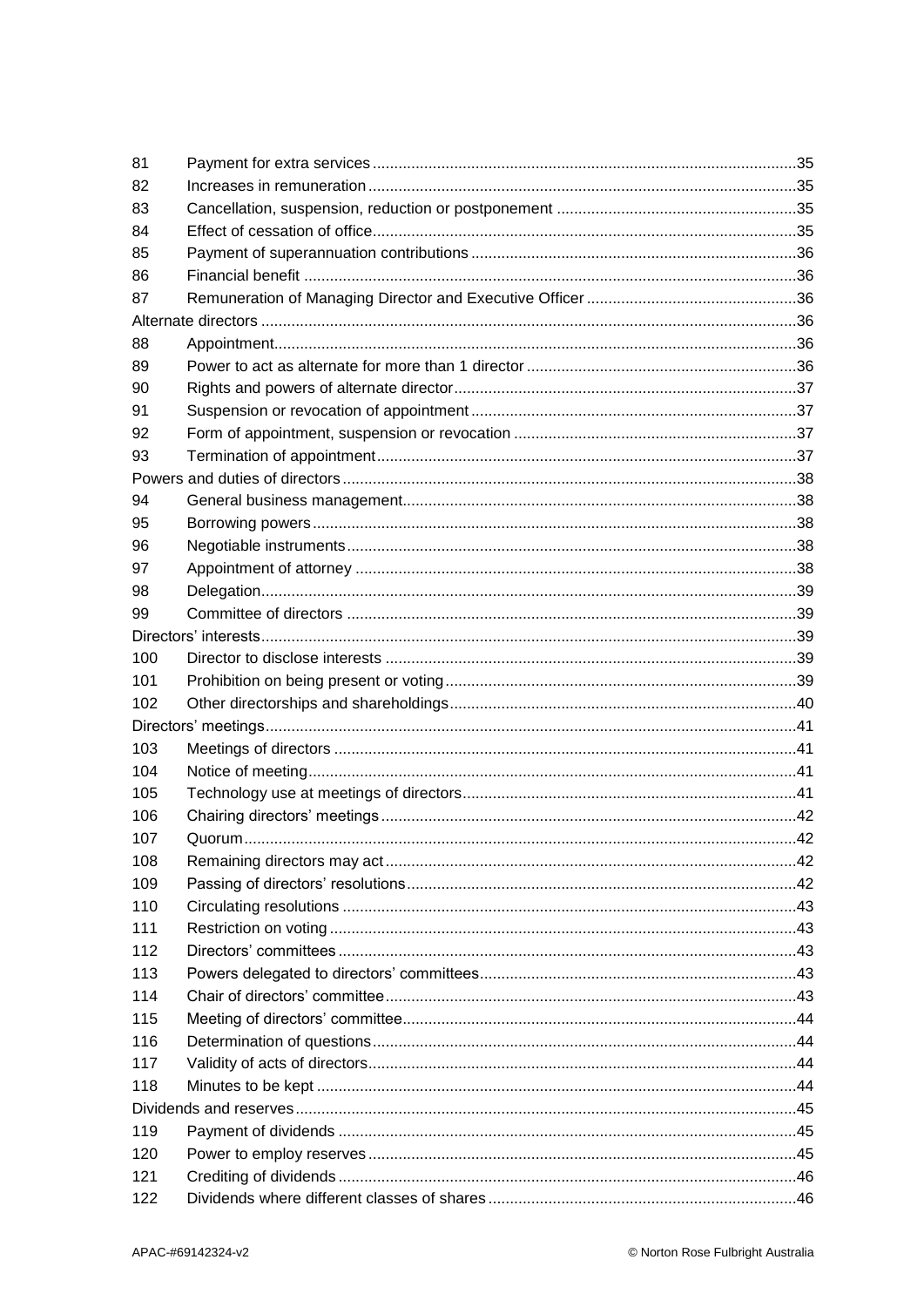| 123 |                                                                    |  |  |
|-----|--------------------------------------------------------------------|--|--|
| 124 |                                                                    |  |  |
| 125 |                                                                    |  |  |
| 126 |                                                                    |  |  |
| 127 |                                                                    |  |  |
| 128 | Dividend reinvestment, bonus share and employee incentive plans 48 |  |  |
|     |                                                                    |  |  |
| 129 |                                                                    |  |  |
| 130 |                                                                    |  |  |
| 131 |                                                                    |  |  |
|     |                                                                    |  |  |
| 132 |                                                                    |  |  |
| 133 |                                                                    |  |  |
| 134 |                                                                    |  |  |
| 135 |                                                                    |  |  |
| 136 |                                                                    |  |  |
|     |                                                                    |  |  |
| 137 |                                                                    |  |  |
|     |                                                                    |  |  |
| 138 |                                                                    |  |  |
| 139 |                                                                    |  |  |
|     |                                                                    |  |  |
| 140 |                                                                    |  |  |
| 141 |                                                                    |  |  |
| 142 |                                                                    |  |  |
| 143 |                                                                    |  |  |
| 144 |                                                                    |  |  |
|     |                                                                    |  |  |
| 145 |                                                                    |  |  |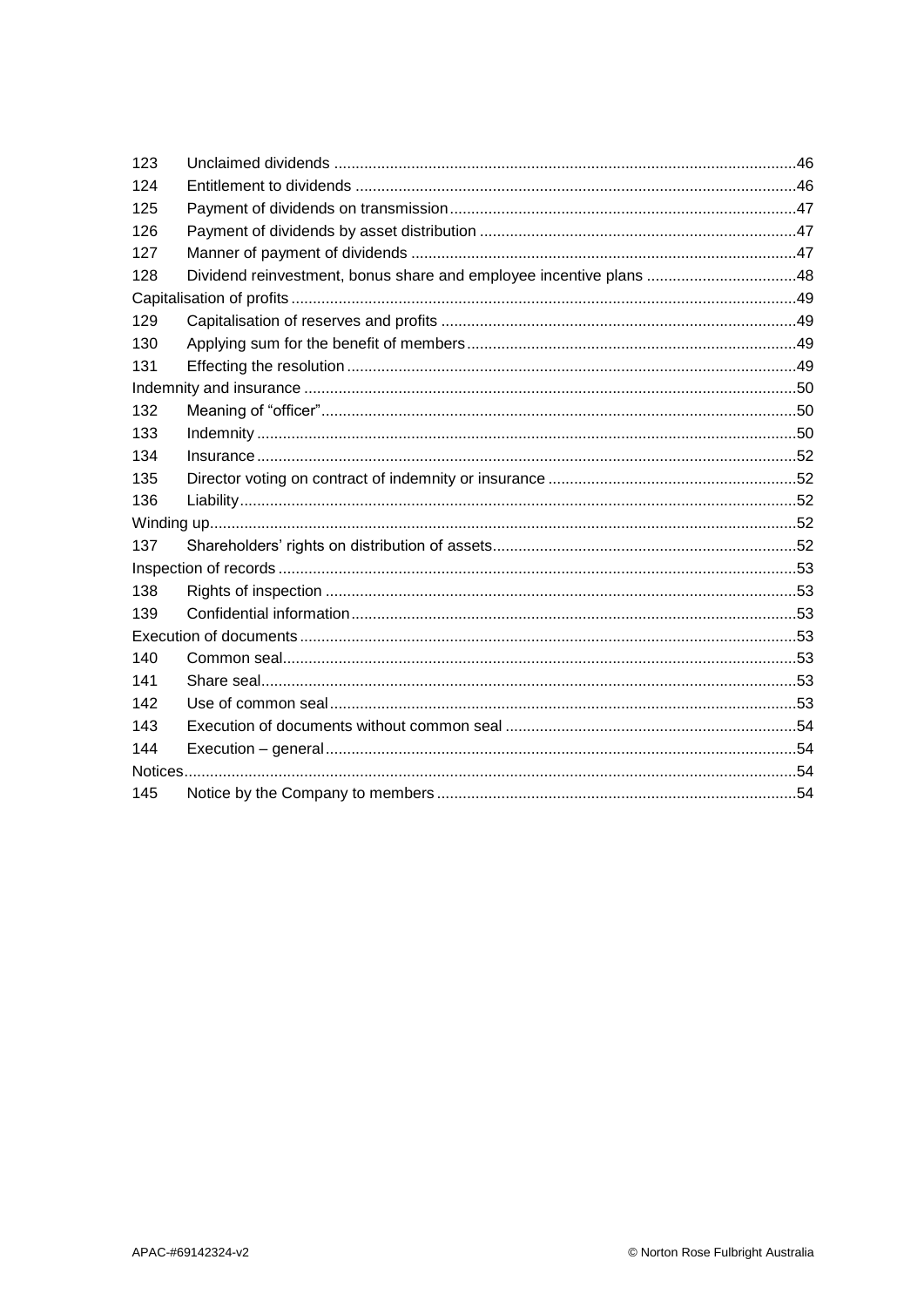*Corporations Act 2001*

Public company listed

# **Constitution**

**of**

# **Althea Group Holdings Limited**

### **Introduction**

### **1 Definitions and interpretation**

### 1.1 **Definitions**

In this Constitution:

- (1) **Act** means the *Corporations Act 2001* (Cth) and includes any amendment or reenactment of it or any legislation passed in substitution for it;
- (2) **Adoption Date** means the date on which this Constitution is adopted by the Company as its Constitution;
- (3) **ASX** means ASX Limited ACN 008 624 691, or if the context requires, the financial market conducted by it;
- (4) **ASX Settlement** means ASX Settlement Pty Ltd ACN 008 504 532;
- (5) **ASX Settlement Rules** means the ASX Settlement Operating Rules of ASX Settlement;
- (6) **auditor** means any person appointed for the time being to perform the duties of an auditor of the Company;
- (7) **Certificated Subregister** means that part of the Register that records certificated holdings of securities of the Company;
- (8) **CHESS** has the same meaning given to that term in the ASX Settlement Rules;
- (9) **CHESS Approved Securities** means securities for which CHESS approval has been given in accordance with the ASX Settlement Rules;
- (10) **CHESS Holding** means the holding of securities on CHESS;
- (11) **Company** means Althea Group Holdings Limited #insert ACN#;
- (12) **directors** has the meaning given by section 9 of the Act, but generally means the directors for the time being of the Company or the directors assembled as a board;
- (13) **dividend** includes bonus issues;
- (14) **Executive Officer** means a director in full-time employment of the Company or any subsidiary or related body corporate other than a Managing Director;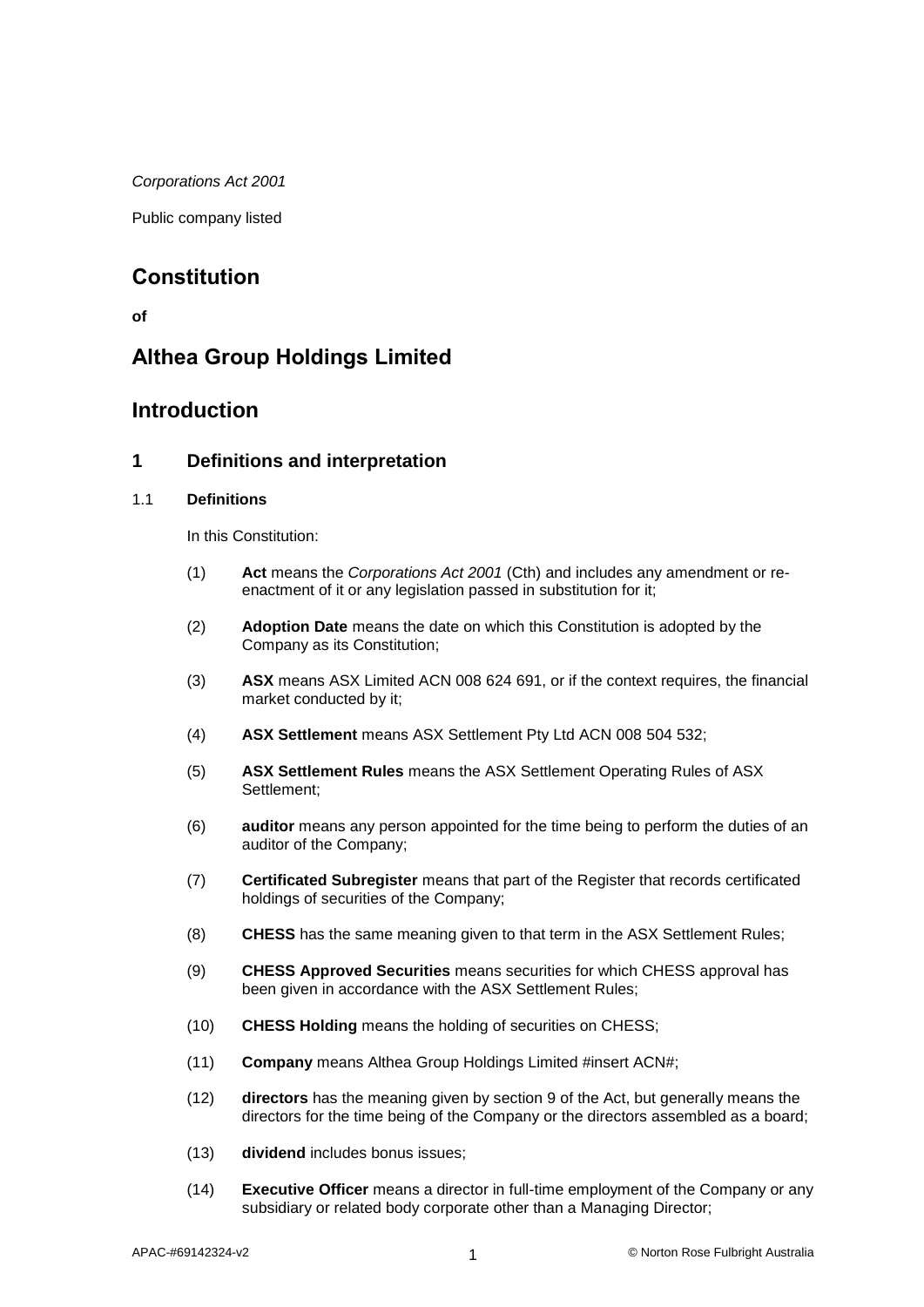- (15) **Holding Lock** has the meaning in section 2 of the ASX Settlement Rules;
- (16) **Issuer Sponsored Subregister** means that part of the Register for a class of the Company's CHESS Approved Securities that is administered by the Company (and not by ASX Settlement) and that records uncertificated holdings of securities;
- (17) **Listing Rules** means the listing rules of ASX and any other rules of ASX which are applicable while the Company is admitted to the Official List, each as amended or replaced from time to time, except to the extent of any express written waiver by ASX;
- (18) **Managing Director** means any person appointed to perform the duties of Managing Director of the Company;
- (19) **member**, **shareholder** or **holder** means any person entered in the Register as a member for the time being of the Company;
- (20) **member present** means a member present at any general meeting of the Company in person or by proxy or attorney or, in the case of a body corporate, by a duly appointed representative;
- (21) **Official List** means the official list of entities that ASX has admitted and not removed;
- (22) **Previous Constitution** means the Constitution of the Company immediately before the Adoption Date;
- (23) **Register** means the register of members to be kept pursuant to the Act and includes any Certificated Subregister and Issuer Sponsored Subregister;
- (24) **Restriction Agreement** means a restriction agreement in the form set out in the Listing Rules or otherwise approved by ASX;
- (25) **Restricted Securities** has the meaning given to that term in the Listing Rules;
- (26) **secretary** means any person appointed to perform the duties of secretary of the Company and any person appointed to act temporarily as secretary; and
- (27) **securities** has the meaning ascribed by section 92(1) of the Act and includes options over unissued securities and renounceable and non-renounceable rights to subscribe for securities.

#### 1.2 **Interpretation**

- (1) Reference to:
	- (a) one gender includes the others;
	- (b) the singular includes the plural and the plural includes the singular;
	- (c) a person includes a body corporate;
	- (d) a thing includes the whole and each part separately;
	- (e) a statute, regulation, code or other law or a provision of any of them includes:
		- (i) any amendment or replacement of it; and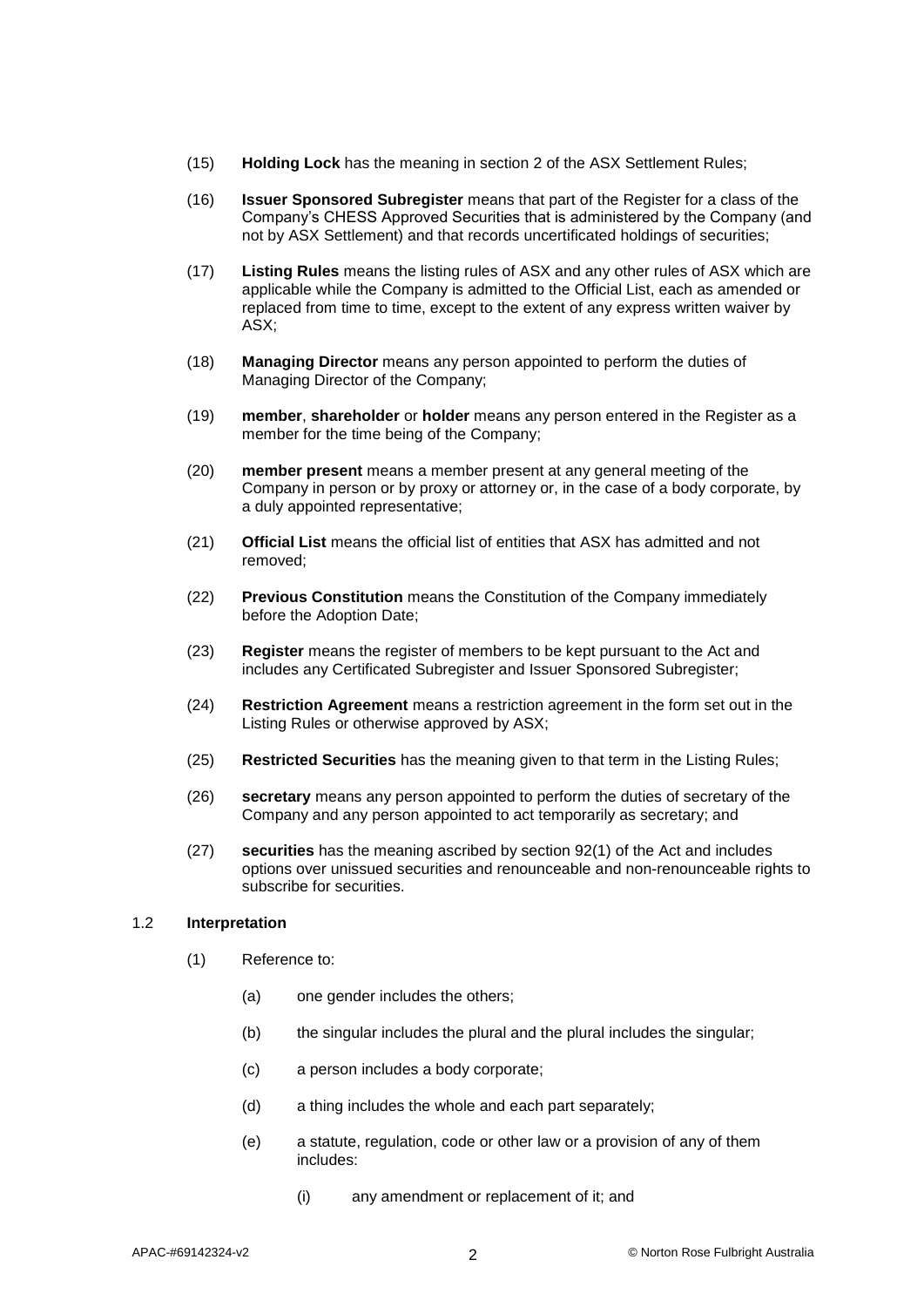- (ii) another regulation or other statutory instrument made under it, or made under it as amended or replaced; and
- (f) dollars means Australian dollars unless otherwise stated.
- (2) Except so far as the contrary intention appears in this Constitution:
	- (a) an expression has in this Constitution the same meaning as in the Act;
	- (b) if an expression is given different meanings for the purposes of different provisions of the Act, the expression has, in a provision of this Constitution that deals with a matter dealt with by a particular provision of the Act, the same meaning as in that provision of the Act; and
	- (c) an expression defined in the Listing Rules or the ASX Settlement Rules has the same meaning in this Constitution.
- (3) "Including" and similar expressions are not words of limitation.
- (4) Where a word or expression is given a particular meaning, other parts of speech and grammatical forms of that word or expression have a corresponding meaning.
- (5) Headings and any table of contents or index are for convenience only and do not form part of this Constitution or affect its interpretation.

#### **2 Replaceable rules excluded**

2.1 The replaceable rules contained in the Act do not apply to the Company.

### **3 Paramount effect of Listing Rules**

- 3.1 While the Company remains on the Official List, the following provisions apply:
	- (1) despite anything contained in this Constitution, if the Listing Rules prohibit an act being done, the act must not be done;
	- (2) nothing contained in this Constitution prevents an act being done that the Listing Rules require to be done;
	- (3) if the Listing Rules require an act to be done or not to be done, authority is given for that act to be done or not to be done (as the case may be);
	- (4) if the Listing Rules require this Constitution to contain a provision and it does not contain such a provision, this Constitution must be treated as containing that provision;
	- (5) if the Listing Rules require this Constitution not to contain a provision and it contains such a provision, this Constitution must be treated as not containing that provision; and
	- (6) if any provision of this Constitution is or becomes inconsistent with the Listing Rules, this Constitution must be treated as not containing that provision to the extent of the inconsistency.
- 3.2 Where any rule, or provision in any rule, is expressed to be subject to the Listing Rules or contains words to the same effect, the rule or provision is only subject to the provisions of the Listing Rules while the Company remains on the Official List.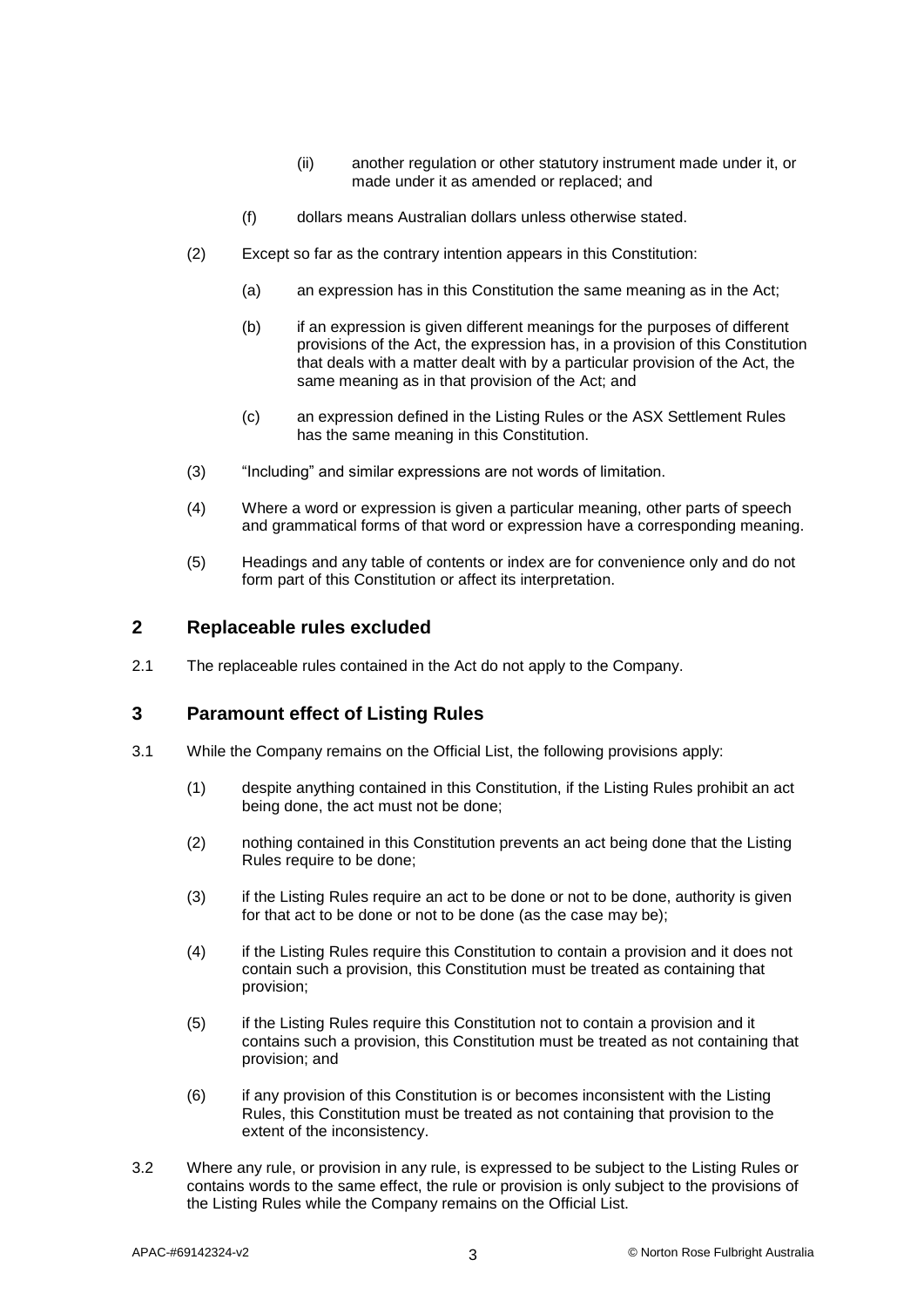### **4 Transitional**

- 4.1 This Constitution has the effect that:
	- (1) every director, alternate director, senior manager and secretary in office as at the Adoption Date continues in office, subject to, and is taken to have been appointed or elected under, this Constitution;
	- (2) any register maintained by the Company immediately before the Adoption Date is taken to be a register maintained under this Constitution;
	- (3) any seal adopted by the Company before the Adoption Date is taken to be a seal until another seal is adopted by the Company under this Constitution; and
	- (4) unless a contrary intention appears in this Constitution, all persons, things, agreements and circumstances appointed, approved, created or delegated by or under the Previous Constitution continue to have the same status, operation and effect as if they had occurred under this Constitution on and after the Adoption Date.
- 4.2 Everything done under this Constitution continues to have the same operation and effect after the adoption of any successor Constitution as if properly done under that Constitution.

### **5 Formalities omitted**

5.1 If some formality required by this Constitution is inadvertently omitted or is not carried out, the omission does not invalidate anything, including any resolution, which but for the omission would have been valid unless it is proved to the satisfaction of the directors that the omission has directly prejudiced any member financially. The decision of the directors is final and binding on all members.

### <span id="page-8-2"></span>**Shares**

### **6 Control of issue of shares**

- <span id="page-8-0"></span>6.1 Subject to this Constitution, the Act, the Listing Rules and any special rights conferred on the holders of any shares or class of shares, the directors may:
	- (1) issue, allot or grant options for, or otherwise dispose of, shares in the Company; and
	- (2) decide:
		- (a) the persons to whom shares are issued or options are granted;
		- (b) the terms on which shares are issued or options are granted; and
		- (c) the rights and restrictions attached to those shares or options.
- <span id="page-8-1"></span>6.2 The directors' power under rule [6.1](#page-8-0) includes the power to:
	- (1) grant options over unissued shares;
	- (2) issue and allot shares:
		- (a) with any preferential, deferred or special rights, privileges or conditions;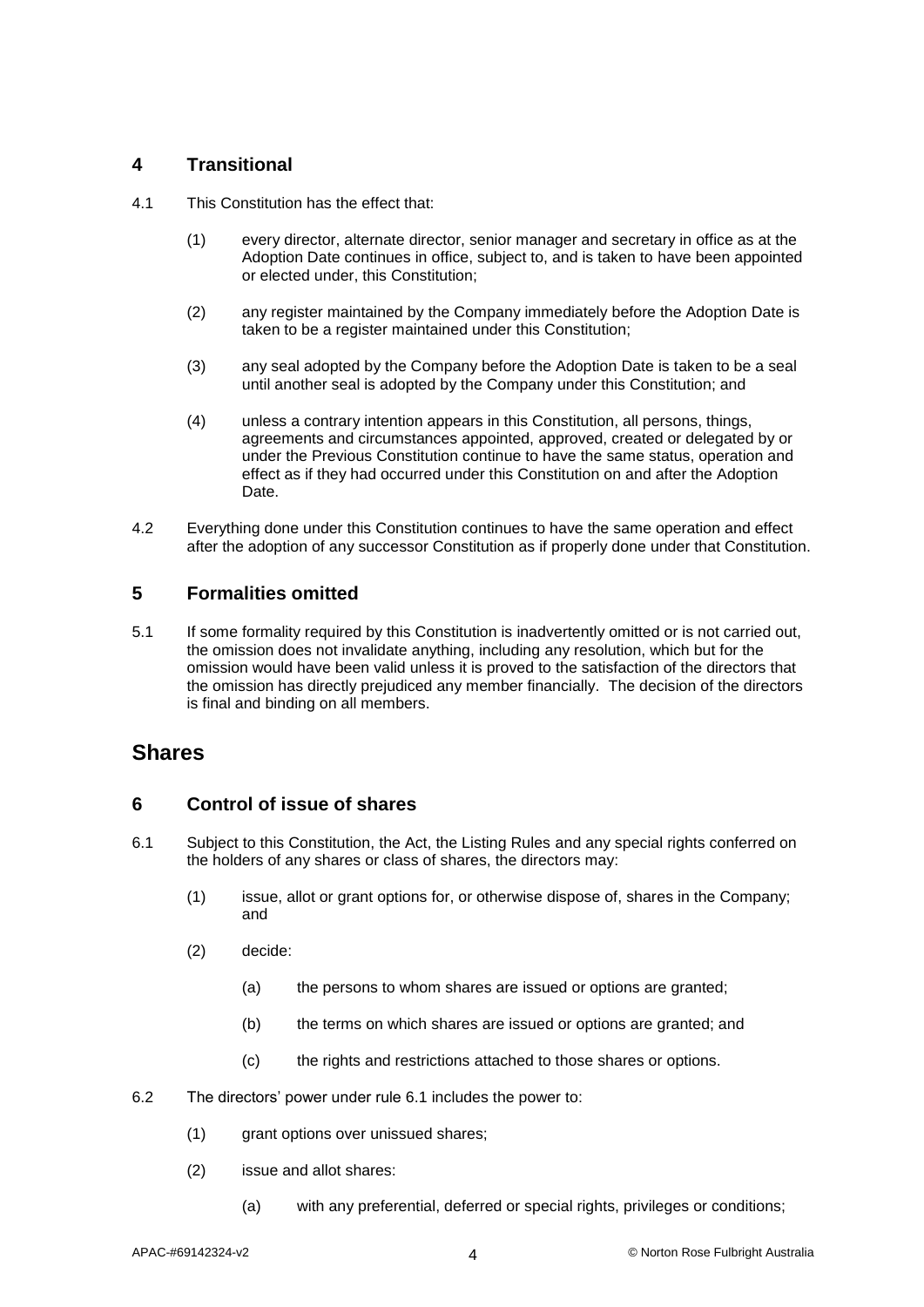- (b) with any restrictions in regard to dividend, voting, return of capital or otherwise;
- <span id="page-9-0"></span>(c) which are liable to be redeemed;
- (d) which are bonus shares for whose issue no consideration is payable to the Company; or
- (e) which have any combination of characteristics described in rules [6.2\(2\)\(a\)](#page-8-1) to [6.2\(2\)\(d\)](#page-9-0) inclusive; and
- (3) settle the way in which fractions of a share, however arising, are to be dealt with.

### **7 Issue of further shares – no variation**

- 7.1 The rights conferred on the holders of shares of any class are not to be taken as varied by the issue of further shares ranking equally with the first-mentioned shares unless:
	- (1) expressly provided by the terms of issue of the first-mentioned shares; or
	- (2) required by the Corporations Act or, while the Company remains on the official list of ASX, the Listing Rules.

### **8 Brokerage or commission**

- 8.1 Subject to the Act and the Listing Rules, the Company may pay brokerage or commission to a person in respect of that person or another person agreeing to take up shares in the Company.
- 8.2 Payments by way of brokerage or commission may be satisfied:
	- (1) by the payment of cash;
	- (2) by the issue of fully or partly paid shares or other securities; or
	- (3) partly by the payment of cash and partly by the issue of fully or partly paid shares or other securities.

### **9 Preference shares**

- 9.1 The Company may issue preference shares including preference shares which are, or at the option of the Company or holder are, liable to be redeemed or convertible into ordinary shares (or both).
- 9.2 Each preference share confers on the holder a right to receive a preferential dividend, in priority to the payment of any dividend on the ordinary shares, at a rate and on the basis decided by the directors under the terms of issue.
- 9.3 In addition to the preferential dividend and rights on winding up, each preference share may participate with the ordinary shares in profits and assets of the Company, including on a winding up, if and to the extent the directors decide under the terms of issue.
- 9.4 The preferential dividend may be cumulative only if and to the extent the directors decide under the terms of issue, and will otherwise be non-cumulative.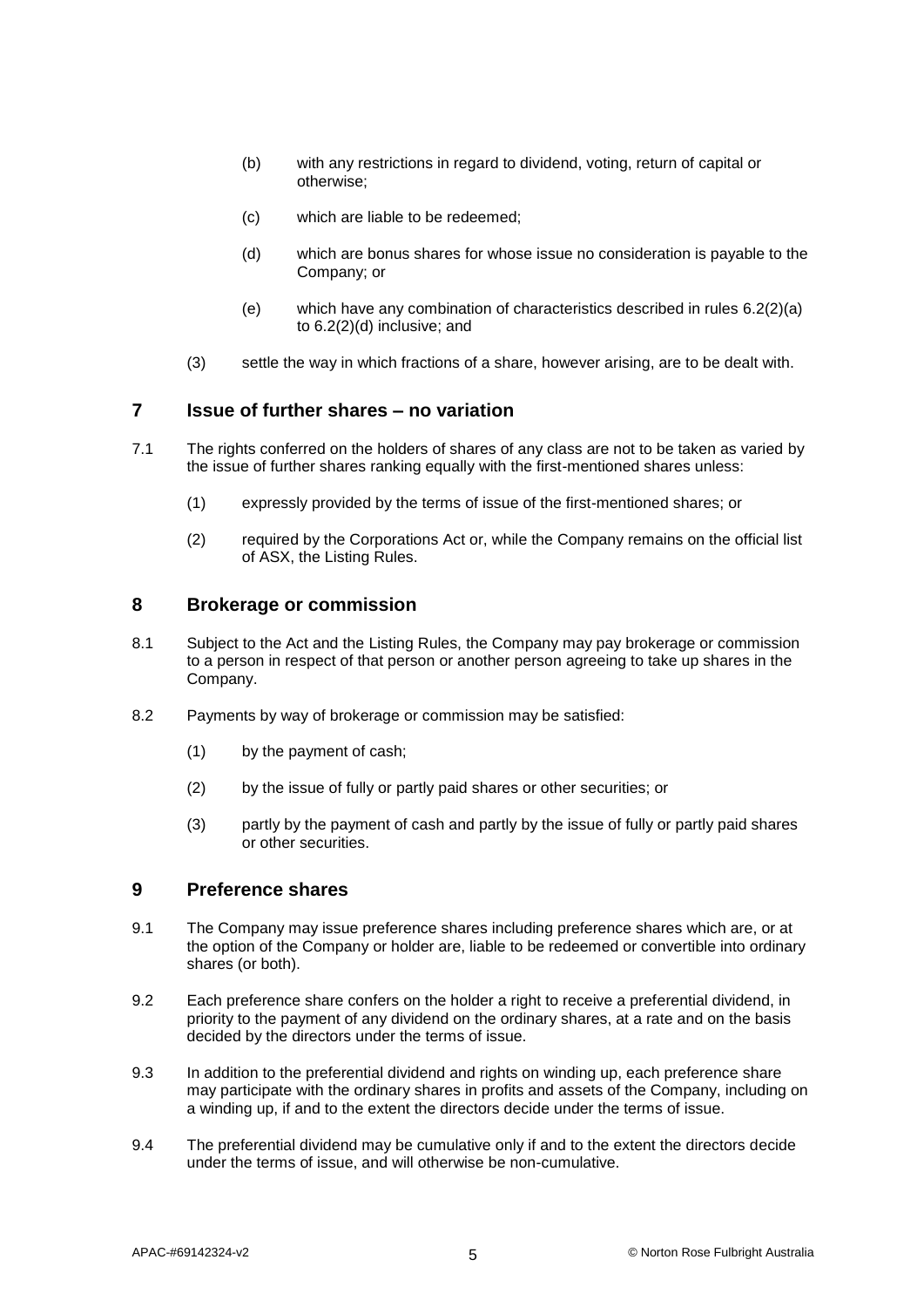- 9.5 Each preference share confers on its holder the right in a winding up and on redemption to payment in priority to the ordinary shares of:
	- (1) the amount of any dividend accrued but unpaid on the share at the date of winding up or the date of redemption; and
	- (2) any additional amount specified in the terms of issue.
- 9.6 To the extent the directors may decide under the terms of issue, a preference share may confer a right to a bonus issue or capitalisation of profits in favour of holders of those shares only.
- 9.7 A preference share does not confer on its holder any right to participate in the profits or property of the Company except as set out above.
- <span id="page-10-1"></span>9.8 A preference share does not entitle its holder to vote at any general meeting of the Company except in the following circumstances:
	- (1) on any of the proposals specified in rule [9.9;](#page-10-0)
	- (2) on a resolution to approve the terms of a buy-back agreement;
	- (3) during a period in which a dividend or part of a dividend on the share is in arrears;
	- (4) during the winding up of the Company; or
	- (5) in any other circumstances in which the Listing Rules require holders of preference share to be entitled to vote.
- <span id="page-10-0"></span>9.9 The proposals referred to in rule [9.8](#page-10-1) are proposals:
	- (1) to reduce the share capital of the Company;
	- (2) that affect rights attached to the share;
	- (3) to wind up the Company; or
	- (4) for the disposal of the whole of the property, business and undertaking of the Company.
- 9.10 The holder of a preference share who is entitled to vote in respect of that share under rule [9.8](#page-10-1) is, on a poll, not entitled to more than 1 vote per share, in accordance with the Listing Rules.
- 9.11 In the case of a redeemable preference share, the Company must, at the time and place for redemption specified in, or determined in accordance with, the terms of issue for the share, redeem the share and, on receiving a redemption request under the terms of issue, pay to or at the direction of the holder the amount payable on redemption of the share.
- 9.12 A holder of a preference share must not transfer or propose to transfer, and the directors, to the extent permitted by the Listing Rules, must not register a transfer of, the share if the transfer would contravene any restrictions on the right to transfer the share set out in the terms of issue for the share.

### <span id="page-10-2"></span>**10 Trusts not recognised**

10.1 Except as required by law, the ASX Settlement Rules or as otherwise provided by this Constitution, the Company will not recognise any person as holding a share on trust and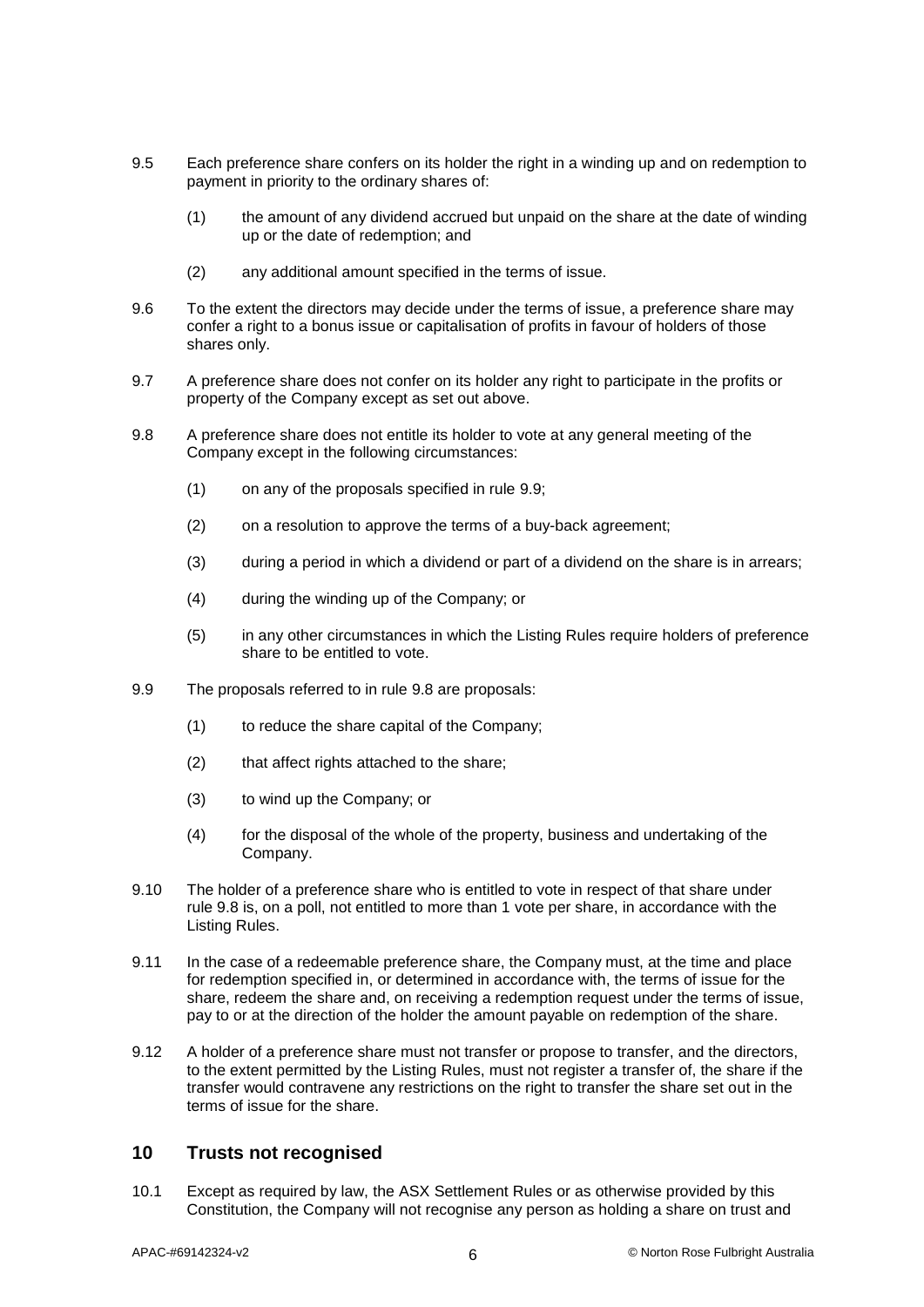the Company will not be bound to recognise any equitable, contingent, future or partial interest or other right in respect of a share except the registered holder's absolute right of ownership.

10.2 This rule [10](#page-10-2) applies even if the Company has notice of the relevant trust, interest or right.

### **11 Joint holders of shares**

- 11.1 Where 2 or more persons are registered as the holders of a share, they must be treated as holding the share as joint tenants with benefits of survivorship and the person whose name appears first on the Register is the only joint holder entitled to receive notices from the Company.
- 11.2 Any 1 of the joint holders of a share may give an effective receipt for any dividend or return of capital payable to the joint holders.
- 11.3 On the death of any 1 of the joint holders, the survivor or survivors are the only person or persons recognised by the Company as having any title to the share, but the directors may require such evidence of death as they see fit.
- 11.4 The Company is entitled to and in respect of CHESS Holdings must:
	- (1) record the names of only the first 3 joint holders of a share on the Register;
	- (2) regard the 3 joint holders of a share appearing first on the Register as the registered holders of that share to the exclusion of the other holders; and
	- (3) disregard the entitlement of any person to be registered on the Register as a holder if the name of the person would appear on the Register after the first 3 joint holders for that share.

#### **12 Share certificates**

- 12.1 The directors will not, unless they determine otherwise or the Act and Listing Rules require, issue a certificate to a member for any shares registered in the member's name or record any holding as held on a Certificated Subregister.
- 12.2 Any certificate for shares must be issued and despatched in accordance with the Act, the Listing Rules and the ASX Settlement Rules.
- 12.3 Subject to the Listing Rules, the directors may in their absolute discretion elect whether to maintain a Certificated Subregister for any class of shares.
- 12.4 Subject to the Listing Rules and the ASX Settlement Rules, shares may be held on any subregister maintained by or on behalf of the Company or on any branch register kept by the Company.
- 12.5 If a certificate is lost or destroyed and the owner of the relevant securities applies in accordance with section 1070D(5) of the Act, the Company must issue a new certificate in its place.
- 12.6 If a certificate is defaced or worn out and is produced to the Company, the Company may issue a new certificate in its place.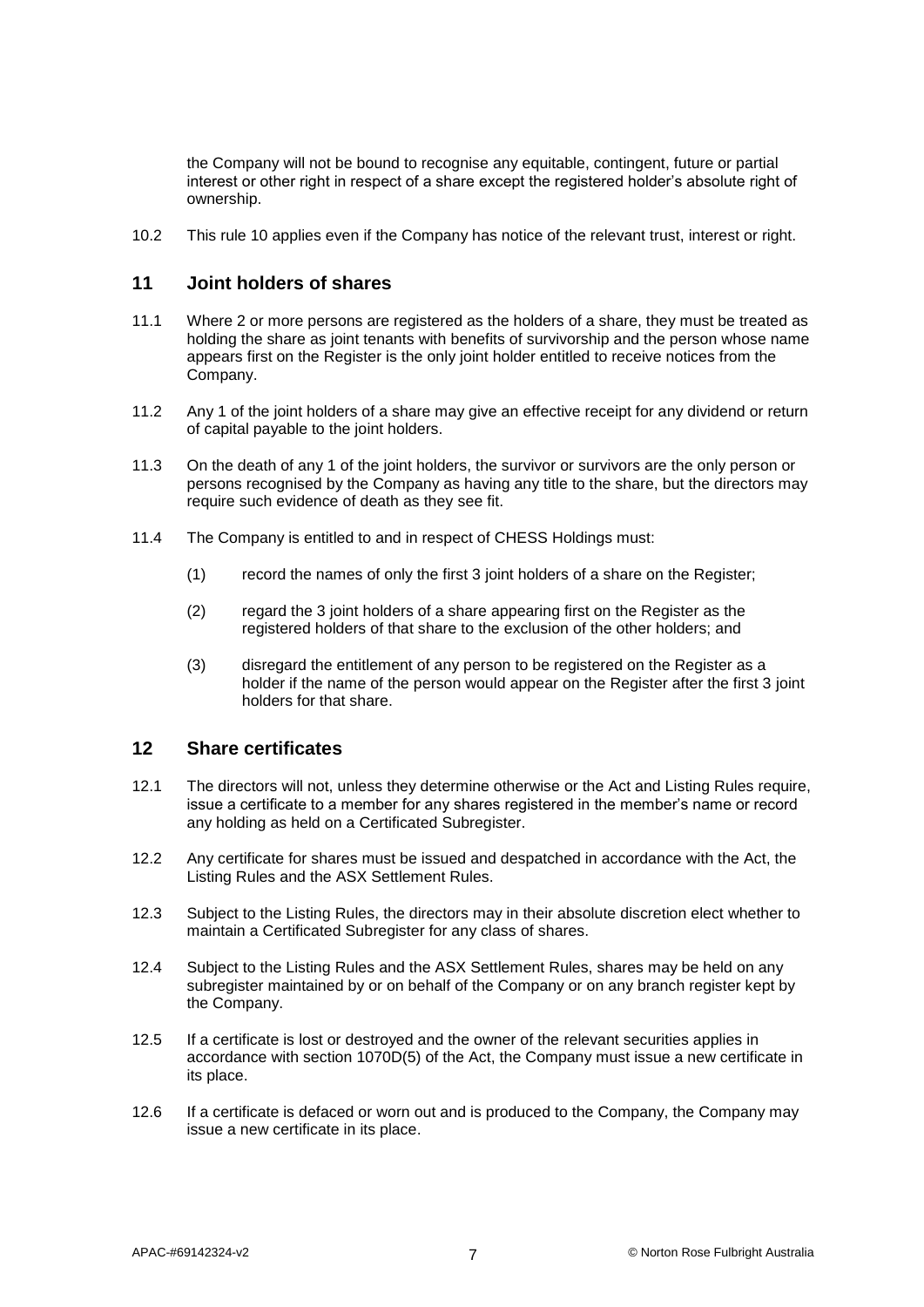### **13 Variation of class rights**

- 13.1 Rights attached to shares in a class of shares may, unless their terms of issue state otherwise, be varied or cancelled only:
	- (1) by special resolution of the Company; and
	- (2) either:
		- (a) by special resolution passed at a meeting of the members holding shares in the class; or
		- (b) with the written consent of members with at least 75% of the votes in the class.
- 13.2 The provisions of this Constitution relating to general meetings apply, with necessary changes, to separate class meetings as if they were general meetings.

### <span id="page-12-0"></span>**14 Unmarketable parcels**

- 14.1 In this rule [14:](#page-12-0)
	- (1) **Marketable Parcel** of the relevant securities has the meaning ascribed by the Listing Rules;
	- (2) **Minority Member** means the holder of less than a Marketable Parcel of the relevant securities;
	- (3) **Notice** means the written notice given to Minority Members in accordance with rule [14.2;](#page-12-1)
	- (4) **Notice Date** means the date of the Notice sent by the Company to a Minority Member advising that the Company intends to sell that Minority Member's securities on that member's behalf under rule [14.2;](#page-12-1)
	- (5) **Purchaser** means the person or persons (including a member or members) to whom the relevant securities are disposed or sold in accordance with rule [14.2;](#page-12-1) and
	- (6) **Sale Consideration** means the proceeds of any sale or other disposal of the relevant securities of a Minority Member under this rule [14.](#page-12-0)
- <span id="page-12-3"></span><span id="page-12-2"></span><span id="page-12-1"></span>14.2 Subject to the Listing Rules, the Company is entitled to sell securities of a Minority Member on the following conditions:
	- (1) the Company must give to the Minority Member a Notice that the Company intends to invoke the power of sale contained in this rule [14;](#page-12-0)
	- (2) the Minority Member must be given at least 6 weeks from the Notice Date in which to advise the Company that the member wishes to retain the member's security holding;
	- (3) if the Minority Member advises the Company under rule [14.2\(2\)](#page-12-2) that the member wishes to retain the member's security holding, the Company must not sell it; and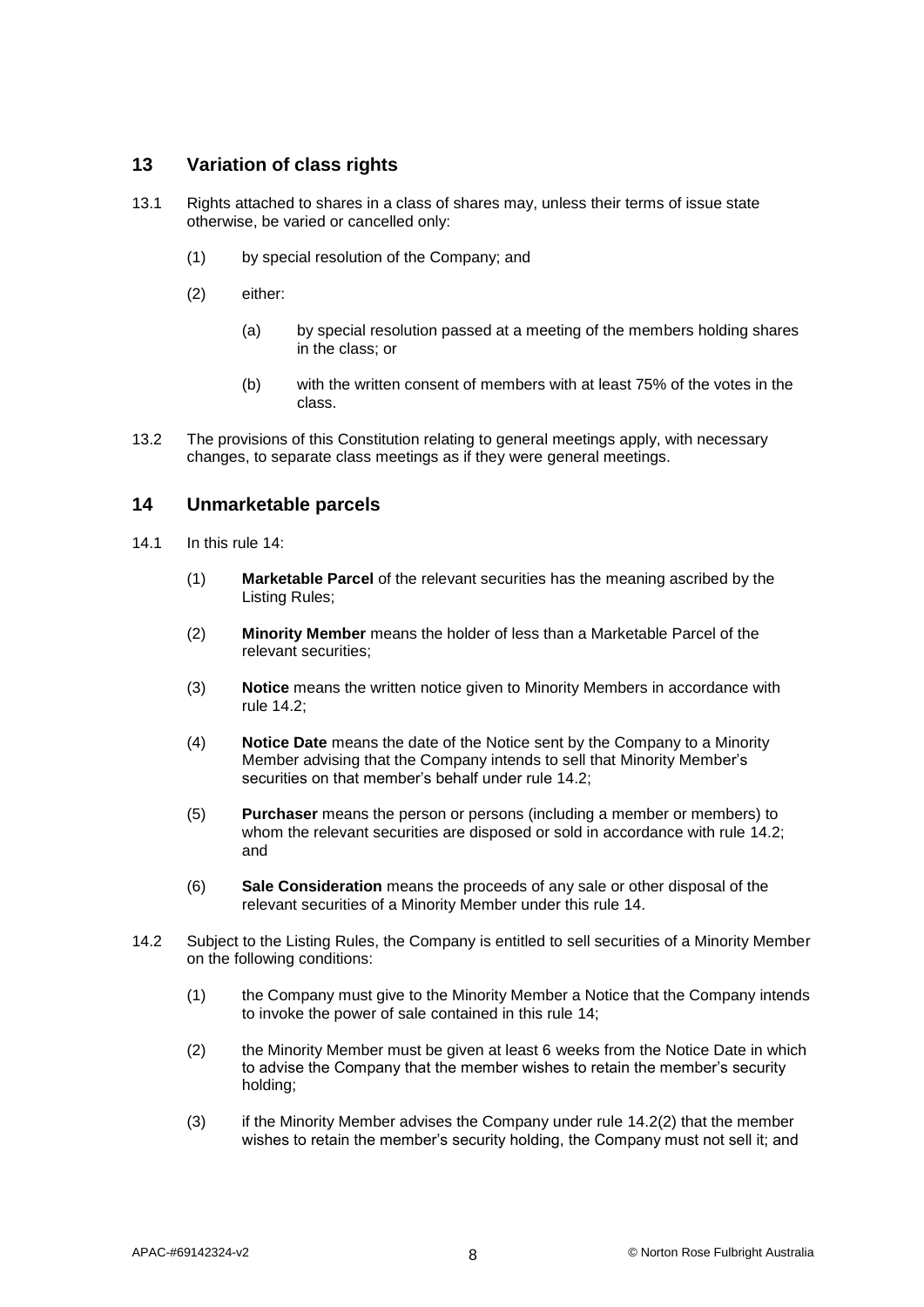- (4) subject to rule [14.2\(3\),](#page-12-3) at the expiry of the 6 week period, the Company is entitled to sell any security holding of the Minority Member which is, at the date of sale, less than a Marketable Parcel.
- 14.3 For the purposes of the sale of securities under this rule [14](#page-12-0) each Minority Member:
	- (1) appoints the Company as the Minority Member's agent to sell all of the Minority Member's relevant securities; and
	- (2) appoints the Company and each of its directors jointly and severally as the Minority Member's attorneys in that member's name and on that member's behalf to effect all transfer documents, deeds or other documents or instruments necessary to transfer the relevant securities from the Minority Member to the Purchaser.
- 14.4 The Company must bear all costs of and incidental to the sale of securities under this rule [14.](#page-12-0)
- 14.5 Subject to this rule [14,](#page-12-0) with respect to the receipt and payment of the Sale Consideration:
	- (1) the Sale Consideration must be received by the Company and paid by the Company to the Minority Member or as that Minority Member may direct;
	- (2) the Sale Consideration received by the Company must be paid into a bank account opened and maintained by the Company for that purpose only;
	- (3) the Company must hold the Sale Consideration in trust for the Minority Members whose securities are sold under this rule [14](#page-12-0) pending distribution of the Sale Consideration;
	- (4) the Company must as soon as practicable after the sale of securities of Minority Members, and to the extent that it may reasonably do so, distribute the Sale Consideration; and
	- (5) any Sale Consideration payable to a Minority Member under this rule which is unclaimed for 1 year after receipt by the Company may be invested or otherwise made use of by the directors for the benefit of the Company until claimed or otherwise disposed of according to law. No money payable under this rule by the Company to Minority Members bears interest against the Company.
- 14.6 The Sale Consideration must not be sent to a Minority Member until the Company receives any certificate relating to the securities which have been sold (or is satisfied that the certificate has been lost or destroyed).
- <span id="page-13-0"></span>14.7 This rule [14](#page-12-0) may be invoked only once in any 12 month period.
- 14.8 The power to sell in this rule [14](#page-12-0) lapses following the announcement of a takeover offer or the making of a takeover announcement. However, despite rule [14.7,](#page-13-0) the procedure provided in this rule [14](#page-12-0) may be started again after the close of the offers made under the takeover offer or takeover announcement.

### **15 Power to alter capital**

- 15.1 The Company may do anything required to give effect to any resolution altering the Company's share capital including, where a member becomes entitled to a fraction of a share on a conversion of some or all of the shares into a larger or smaller number:
	- (1) making cash payments;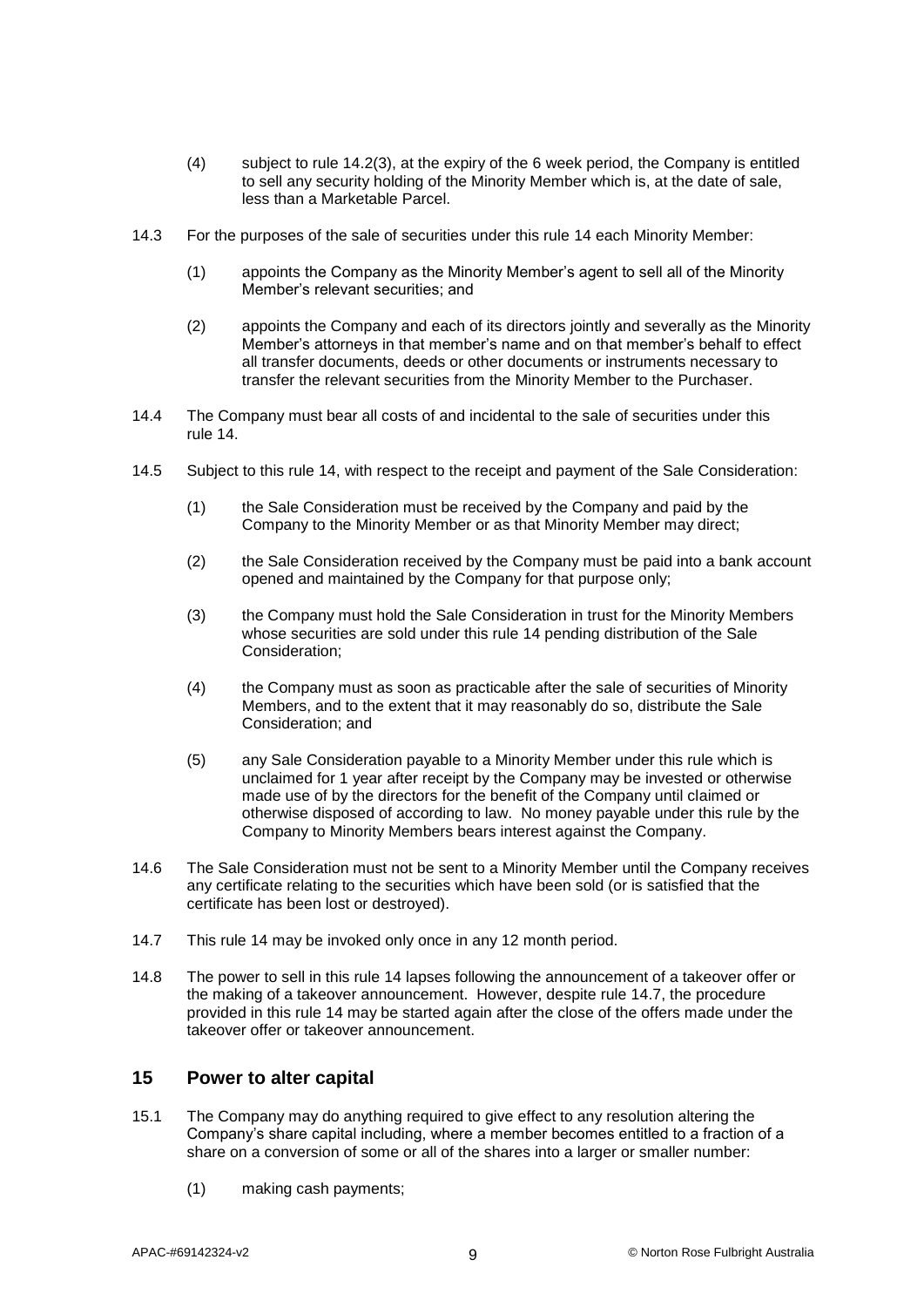- (2) determining that fractions may be disregarded to adjust the rights of all parties;
- (3) appointing a trustee to deal with any fractions on behalf of members; and
- (4) rounding up each fractional entitlement to the nearest whole share by capitalising any amount for capitalisation under rule [128.4](#page-52-0) even though only some of the members participate in the capitalisation.

# **Calls, forfeiture, lien and liability**

### **16 Calls on partly-paid shares**

- 16.1 Subject to the terms on which any shares are issued and the Act, the directors may:
	- (1) make calls on the members for any amount unpaid on their shares, if the terms of issue of their shares do not make these amounts payable at fixed times;
	- (2) make calls payable by instalments; and
	- (3) revoke, postpone or extend a call.
- 16.2 Each member must pay the amount called on the member's shares according to the terms of the notice of call.
- 16.3 A call is taken as made at the time when the resolution of the directors authorising the call is passed.
- 16.4 The joint holders of a share are jointly and severally liable to pay all calls in respect of the share.
- 16.5 In case of non-payment, all the relevant provisions of this Constitution as to payment of interest and expenses, forfeiture or otherwise apply as if the sum had become payable by virtue of a call duly made and notified, and interest is payable on the sum (or on so much as remains unpaid) at the rate the directors determine calculated from the day payment is due until the time of actual payment. The directors may waive the interest in whole or in part. Any amount unpaid on a share that, by the terms of issue of the share, becomes payable on issue or at a fixed date:
	- (1) is treated for the purposes of this Constitution as if that amount were payable under a call duly made and notified; and
	- (2) must be paid on the date on which it is payable under the terms of issue of the share.
- 16.6 The non-receipt of a notice of a call by, or the accidental omission to give notice of a call to, any of the members does not invalidate the call.

### **17 Proceedings to recover calls**

- <span id="page-14-0"></span>17.1 In a proceeding to recover a call and in any circumstances where it is necessary to prove the right to forfeit or sell shares for non-payment of a call it is sufficient to prove:
	- (1) that the name of the defendant is entered in the Register as the holder or 1 of the holders of the shares in respect of which the call was made;
	- (2) that the resolution making the call is recorded in the minute book; and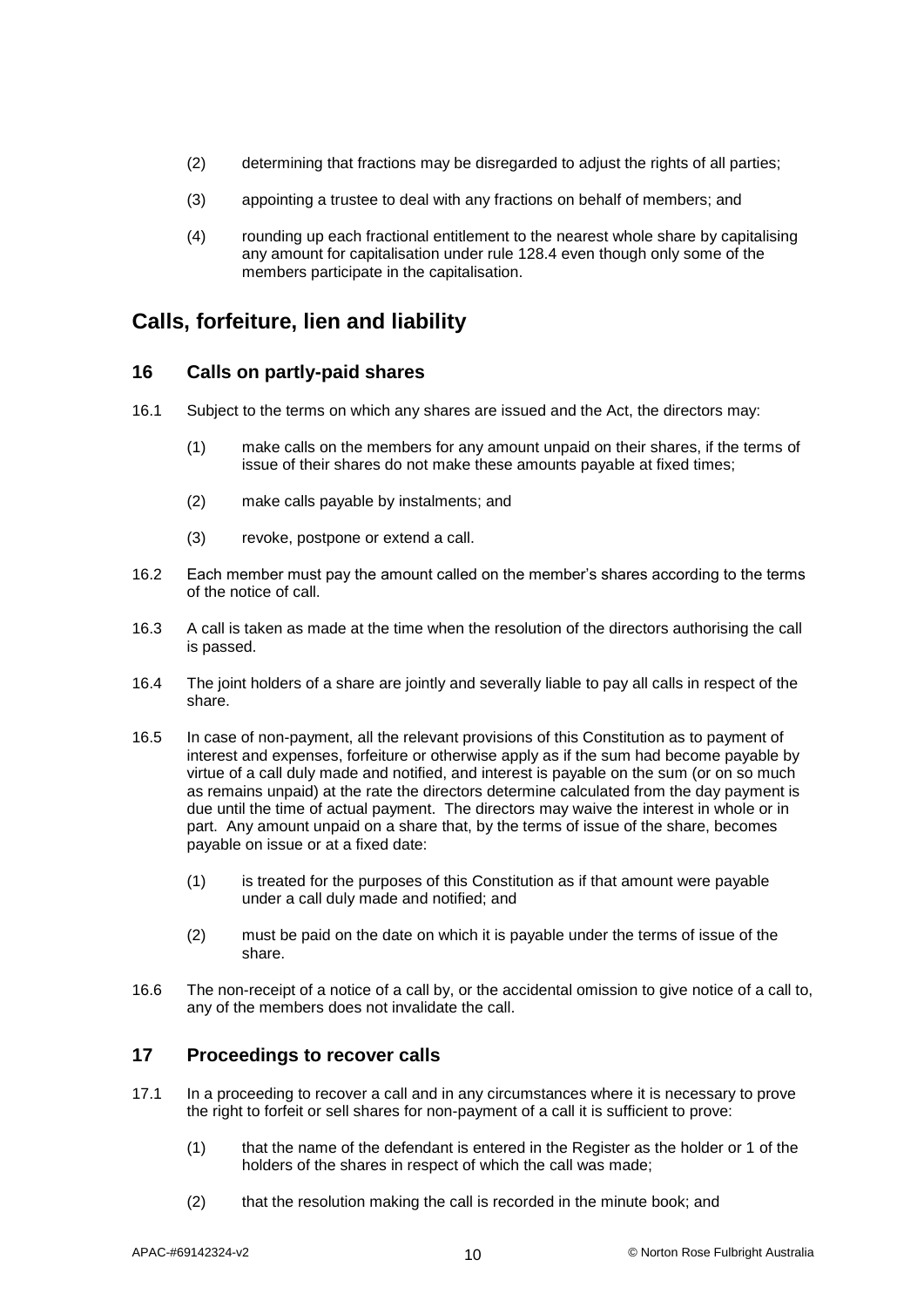- (3) that notice of the call was given to the registered holder of the shares in accordance with this Constitution.
- 17.2 In rule [17.1\(1\),](#page-14-0) **defendant** includes a person against whom the Company alleges a set-off or counterclaim, and a **proceeding** to recover a call or an amount is to be interpreted the same.

### **18 Differentiation between shareholders as to calls**

18.1 The directors may, on the issue of shares, differentiate between the holders as to the amount of calls to be paid and the times of payment.

### **19 Payment in advance**

- <span id="page-15-0"></span>19.1 The directors may accept from a member the whole or a part of the amount unpaid on a share although no part of that amount has been called.
- 19.2 The directors may authorise payment by the Company of interest upon the whole or any part of an amount so accepted, until the amount becomes payable, at the rate agreed upon between the directors and the member paying the sum.
- 19.3 The directors may at any time repay the amount so advanced under rule [19.1.](#page-15-0)

### **20 Forfeiting partly-paid shares**

- <span id="page-15-1"></span>20.1 If a member fails to pay the whole of a call or an instalment by the time specified for payment, the directors may serve a notice on that member:
	- (1) requiring payment of the unpaid part of the call or instalment, together with any interest that has accrued and all the costs, expenses or damages that the Company has incurred due to the failure to pay;
	- (2) naming a further day which is at least 14 days from the date of service of the notice, by which the amount payable must be paid; and
	- (3) stating that in the event of non-payment at or before the time appointed, the shares on which the call was made will be liable to be forfeited.
- <span id="page-15-2"></span>20.2 If a member does not comply with a notice served under rule [20.1](#page-15-1) the directors may, by resolution, forfeit the relevant shares, at any time before the payment required by the notice has been made.
- 20.3 A forfeiture under rule [20.2](#page-15-2) includes all dividends, interest and other amounts payable by the Company on the forfeited shares which have not been paid before the forfeiture.
- <span id="page-15-3"></span>20.4 Where a share has been forfeited:
	- (1) notice of the forfeiture must be given to the member holding the share immediately before the forfeiture; and
	- (2) an entry of the forfeiture and its date must be made in the Register.
- 20.5 Failure to give notice or make the entry required under rule [20.4](#page-15-3) does not invalidate the forfeiture.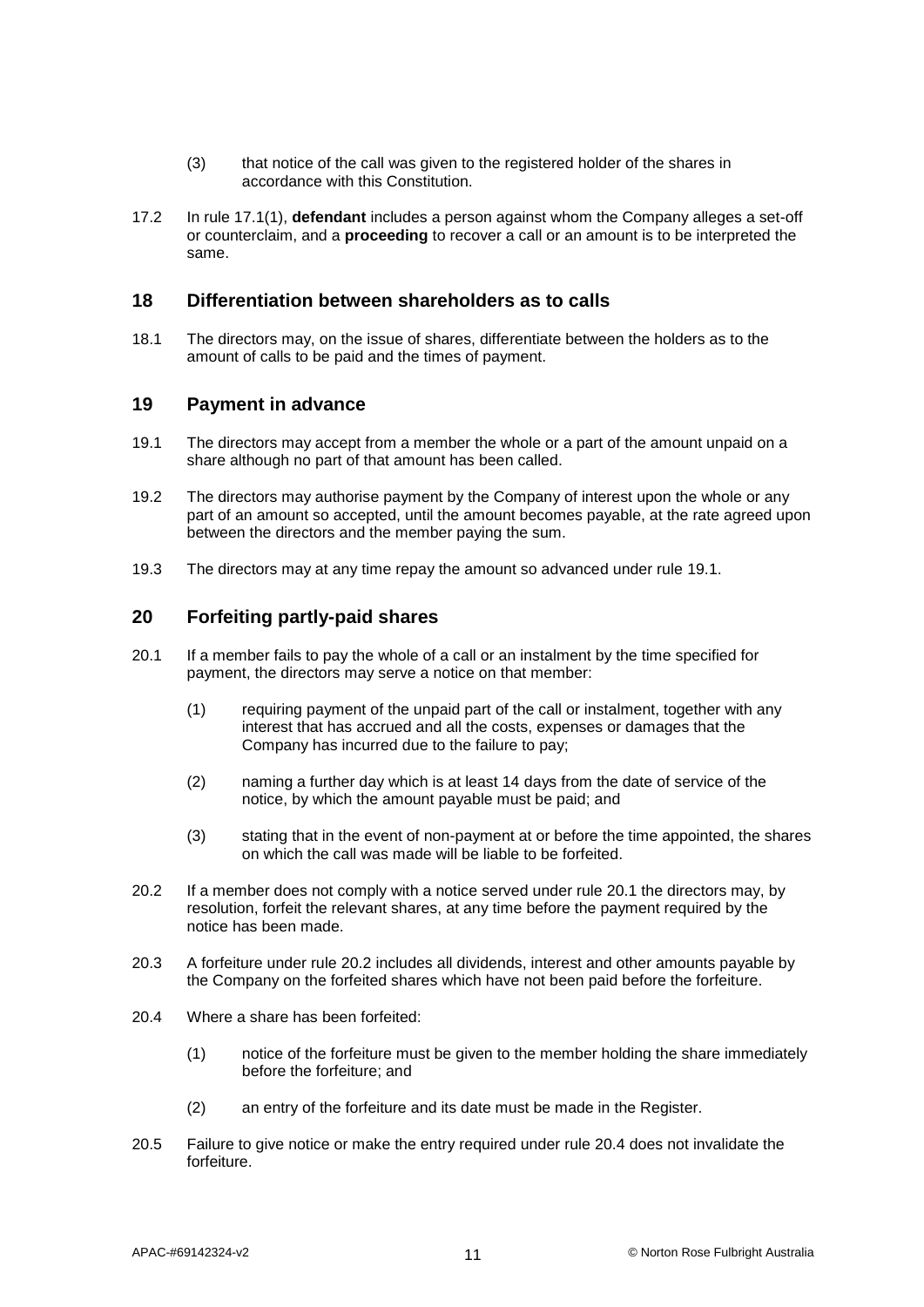- 20.6 A forfeited share becomes the property of the Company and subject to the Act, the directors may sell, reissue or otherwise dispose of the share on such terms as the directors think fit.
- 20.7 A person whose shares have been forfeited:
	- (1) ceases to be a member in respect of the forfeited shares; and
	- (2) remains liable to pay the Company all money that, at the date of forfeiture, was payable by that person to the Company in respect of the shares, plus interest at the rate the directors determine calculated from the date of forfeiture until the time of actual payment.
- 20.8 The forfeiture of a share extinguishes all interest in and all claims and demands against the Company relating to the forfeited share.
- 20.9 The directors may accept the surrender of any share which a person is entitled to forfeit on any terms they think fit and any surrendered share is taken to be a forfeited share.
- 20.10 At any time before a sale or disposition of a share, the forfeiture of that share may be cancelled on such terms as the directors think fit.
- 20.11 A statement in writing declaring that the person making the statement is a director or a secretary, and that a share in the Company has been forfeited in accordance with this Constitution on the date stated in the statement, is prima facie evidence of the facts stated in the statement as against any person claiming to be entitled to the share.
- 20.12 The Company may receive the consideration (if any) given for a forfeited share on any sale or disposition of the share and may execute or effect a transfer of the share in favour of the person to whom the share is sold or disposed of.
- 20.13 On the execution of the transfer, the transferee must be registered as the holder of the share and has no further obligation in respect of the application of any money paid as consideration.
- 20.14 The title of the transferee to the share is not affected by any irregularity or invalidity in connection with the forfeiture, sale or disposal of the share under this rule.

### <span id="page-16-1"></span><span id="page-16-0"></span>**21 Lien on shares**

- 21.1 To the extent permitted by law, the Company has a first and paramount lien on every share for:
	- (1) all due and unpaid calls in respect of that share;
	- (2) all money payable at a fixed time in respect of that share;
	- (3) any money which the Company is required by law to pay, and has paid, in respect of that share; and
	- (4) reasonable interest and expenses incurred because an amount due is not paid.
- <span id="page-16-2"></span>21.2 The Company also has a first and paramount lien on all shares registered in the name of a member (whether solely or jointly with others) for all money presently payable by the member or the member's estate to the Company.
- 21.3 The directors may at any time exempt a share wholly or in part from the provisions of this rule [21.](#page-16-0)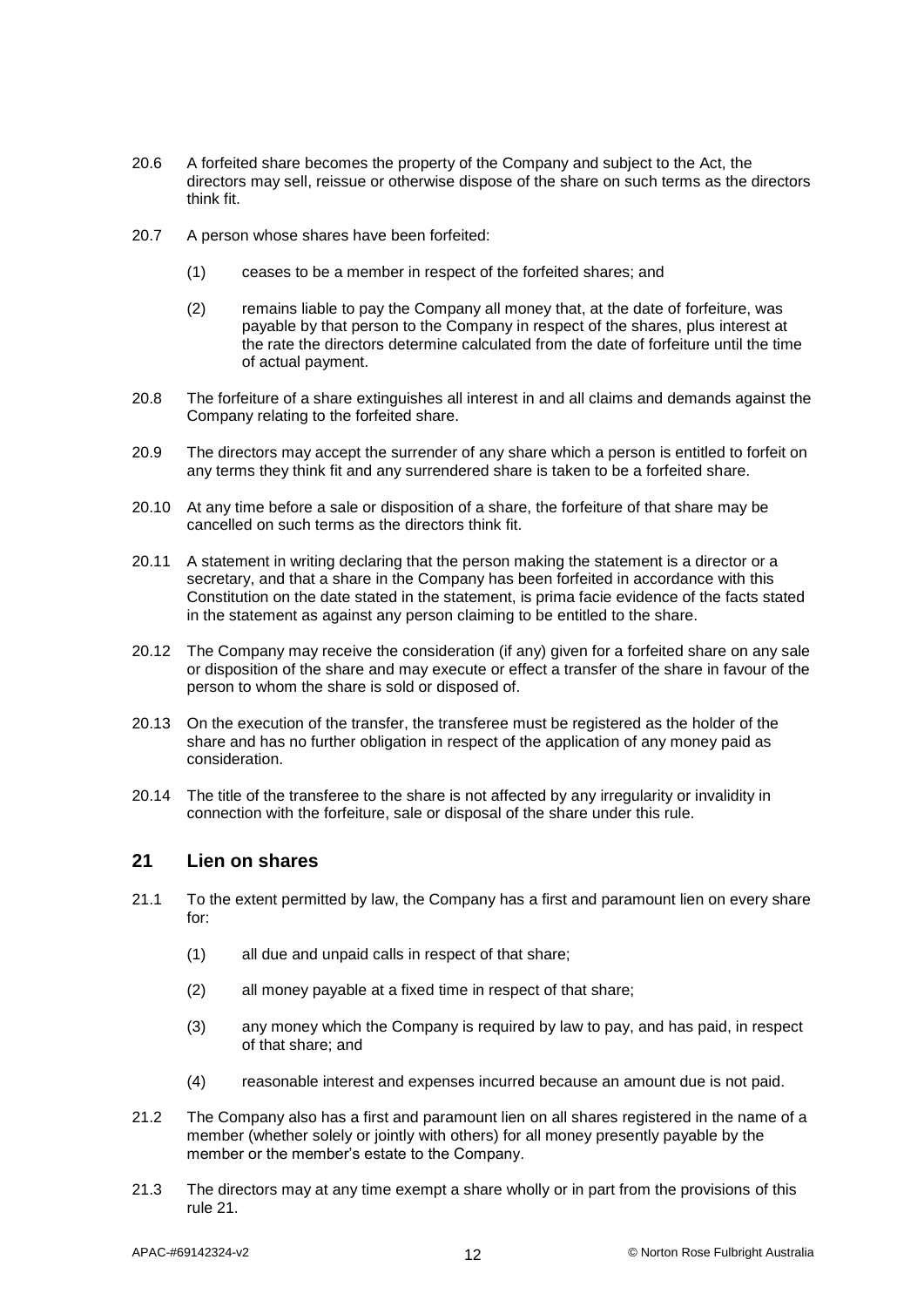- 21.4 The Company's lien on a share extends to all distributions payable in respect of the share (including dividends). The directors may retain those dividends and apply them in or towards satisfaction of all amounts due to the Company in respect of which the lien exists.
- 21.5 The directors may at any time exempt a share wholly or in part from the provisions of rule [21.1](#page-16-1) or rule [21.2.](#page-16-2)
- 21.6 Unless otherwise agreed, the registration of a transfer document with or without notice to the transferee operates as a waiver of the Company's lien on the shares transferred in respect of the transferor only.
- 21.7 The Company may do everything necessary or appropriate under the ASX Settlement Rules to protect any lien, charge or other right to which it is entitled under the Act or this Constitution.
- 21.8 If the Company has a lien on securities in a CHESS Holding, the Company may give notice to ASX Settlement, in the form required by ASX Settlement from time to time, requesting ASX Settlement to apply a Holding Lock to that CHESS Holding.

### <span id="page-17-1"></span>**22 Sale of shares the subject of lien**

- 22.1 Subject to rule [22.2,](#page-17-0) the Company may sell, in the manner the directors see fit, any shares on which the Company has a lien.
- <span id="page-17-0"></span>22.2 A share on which the Company has a lien may not be sold unless:
	- (1) a sum in respect of which the lien exists is presently payable; and
	- (2) the Company has, not less than 14 days before the date of the sale, given to the registered holder of the share or the person entitled to the share by reason of the death, mental incapacity or bankruptcy of the registered holder, a notice in writing setting out, and demanding payment of, the sum presently payable in respect of which the lien exists.
- 22.3 To give effect to a sale of shares under this rule [22,](#page-17-1) the directors may authorise a person to transfer the shares sold to the purchaser of the shares.
- 22.4 The Company must register the purchaser as the holder of the shares comprised in the transfer and the purchaser is not bound to see to the application of the purchase money.
- 22.5 The title of the purchaser to the shares is not affected by any irregularity or invalidity in connection with the sale.
- <span id="page-17-2"></span>22.6 The proceeds of a sale under this rule [22](#page-17-1) must be applied by the Company as follows:
	- (1) in payment of the sum presently payable in respect of which the lien existed;
	- (2) if there was a lien on the shares for sums not presently payable, the Company may retain any residue of the proceeds of sale and apply the residue to pay those sums when they become presently payable; or
	- (3) subject to rule [22.6\(2\)](#page-17-2) the Company must pay the residue to the person entitled to the shares immediately before the sale.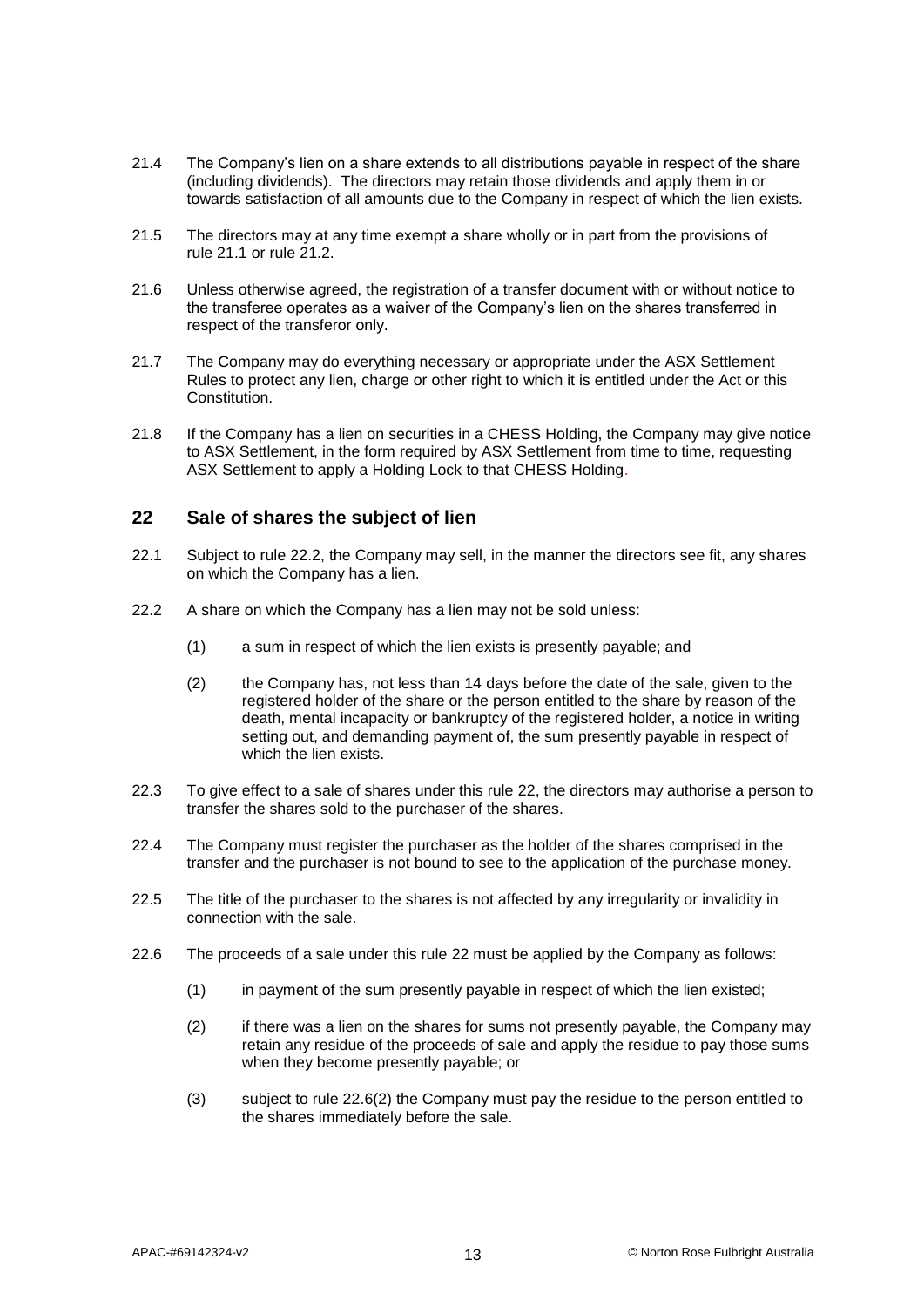### **23 Surrender of shares**

- 23.1 The directors may accept the surrender of any paid-up share:
	- (1) by way of compromise of any question as to the holder being properly registered in respect of the share; or
	- (2) by way of compromise of a claim.
- <span id="page-18-2"></span>23.2 Any share so surrendered may be disposed of in the same manner as a forfeited share.

### **24 Members' liability**

- 24.1 If the Company becomes liable for any reason under a law to make a payment and has done so:
	- (1) in respect of shares held solely or jointly by a member;
	- (2) in respect of a transfer or transmission of shares by a member;
	- (3) in respect of dividends, bonuses or other amounts due or payable or which may become due and payable to a member; or
	- (4) in any other way for, on account of or relating to a member;

rules [24.2](#page-18-0) and [24.3](#page-18-1) apply, in addition to any right or remedy the Company may otherwise have.

- <span id="page-18-0"></span>24.2 The member or if the member is dead, the member's legal personal representative must:
	- (1) fully indemnify the Company against that liability;
	- (2) on demand reimburse the Company for any payment made; and
	- (3) pay interest on the unpaid part of the amount payable to the Company at the rate the directors determine from the date of demand until the time of actual payment.
- <span id="page-18-1"></span>24.3 The directors may exempt a share from this rule [24](#page-18-2) or waive or compromise all or part of any payment due to the Company under this rule.
- 24.4 The obligation of the member to reimburse the Company is a debt due to the Company as if it were a call on all the member's shares, duly made at the time when the written demand for reimbursement is given by the Company to the member. The provisions of this Constitution relating to non-payment of calls, including payment of interest and sale of the member's shares under lien, apply to the debt.

# **Transfer of shares**

### **25 Right to transfer**

- 25.1 Except where required or permitted by law, the Listing Rules, the ASX Settlement Rules or this Constitution, there is no restriction on the transfer of shares.
- 25.2 Subject to rules [26](#page-19-0) and [28.1,](#page-19-1) the Company and the directors must not in any way prevent, delay or interfere with the generation of a proper ASX Settlement transfer or the registration of a paper-based transfer in registrable form of any securities.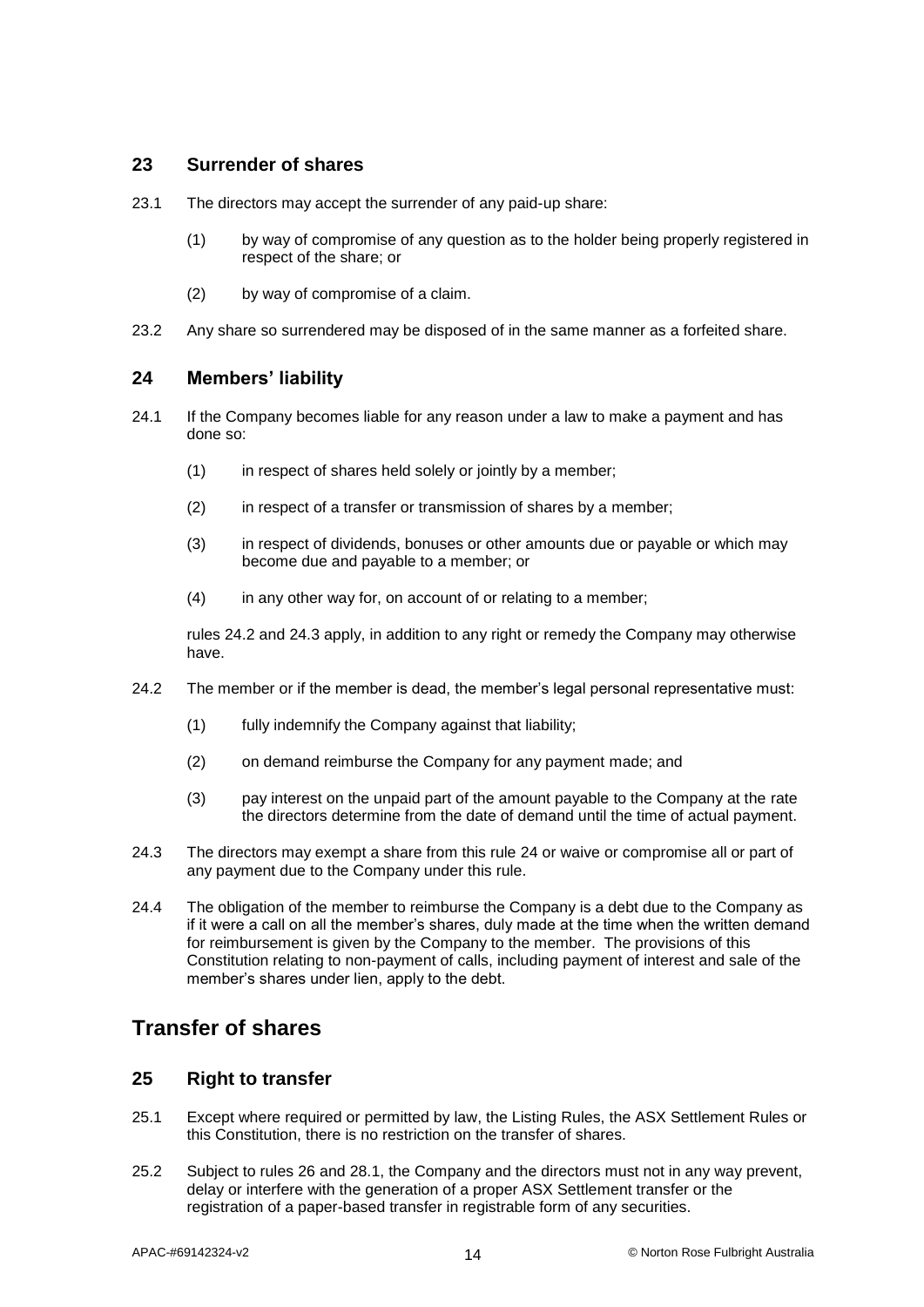### <span id="page-19-0"></span>**26 Refusal to register a transfer**

- 26.1 The directors may in their absolute discretion refuse to register any transfer of securities where the securities are not quoted on ASX.
- 26.2 Where the securities are quoted on ASX, the directors may in their absolute discretion refuse to register any transfer:
	- (1) subject to a Holding Lock;
	- (2) in any circumstances permitted by the Listing Rules; or
	- (3) where the transfer is in breach of the Listing Rules or a Restriction Agreement.

### **27 Restricted Securities**

- 27.1 Despite any other provision in this Constitution:
	- (1) the Company must comply with and enforce a Restriction Agreement and enforce this Constitution to ensure compliance with the requirements of the Listing Rules or ASX for Restricted Securities;
	- (2) Restricted Securities cannot be disposed of during the escrow period except as permitted by the Listing Rules or ASX;
	- (3) the Company must refuse to acknowledge a disposal (including registering a transfer) of Restricted Securities during the escrow period except as permitted by the Listing Rules or ASX; and
	- (4) during a breach of the Listing Rules relating to Restricted Securities, or a breach of a Restriction Agreement, the holder of the Restricted Securities is not entitled to any dividend or distribution, or voting rights, in respect of the Restricted Securities.

### **28 Holding Lock**

- <span id="page-19-1"></span>28.1 The Company may ask ASX Settlement to apply a Holding Lock to prevent a proper ASX Settlement transfer, or refuse to register a paper-based transfer, in any of the following circumstances:
	- (1) the Company has a lien on the securities;
	- (2) the Company is served with a court order that restricts the holder's capacity to transfer the securities;
	- (3) registration of the transfer may break an Australian law;
	- (4) during the escrow period of Restricted Securities;
	- (5) if the transfer is paper based, the Company is obliged or allowed to refuse to register it under rule [26;](#page-19-0)
	- (6) if the transfer is paper-based, a law related to stamp duty prohibits the Company from registering it;
	- (7) the transfer does not comply with the terms of an employee incentive scheme or plan of the Company;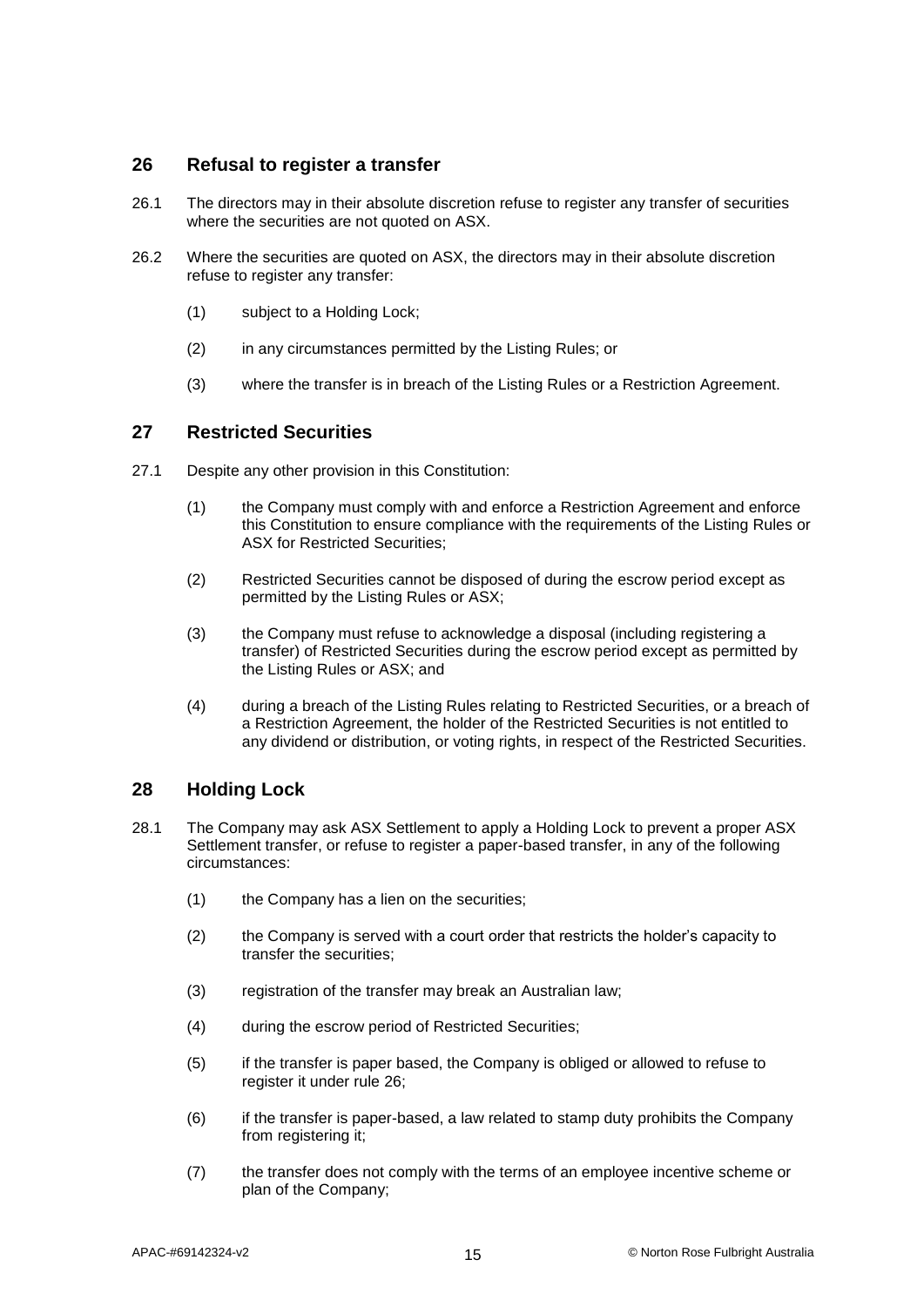- (8) the holder has agreed in writing to the application of a Holding Lock (the application of the Holding Lock must not breach an ASX Settlement Rule); or
- (9) the Company is otherwise permitted to do so by the Listing Rules.
- 28.2 If the Company refuses to register a paper-based transfer under rule [28.1](#page-19-1) it must tell the lodging party in writing of the refusal and the reason for it. The Company must do so within 5 business days after the date on which the transfer was lodged.
- 28.3 If the Company asks ASX Settlement to apply a Holding Lock under rule [28.1](#page-19-1) the Company must tell the holder of the securities in writing of the Holding Lock and the reason for it. It must do so within 5 business days after the date on which it asked for the Holding Lock.

### **29 Transfer documents and processing**

- 29.1 The transfer document of any security must be in writing in any usual or common form, or in any other form which the directors may approve, or in such form as is required under the ASX Settlement Rules, and may be comprised of more than 1 document. If the transfer is a proper ASX Settlement transfer, the transfer document must be in a form the directors approve, subject to the ASX Settlement Rules.
- 29.2 If an instrument of transfer is used to transfer a share, it must be left for registration at the share registry of the Company, accompanied by the information the directors properly require to show the right of the transferor to make the transfer.
- 29.3 The transfer document of a security must be effected or validated by or on behalf of the transferor and, except where the transferee is treated by the Act, this Constitution, the Listing Rules or the ASX Settlement Rules as having accepted the shares transferred, must also be effected by the transferee. The transfer document must be treated as signed by the transferor where it has been validated by the stamp of the transferor's broker in accordance with the Act, and the transfer document must be treated as signed by the transferee where it has been validated by the stamp of the transferee's broker in accordance with the Act.
- 29.4 All powers of attorney granted by members which may be used for the purpose of transferring shares and which are lodged produced or exhibited to the Company must be treated as between the Company and the grantor of the powers as remaining in full force and may be acted upon until express notice in writing of their revocation or of the death of the grantor is lodged at the Company's registered office or at the Company's share registry.
- 29.5 The transferor must be treated as remaining the holder of the security until the name of the transferee is entered in the Register in respect of the security and subject to rule [29.7,](#page-20-0) the date of transfer is governed by the ASX Settlement Rules.
- 29.6 Subject to the ASX Settlement Rules, all transfer documents which are registered must be retained by the Company but any transfer document which the directors decline to register, except on the grounds of fraud, must upon demand in writing be returned to the party presenting it.
- <span id="page-20-0"></span>29.7 If the Company receives a paper-based transfer in registrable form on or after the date on which securities in that class became CHESS Approved Securities, the Company must register the transfer in its Issuer Sponsored Subregister as an uncertificated security holding within 5 business days after the transfer is lodged.
- 29.8 Despite rule [29.7,](#page-20-0) if the Company provides a Certificated Subregister, and the securities are securities for which the Listing Rules allow a Certificated Subregister to be provided,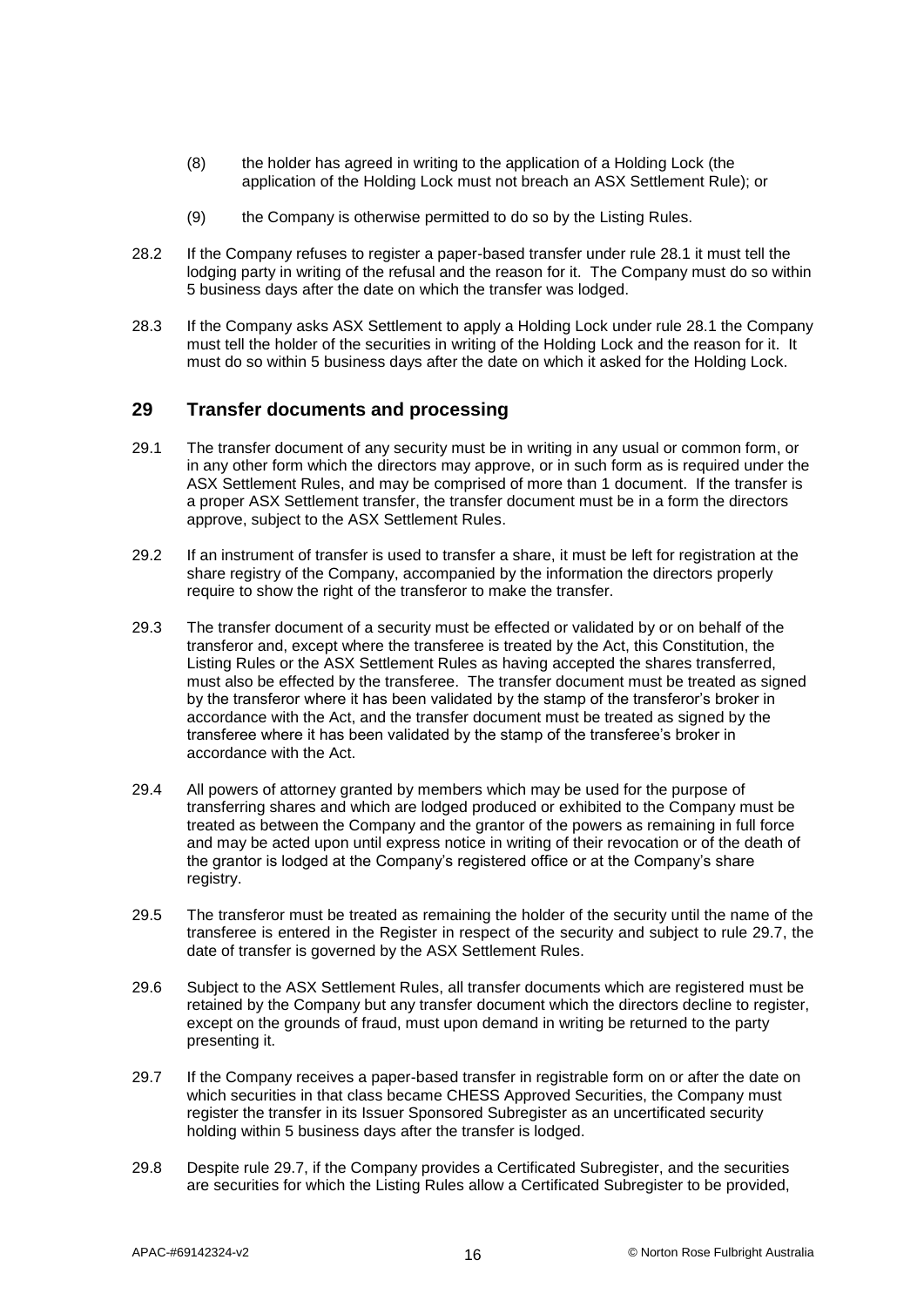the Company may register the transfer on the Certificated Subregister, and must send the certificate to the transferee within 3 business days after the transfer is lodged.

### <span id="page-21-2"></span>**30 Transmission of shares**

- 30.1 If a shareholder who does not own shares jointly dies, the Company will recognise only the personal representative of the deceased shareholder as being entitled to the deceased shareholder's interest in the shares.
- <span id="page-21-0"></span>30.2 If the person entitled to shares as the personal representative of a deceased shareholder or because of the bankruptcy or mental incapacity of a shareholder (**successor**) gives the directors the information they reasonably require to establish the successor's entitlement to be registered as holder of the shares:
	- (1) the successor may:
		- (a) by giving a written and signed notice to the Company, elect to be registered as the holder of the shares; or
		- (b) by giving a completed transfer form to the Company, transfer the shares to another person; and
	- (2) the successor, whether or not registered as the holder of the shares, is entitled to the same rights, and is subject to the same liabilities, as if the successor were registered as holder of the shares.
- <span id="page-21-1"></span>30.3 On receiving an election under rule [30.2\(1\)\(a\),](#page-21-0) the Company must register the successor as the holder of the shares.
- 30.4 A transfer under rule [30.2\(1\)\(b\)](#page-21-1) is subject to the same rules (for example, about entitlement to transfer and registration of transfers) as apply to transfers generally.
- 30.5 If a shareholder who owns shares jointly dies, the Company will recognise only the survivor as being entitled to the deceased shareholder's interest in the shares. The estate of the deceased shareholder is not released from any liability in respect of the shares.
- 30.6 This rule [30](#page-21-2) has effect subject to the *Bankruptcy Act 1966*.

### **31 Fees for registration**

- <span id="page-21-3"></span>31.1 The Company must not charge a fee for:
	- (1) registering proper ASX Settlement transfers; or
	- (2) noting transfer forms.
- 31.2 Despite rule [31.1,](#page-21-3) the Company may charge a reasonable fee for:
	- (1) marking a transfer form or marking a renunciation and transfer form, within 2 business days after the form is lodged; or
	- (2) registering paper-based transfer in registrable form.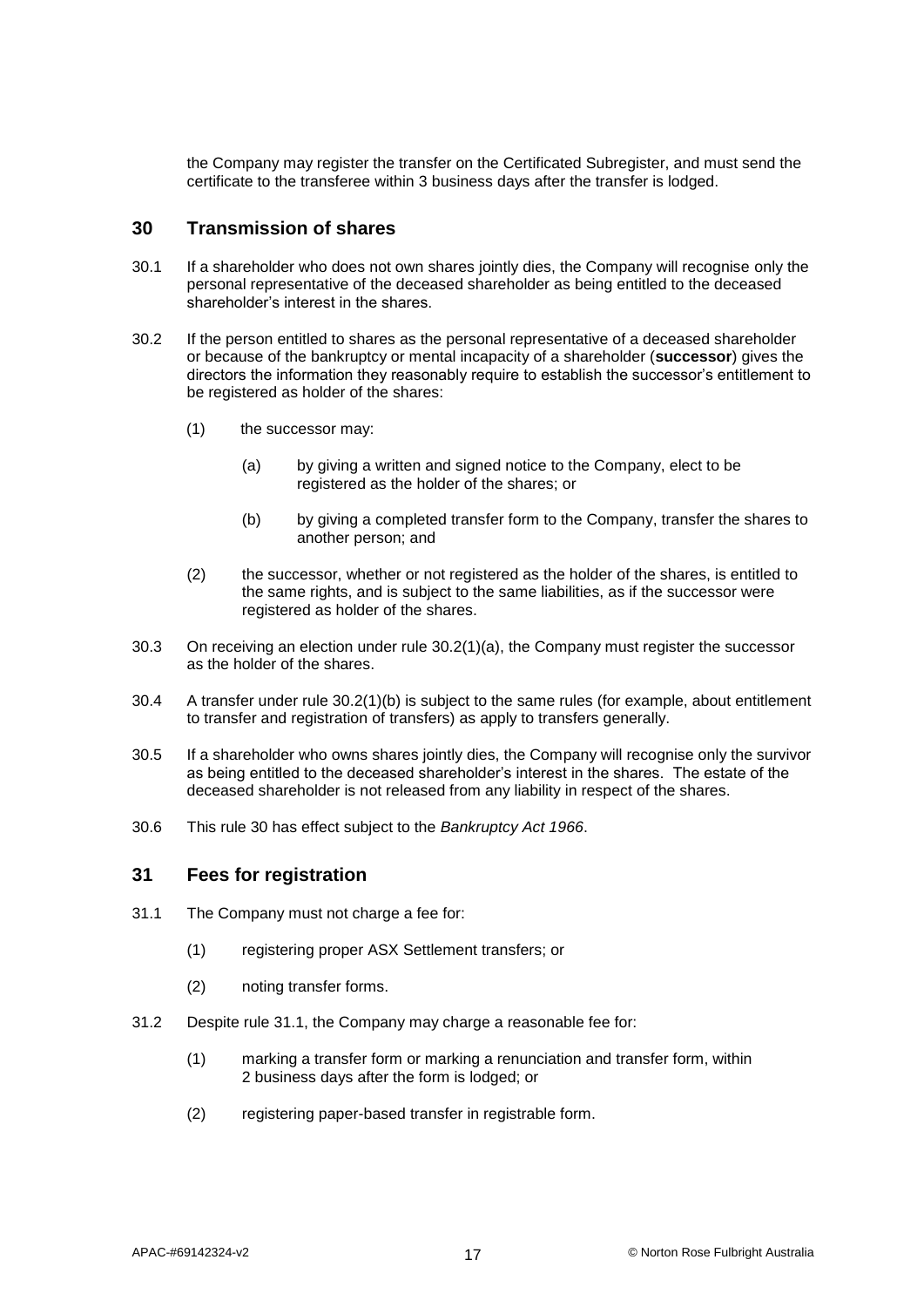### **32 Period of closure of Register**

32.1 Subject to the Listing Rules, the transfer books and the Register may be closed during such times as the directors see fit and the Listing Rules and the ASX Settlement Rules allow.

# **Obligations in relation to CHESS**

### **33 Complying with ASX Settlement Rules**

33.1 The Company must comply with the ASX Settlement Rules if any of its securities are CHESS Approved Securities.

### **34 Registers to be kept**

- 34.1 The Company must keep a Register in accordance with the Act.
- 34.2 If any of its securities are CHESS Approved Securities, in addition to the CHESS subregister administered by ASX Settlement (which forms part of the Register), the Company must provide for an Issuer Sponsored Subregister, or a Certificated Subregister, or both.
- 34.3 If the Company has Restricted Securities on issue, it must operate a Certificated Subregister.
- 34.4 If the Company operates an Issuer Sponsored Subregister:
	- (1) the Company must allow holders of securities on the Issuer Sponsored Subregister to maintain more than one holding on that subregister;
	- (2) each holding must be identified by a unique SRN (shareholder reference number);
	- (3) each holding must be treated as a separate holding for determining benefits and entitlements; and
	- (4) when the Company creates a new holding on the Issuer Sponsored Subregister, it must allocate a unique SRN for that holding.

### <span id="page-22-0"></span>**Proportional takeovers**

### **35 Proportional takeovers**

- 35.1 In this rule [35:](#page-22-0)
	- (1) **proportional takeover offer** means a proportional takeover bid as defined in section 9 of the Act and regulated by section 648D of the Act;
	- (2) **relevant day** in relation to a proportional takeover offer means the day that is the 14<sup>th</sup> day before the end of the period during which the offers under the proportional takeover offer remain open; and
	- (3) a reference to an **associate** of another person has the meaning given to that expression by Division 2 of Part 1.2 of the Act.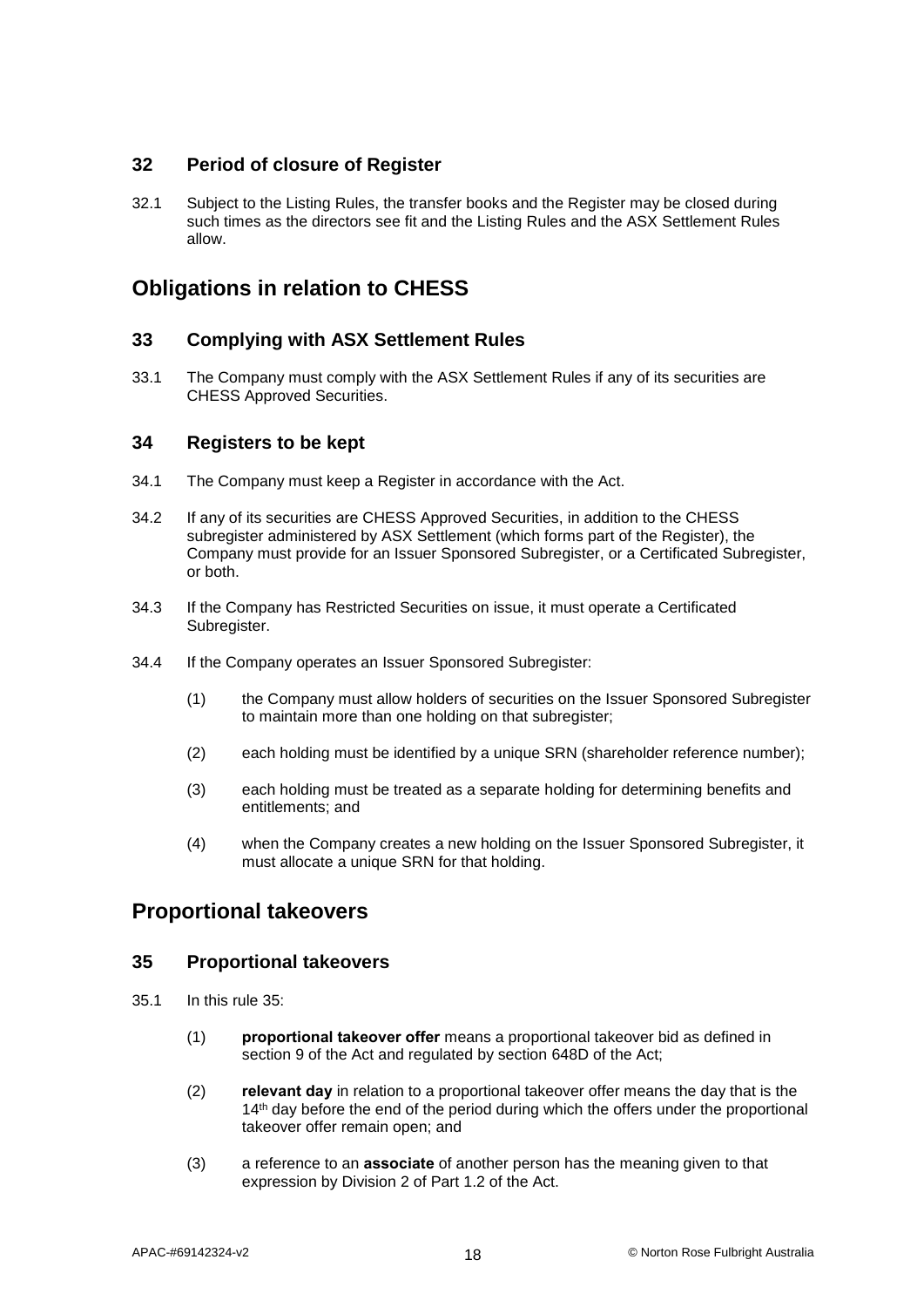- <span id="page-23-0"></span>35.2 Where offers have been made under a proportional takeover offer in respect of shares included in a class of shares in the Company:
	- (1) other than where a transfer is effected in accordance with the takeover provisions (if any) under the ASX Settlement Rules, the registration of a transfer giving effect to a contract resulting from the acceptance of an offer made under the proportional takeover offer is prohibited unless and until a resolution (in this rule [35.2](#page-23-0) referred to as an **approving resolution**) to approve the proportional takeover offer is passed in accordance with this rule [35;](#page-22-0)
	- (2) a person (other than the offeror or an associate of the offeror) who, as at the end of the day on which the first offer under the proportional takeover offer was made, held shares in that class is entitled to vote on an approving resolution and, for the purpose of so voting, is entitled to 1 vote for each of the shares;
	- (3) an approving resolution must be voted on at a meeting, convened and conducted by the Company, of the persons entitled to vote on the resolution; and
	- (4) an approving resolution that has been voted on, is taken to have been passed if it is passed by more than 50% of the votes cast by members entitled to vote on the resolution, and otherwise is taken to have been rejected.
- 35.3 The provisions of this Constitution that apply in relation to a general meeting of the Company apply with any modifications the circumstances require, in relation to a meeting that is convened under this rule [35](#page-22-0) as if the last mentioned meeting were a general meeting of the Company.
- 35.4 Where takeover offers have been made under a proportional takeover offer then the directors must ensure that a resolution to approve the proportional takeover offer is voted on in accordance with this rule [35](#page-22-0) before the relevant day in relation to the proportional takeover offer.
- 35.5 Where a resolution to approve a takeover scheme is voted on in accordance with this rule [35,](#page-22-0) the Company must, on or before the relevant day in relation to the proportional takeover offer:
	- (1) give to the offeror; and
	- (2) serve on each notifiable securities exchange in relation to the Company;

a notice in writing stating that a resolution to approve the proportional takeover offer has been voted on and that the resolution has been passed, or has been rejected, as the case requires.

- 35.6 Where, at the end of the day before the relevant day in relation to a proportional takeover offer under which offers have been made, no resolution to approve the proportional takeover offer has been voted on in accordance with this rule [35,](#page-22-0) a resolution to approve the proportional takeover offer must, for the purposes of this rule [35,](#page-22-0) be treated as having been passed in accordance with this rule [35.](#page-22-0)
- 35.7 Where a resolution to approve a proportional takeover offer is voted on in accordance with this rule [35](#page-22-0) before the relevant day in relation to the proportional takeover offer and is rejected, then:
	- (1) despite section 652A of the Act, all offers under the proportional takeover offer that have not, as at the end of the relevant day, been accepted, and all offers under the takeover scheme that have been accepted and from whose acceptance binding contracts have not, at the end of the relevant day, resulted, must be treated as withdrawn at the end of the relevant day; and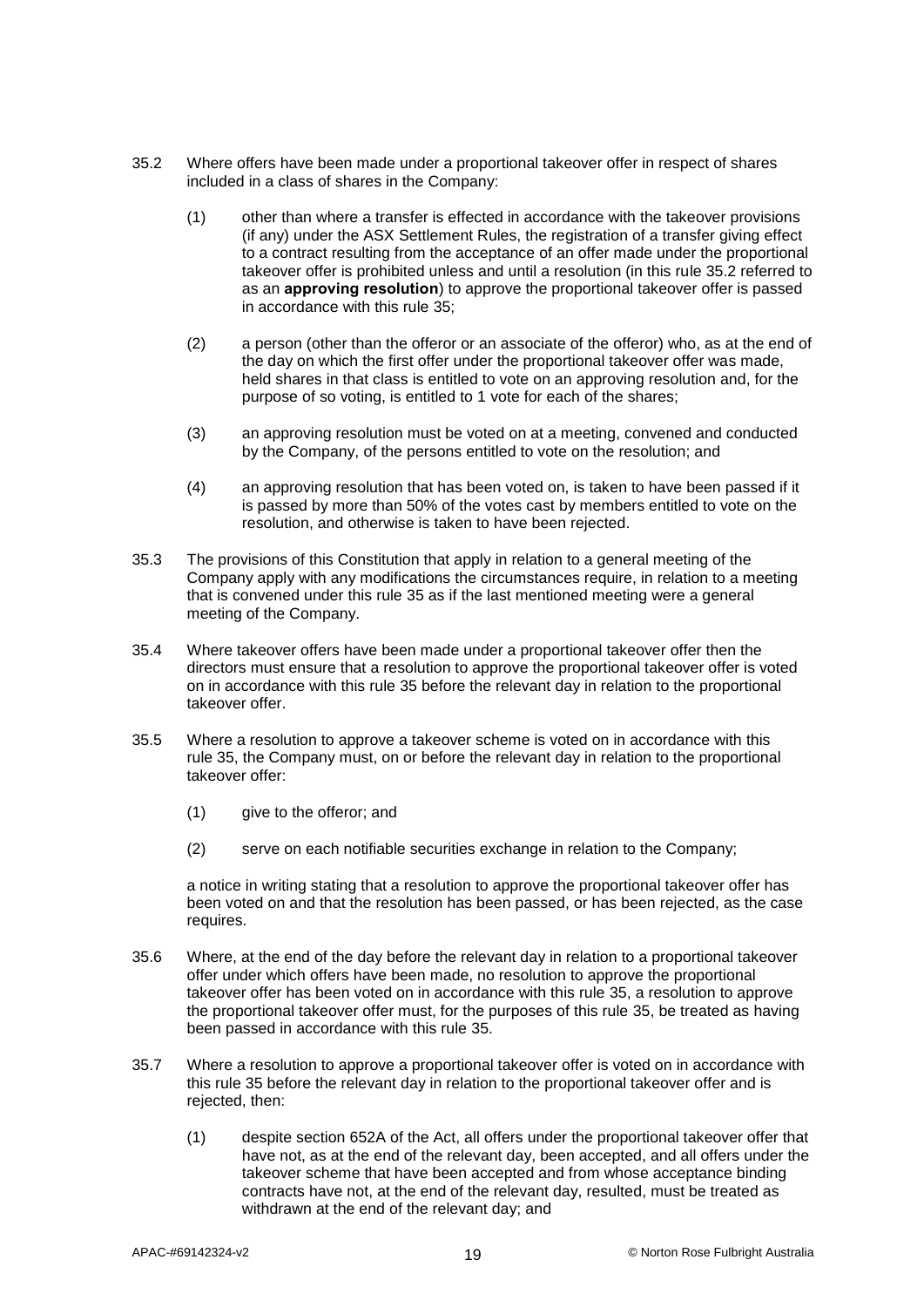- (2) a person who has accepted an offer made under the proportional takeover offer is entitled to rescind the contract (if any) resulting from that acceptance.
- 35.8 Nothing in this rule [35](#page-22-0) authorises the Company to interfere with any takeover transfer procedures contained in the ASX Settlement Rules.
- [35](#page-22-0).9 This rule 35 ceases to have effect on the  $3<sup>rd</sup>$  anniversary of the date of its adoption or of its most recent renewal.

### **Meetings of members**

### **36 Calling general meetings**

- 36.1 A director may call a meeting of the Company's members.
- 36.2 Except as permitted by law, a general meeting, to be called the annual general meeting, must be held at least once in every calendar year, and must be held in accordance with the Act and the Listing Rules.
- 36.3 Except as provided in the Act, no member or members may call a general meeting.

### **37 Notice of meeting**

- 37.1 A notice of a general meeting must comply with section 249L of the Act and any Listing Rule requirement for notices.
- 37.2 At least 28 days' notice of a general meeting must be given unless the Act provides for a shorter minimum period of notice, in which case notice need be given for that period only.
- 37.3 In calculating the period of notice, both the day on which the notice is given or taken to be given and the day of the meeting convened by it are to be disregarded.
- 37.4 Written notice of a meeting of the Company's members must be given to:
	- (1) each member entitled to vote at the meeting;
	- (2) each director;
	- (3) ASX (if the Company is admitted to the Official List);
	- (4) the Company's auditor; and
	- (5) subject to rule [37.5,](#page-24-0) every person entitled to a share in consequence of the death or bankruptcy of a member who, but for his or her death or bankruptcy, would be entitled to receive notice of the meeting.
- <span id="page-24-0"></span>37.5 A person entitled to a share in consequence of the death or bankruptcy of a member is not entitled to notice of meetings until the person has produced all information as to the person's entitlement that the directors properly require.
- 37.6 If a share is held jointly, then unless the share is the only share in the Company, notice need only be given to 1 of the members, being the joint member named first in the Register.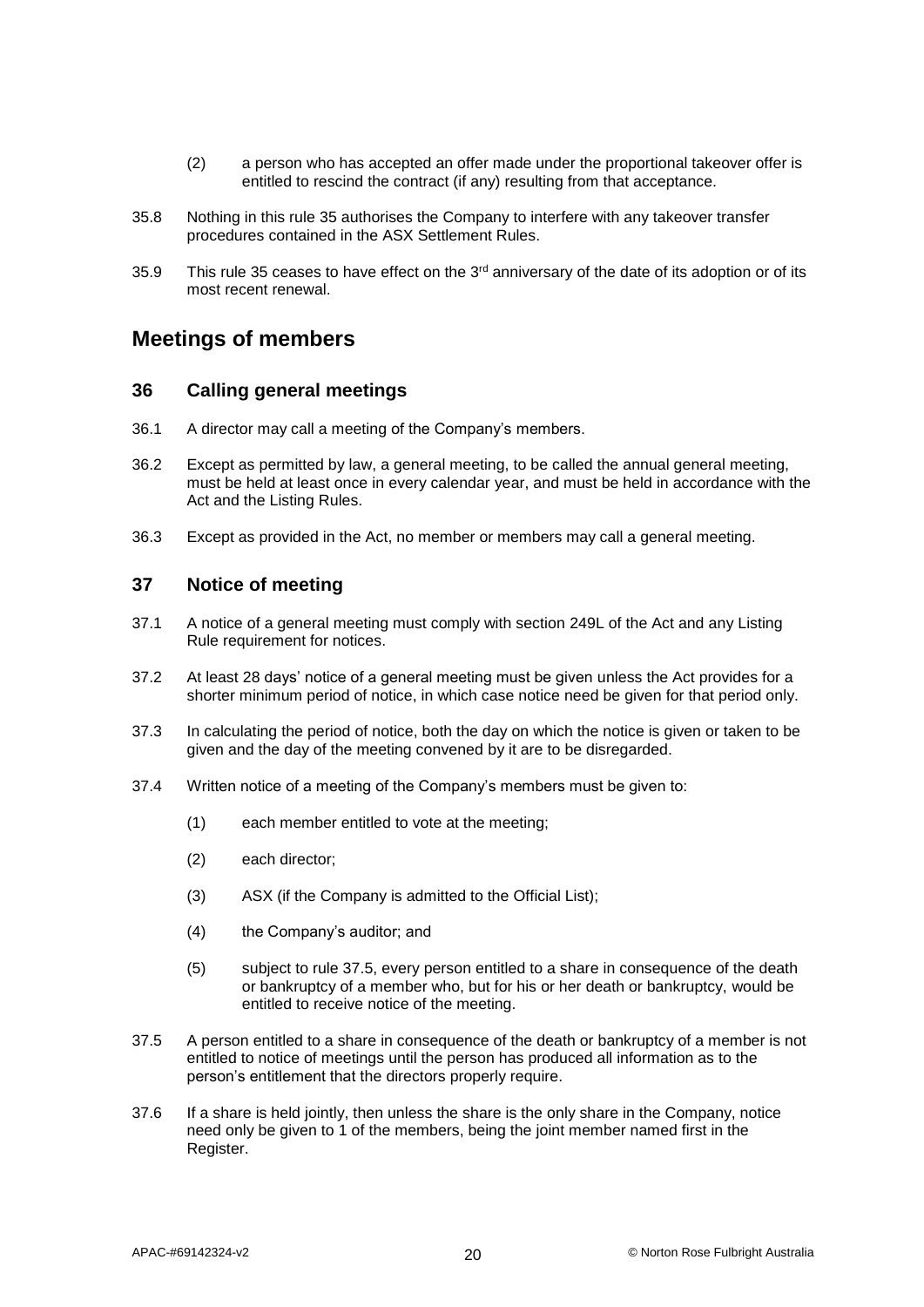### **38 Accidental omission to give notice**

38.1 The accidental omission to give notice of any general meeting to or the non-receipt of the notice by any person entitled to receive notice of a general meeting under this Constitution or the accidental omission to advertise the meeting (if necessary) does not invalidate the proceedings or any resolution passed at the meeting.

### **39 Cancellation or postponement of general meeting**

- 39.1 The directors, may by notice to ASX, change the venue for, postpone, or cancel a general meeting, if they consider that the meeting has become unnecessary or the venue would be unreasonable or impractical or a change is necessary in the interests of conducting the meeting efficiently, however:
	- (1) a meeting which is not called by directors resolution; and
	- (2) a meeting which is called in accordance with a members requisition under the Act;

may not be postponed or cancelled without the prior written consent of the persons who called or requisitioned the meeting.

- 39.2 A notice of postponement of a general meeting must specify:
	- (1) the postponed date and time for the holding of the meeting;
	- (2) a place for the holdings of the meeting, which may be either the same as or different from the place specified in the notice convening the meeting; and
	- (3) if the meeting is to be held in two or more places, the technology that will be used to facilitate the holding of the meeting in that manner.
- 39.3 The number of clear days from the giving of notice postponing the holder of a general meeting to the date specified in that notice for the holding of the postponed meeting must not be less than the number of clear days notice required to be given of the general meeting.
- 39.4 The only business that may be transacted at a general meeting the holding of which is postponed is the business specified in the notice convening the meeting.

### **40 Technology**

40.1 The Company may hold a meeting of its members at 2 or more venues simultaneously using any technology that, in the opinion of the directors, gives the members as a whole a reasonable opportunity to participate.

### **41 Admission to general meetings**

41.1 Any persons (including members) in possession of pictorial recording or sound recording devices, placards, banners or articles considered by the chair of a meeting to be dangerous, offensive or liable to cause disruption, or who refuse to produce or to permit examination of any articles in their possession or the contents of the articles, or who otherwise behave or threaten to behave in a dangerous, offensive or disruptive manner, may be refused admission to the meeting or may be required to leave and remain out of the meeting.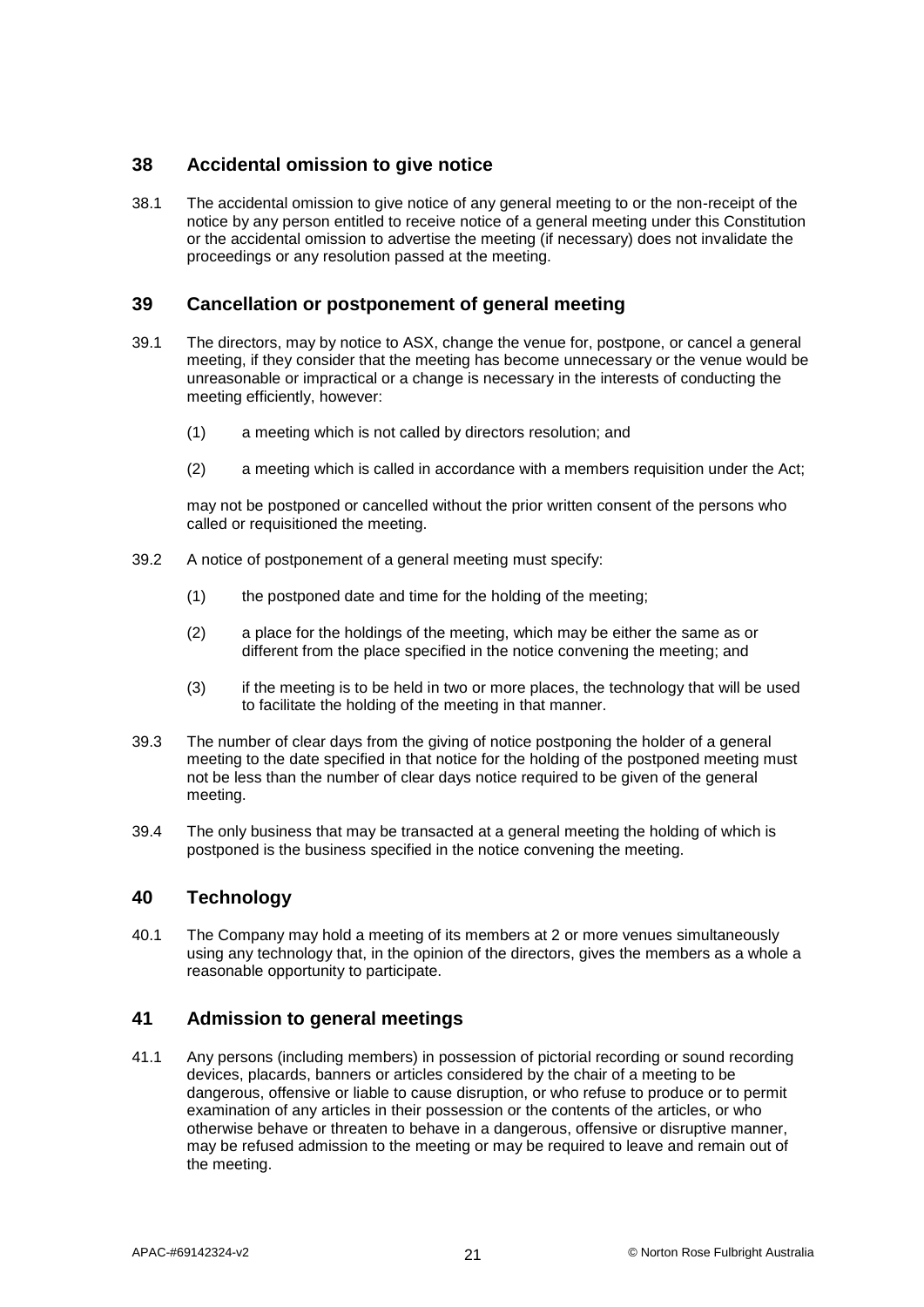41.2 The chair of the meeting may in his or her absolute discretion refuse admission to, or require to leave and remain out of the meeting, any person who is not a member, director or auditor of the Company.

### **42 Other persons to be present at meetings**

- 42.1 A director who is not a member is entitled to be present and to speak to any general meeting.
- 42.2 A secretary who is not a member is entitled to be present and to speak at any general meeting.
- 42.3 The auditor of the Company from time to time and any assistant of the auditor who is not a member is entitled to be present and to speak at any general meeting on any part of the meeting's business that concerns the auditor in the capacity as auditor of the Company.
- 42.4 Any professional adviser of the Company (including, without limitation, a solicitor or financial adviser), at the request of any director, is entitled to be present and, at the request of the chair, to speak at any general meeting. However, subject to the Act and this Constitution, the Company is not obliged to send a notice of meeting to any professional adviser.

### **Proceedings at meetings of members**

### **43 Quorum**

- 43.1 The quorum for a meeting of the Company's members is 3 members and the quorum must be present at all times during the meeting.
- 43.2 In determining whether a quorum is present, individuals attending as proxies, attorneys or body corporate representatives are counted. However, if a member has appointed more than 1 proxy, attorney or representative, only 1 of them is counted. If an individual is attending both as a member and as a proxy, attorney or body corporate representative, the individual is counted only once.
- 43.3 If a quorum is not present within 30 minutes after the time for the meeting set out in the notice of meeting:
	- (1) where the meeting was called by the members or upon the requisition of members, the meeting is dissolved; or
	- (2) in any other case, the meeting is adjourned to the date, time and place the directors specify. If the directors do not specify 1 or more of those things, the meeting is adjourned to:
		- (a) if the date is not specified the same day in the next week;
		- $(b)$  if the time is not specified the same time; and
		- $(c)$  if the place is not specified the same place.
- 43.4 If no quorum is present at the resumed meeting within 30 minutes after the time for the meeting, the meeting is dissolved.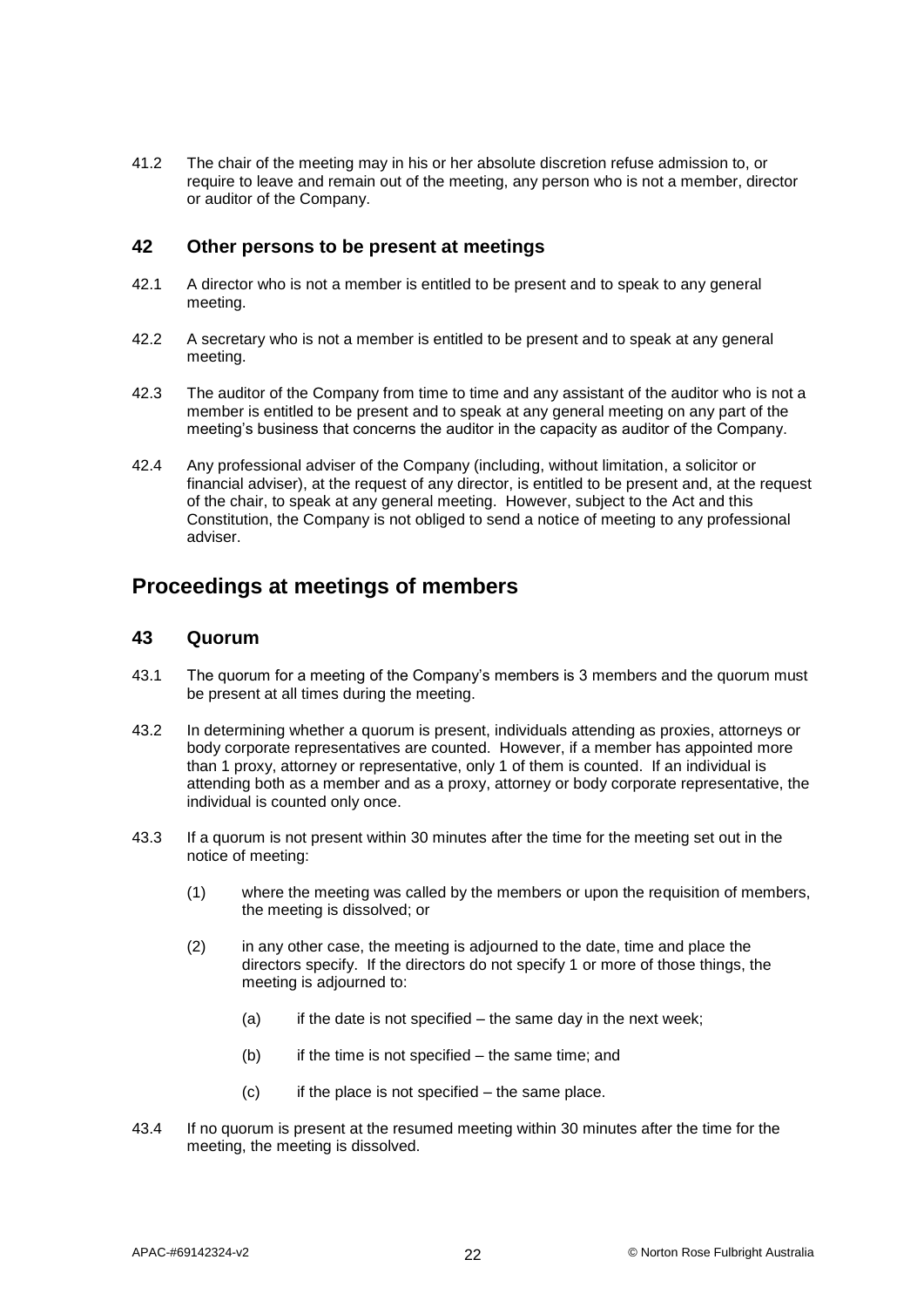### **44 Chair at general meetings**

- <span id="page-27-0"></span>44.1 If the directors have appointed 1 of their number as chair of their meetings, the person appointed presides as chair at every general meeting.
- <span id="page-27-1"></span>44.2 If the directors have appointed 1 of their number as deputy chair of their meetings, to act as chair in the absence of the chair, the person appointed presides as chair at every general meeting at which the chair is absent.
- 44.3 Where a general meeting is held and:
	- (1) a chair has not been appointed as referred to in rule [44.1,](#page-27-0) or a deputy chair as referred to in rule [44.2;](#page-27-1) or
	- (2) the chair or deputy chair is not present within 30 minutes after the time appointed for the holding of the meeting or is unwilling to act;

the directors present may appoint 1 of their number to be chair of the meeting and in default of their doing so the members present must appoint another director or if no director is present or willing to act then the members present may appoint any 1 of their number to be chair of the meeting.

- 44.4 The chair of the meeting is responsible for the general conduct of the meeting and for the procedures to be adopted at that meeting. The rulings of the chair of a meeting on all matters relating to the procedure and conduct of the meeting are final and no motion of dissent from those rulings may be accepted.
- 44.5 Subject to the Act, the chair may terminate discussion or debate on any matter whenever the chair considers it necessary or desirable for the proper conduct of the meeting.

### **45 Casting vote of chair**

45.1 In the case of an equality of votes, whether on a show of hands or on a poll, the chair of a general meeting does not have a casting vote (in addition to the chair's votes as a member, proxy, attorney or representative).

### <span id="page-27-2"></span>**46 Circulating resolutions**

- 46.1 This rule [46](#page-27-2) applies to resolutions which the Act, or this Constitution, requires or permits to be passed at a general meeting, except a resolution under section 329 of the Act to remove an auditor.
- 46.2 The Company may pass a resolution without a general meeting being held if all the members entitled to vote on the resolution sign a document containing a statement that they are in favour of the resolution set out in the document. If a share is held jointly, each of the joint members must sign.
- 46.3 Separate copies of a document may be used for signing by members if the wording of the resolution and statement is identical in each copy.
- 46.4 The resolution is passed when the last member signs.
- 46.5 If the Company receives an electronic copy of a document referred to in this rule [46](#page-27-2) it is entitled to assume that the copy is a true copy.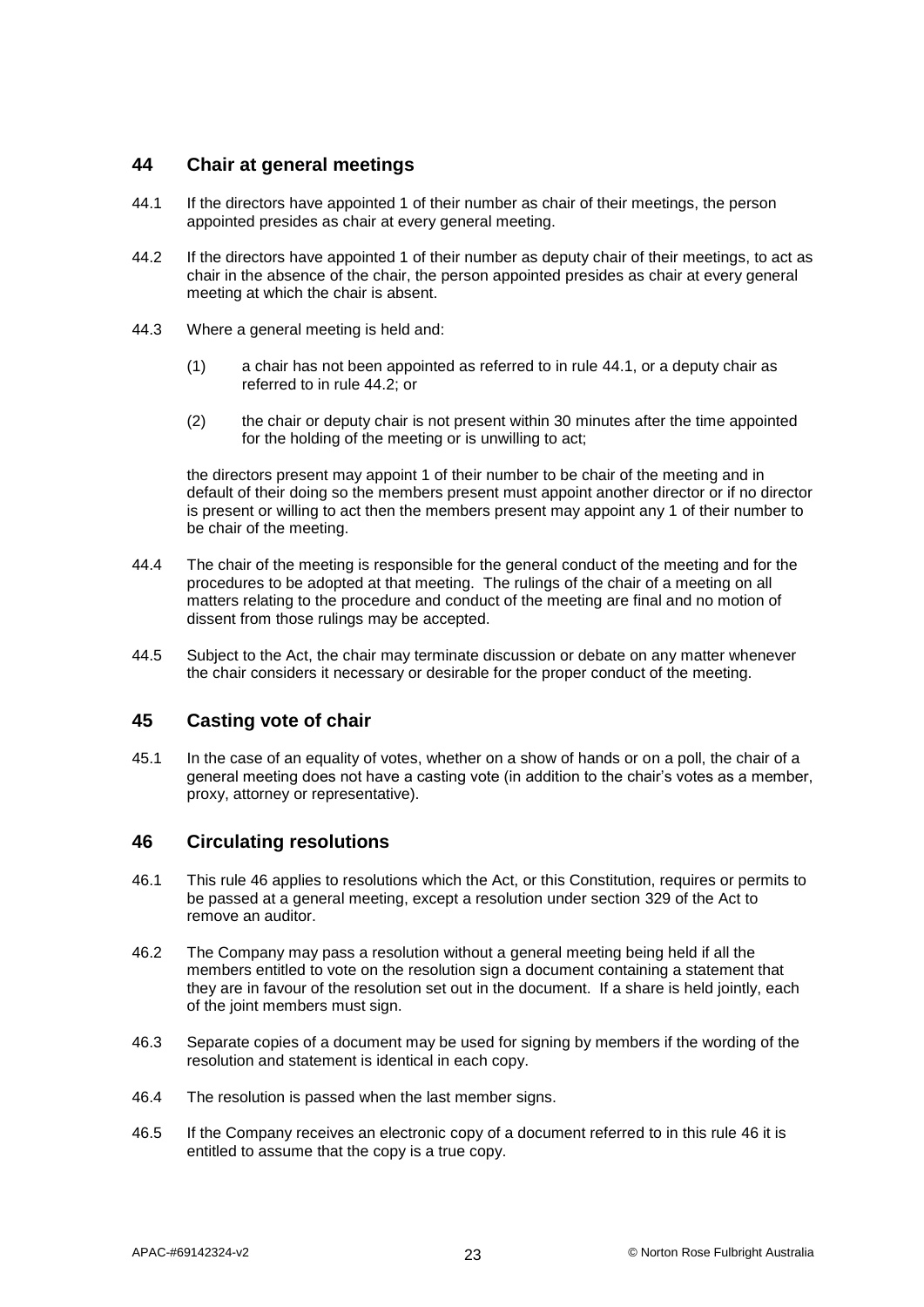### **47 Adjourned meetings**

- 47.1 The chair may, at any time during the meeting, adjourn the meeting or any business, motion, question, resolution, debate or discussion being considered or remaining to be considered by the meeting either to a later time at the same meeting or to an adjourned meeting at any time and any place. In exercising this discretion, the chair may, but need not, seek the approval of the members present. Unless required by the chair, no vote may be taken or demanded by the members present in respect of any adjournment.
- 47.2 Only unfinished business is to be transacted at a meeting resumed after an adjournment.
- 47.3 When a meeting is adjourned, a new notice of the resumed meeting must be given if the meeting is adjourned for 1 month or more.

### <span id="page-28-3"></span>**48 Appointing a proxy**

- 48.1 A member who is entitled to attend and cast a vote at a meeting of the Company's members or at a meeting of the holders of a class of shares may appoint an individual or a body corporate as the member's proxy to attend and vote for the member at the meeting. The proxy need not be a member.
- <span id="page-28-0"></span>48.2 The appointment may specify the proportion or number of votes that the proxy may exercise.
- <span id="page-28-1"></span>48.3 If the member is entitled to cast 2 or more votes at the meeting, the member may appoint 2 proxies. If the member appoints 2 proxies and the appointment does not specify the proportion or number of the member's votes each proxy may exercise, each proxy may exercise half of the votes.
- 48.4 Any fractions of votes resulting from the application of rule [48.2](#page-28-0) or rule [48.3](#page-28-1) are disregarded.
- <span id="page-28-2"></span>48.5 An appointment of a proxy is valid if it is signed by the member making the appointment and contains the information required by section 250A(1) of the Act.
- 48.6 An appointment may be a standing one.
- 48.7 An electronically authenticated appointment of a proxy must in addition to rule [48.5:](#page-28-2)
	- (1) include a method of identifying the member; and
	- (2) include an indication of the member's approval of the information communicated.
- 48.8 If the electronically authenticated appointment of a proxy is done through either email or internet-based voting:
	- (1) the member must be identified by personal details such as the member's name, personal address and date of birth; and
	- (2) the member's approval must be communicated by a form of security protection (for example, the entering of a confidential identification number such as a shareholder registration number or holder identification number).
- 48.9 An undated appointment is taken to have been dated on the day it is given to the Company.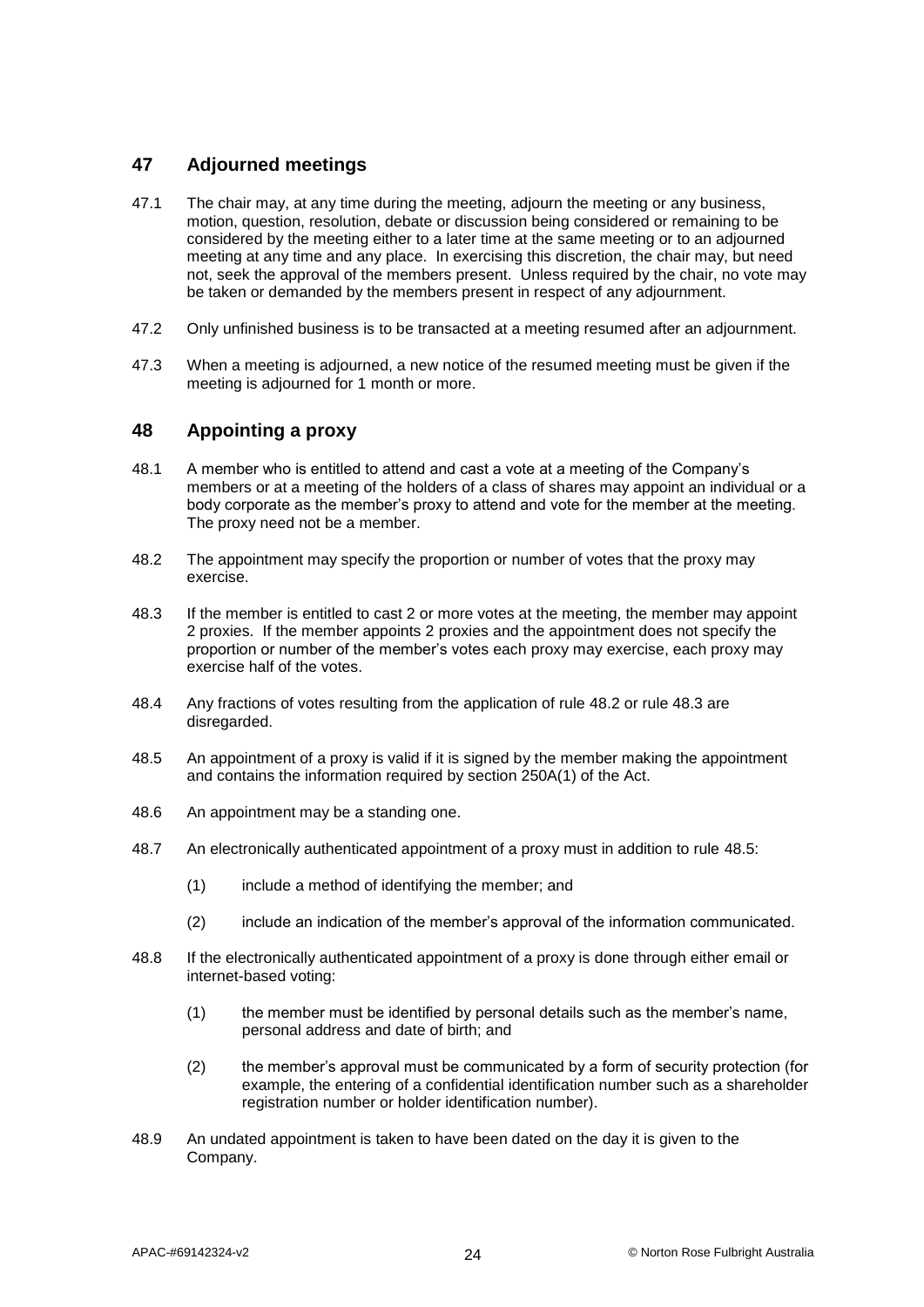- <span id="page-29-0"></span>48.10 An appointment may specify the way the proxy is to vote on a particular resolution. If it does:
	- (1) the proxy need not vote on a show of hands, but if the proxy does so, the proxy must vote that way;
	- (2) if the proxy has 2 or more appointments that specify different ways to vote on the resolution – the proxy must not vote on a show of hands;
	- $(3)$  if the proxy is the chair the proxy must vote on a poll, and must vote that way; and
	- $(4)$  if the proxy is not the chair the proxy need not vote on a poll, but if the proxy does so, the proxy must vote that way.

If a proxy is also a member, this rule [48.10](#page-29-0) does not affect the way that the person can cast any votes the person holds as a member.

- 48.11 An appointment does not have to be witnessed.
- 48.12 A later appointment revokes an earlier one if both appointments could not be validly exercised at the meeting.
- <span id="page-29-1"></span>48.13 If a share is held jointly an appointment of proxy may be signed by any 1 of the joint holders, but if the Company receives more than 1 appointment for the same share:
	- (1) an appointment signed by all the joint holders is accepted in preference to an appointment signed by the member whose name appears first in the Register or by any other member holding the share jointly; and
	- (2) subject to rule [48.13\(1\)](#page-29-1) an appointment signed by the member whose name appears first in the Register is accepted in preference to an appointment signed by any other member or members holding the share jointly.

### **49 Rights of proxies**

- 49.1 A proxy appointed to attend and vote for a member has the same rights as the member:
	- (1) to speak at the meeting;
	- (2) to vote (but only to the extent allowed by the appointment); and
	- (3) to join in a demand for a poll.
- 49.2 If a proxy is only for a single meeting it may be used at any postponement or adjournment of that meeting, unless the proxy states otherwise.
- 49.3 A proxy's authority to speak and vote for a member at a meeting is suspended while the member is present at the meeting.
- 49.4 A proxy may be revoked at any time by notice in writing to the Company.

### **50 Proxy forms**

50.1 If the Company sends a member a proxy appointment form for a meeting or a list of persons willing to act as proxies at a meeting: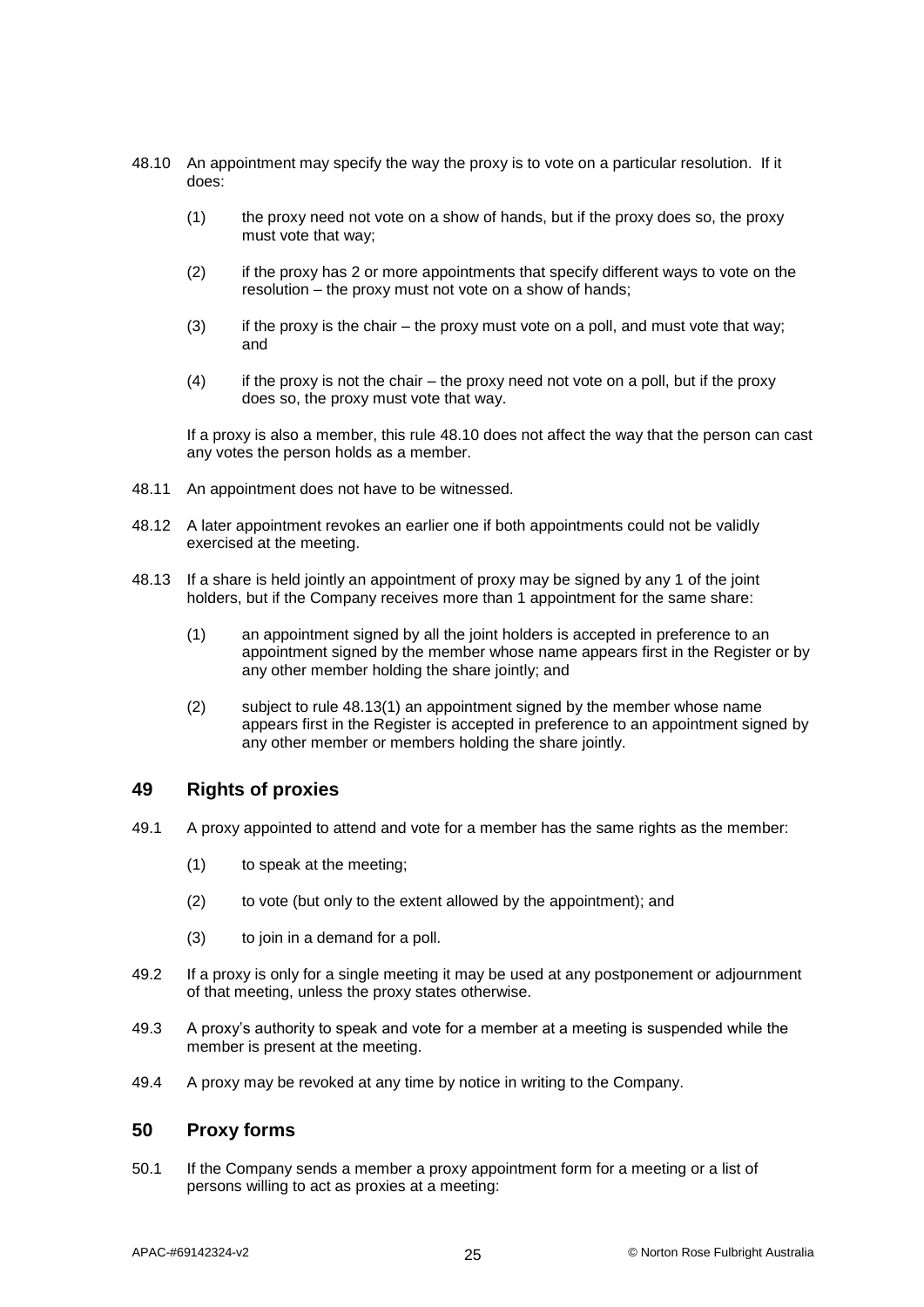- (1) if the member requested the form or list the Company must send the form or list to all members who ask for it and who are entitled to appoint a proxy to attend and vote at the meeting; or
- (2) otherwise the Company must send the form or list to all its members entitled to appoint a proxy to attend and vote at the meeting.
- 50.2 A form of proxy sent out by the Company may be in a form determined by the directors but must:
	- (1) enable the member to specify the manner in which the proxy must vote in respect of a particular resolution; and
	- (2) leave a blank for the member to fill in the name of the person primarily appointed as proxy.
- 50.3 The form may provide that if the member leaves it blank as to the person primarily appointed as proxy or if the person or persons named as proxy fails or fail to attend, the chair of the meeting is appointed proxy.
- 50.4 If the Listing Rules require a notice of meeting to include a voting exclusion statement (as defined in the Listing Rules) the proxy form must, in the circumstances set out in Listing Rule 14.2.3A, contain the statements provided for by Listing Rule 14.2.3B.

### **51 Receipt of proxy documents**

- 51.1 For an appointment of a proxy for a meeting of the Company's members to be effective, the following documents must be received by the Company at least 48 hours before the meeting:
	- (1) the proxy's appointment; and
	- (2) if the appointment is signed or otherwise authenticated by the appointor's attorney – the authority under which the appointment was signed or authenticated or a certified copy of the authority.
- 51.2 If a meeting of the Company's members has been adjourned, an appointment and any authority received by the Company at least 48 hours before the resumption of the meeting are effective for the resumed part of the meeting.
- 51.3 The Company receives an appointment or authority when it is received at any of the following:
	- (1) the Company's registered office;
	- (2) a facsimile number at the Company's registered office;
	- (3) a place, facsimile number or electronic address specified for the purpose in the notice of meeting; or
	- (4) if the notice of meeting specifies other electronic means by which a member may give the document – when the document given by those means is received by the Company.
- 51.4 The Company (being a listed company) in the notice of meeting for a meeting of members of the Company:
	- (1) must specify a place and a fax number; and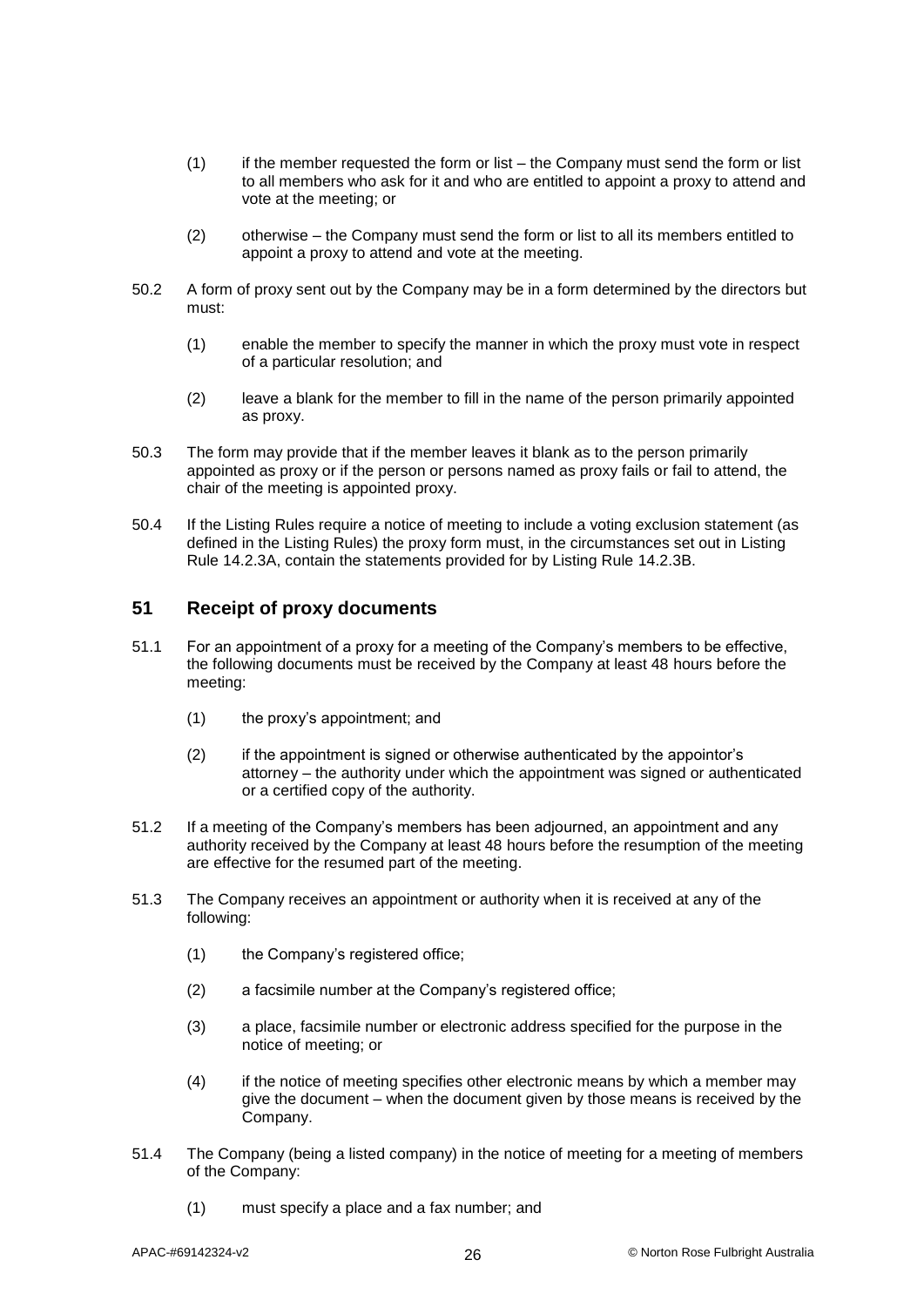(2) may specify an electronic address;

for the purpose of receipt of proxy documents.

- 51.5 An appointment of a proxy is ineffective if:
	- (1) the Company receives either or both the appointment or authority at a facsimile number or electronic address; and
	- (2) a requirement (if any) in the notice of meeting that:
		- (a) the transmission be verified in a way specified in the notice; or
		- (b) the proxy produce the appointment and authority (if any) at the meeting;

is not complied with.

### **52 Validity of proxy vote**

- 52.1 A proxy who is not entitled to vote on a resolution as a member may vote as a proxy for another member who can vote if the appointment specifies the way the proxy is to vote on the resolution and the proxy votes that way.
- 52.2 Unless the Company receives written notice of 1 of the following matters before the start or resumption of the meeting at which the proxy votes, a vote cast by the proxy will be valid even if:
	- (1) the appointing member dies;
	- (2) the member is mentally incapacitated;
	- $(3)$  the member revokes the proxy's appointment;
	- (4) the member revokes the authority under which the proxy was appointed by a third party; or
	- (5) the member transfers the share in respect of which the proxy was given, before the proxy votes.
- 52.3 A proxy is not revoked by the member attending and taking part in the meeting unless the member actually votes at the meeting on a resolution for which the proxy is proposed to be used.

### **53 Body corporate representative**

- 53.1 A body corporate may appoint an individual as a representative to exercise all or any of the powers the body corporate may exercise:
	- (1) at meetings of the Company's members;
	- (2) at meetings of creditors or debenture holders;
	- (3) relating to resolutions to be passed without meetings; or
	- (4) in the capacity of a member's proxy appointed under rule [48.](#page-28-3)

The appointment may be a standing one.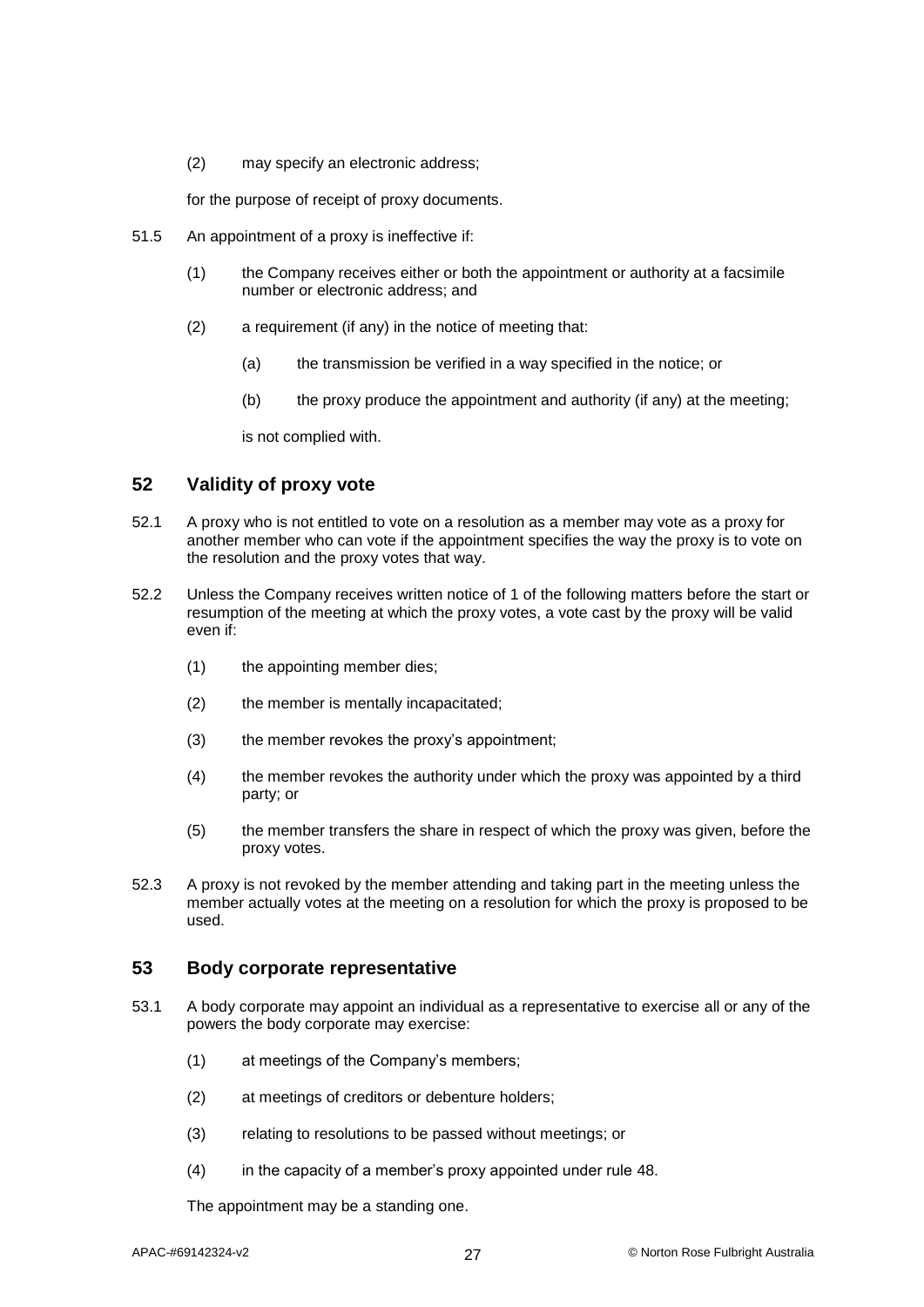- 53.2 The appointment may set out restrictions on the representative's powers. If the appointment is to be by reference to a position held, the appointment must identify the position.
- 53.3 A body corporate may appoint more than 1 representative but only 1 representative may exercise the body's powers at any 1 time.
- 53.4 Unless otherwise specified in the appointment, the representative may exercise, on the body corporate's behalf, all of the powers that the body could exercise at a meeting or in voting on a resolution.

### **54 Attorney of member**

54.1 An attorney for a member may do whatever the member could do personally as a member, but if the attorney is to vote at a meeting of members or a class of members the instrument conferring the power of attorney or a certified copy of it must be produced to the Company at least 48 hours before the meeting, in the same way as the appointment of a proxy.

### **Voting at meetings of members**

### **55 Entitlement to vote**

- 55.1 Subject to any rights or restrictions attached to any class of shares and to this Constitution, at a meeting of members:
	- (1) on a show of hands, each member has 1 vote; and
	- (2) on a poll:
		- (a) for each fully paid share held by a member, 1 vote; and
		- (b) for each partly paid share, a fraction of a vote equivalent to the proportion which the amount paid (not credited) is of the total amounts paid and payable (excluding amounts credited). In this rule [55.1\(2\)\(b\)](#page-32-0) amounts paid in advance of a call are ignored when calculating the proportion.
- <span id="page-32-0"></span>55.2 The vote may be exercised in person or by proxy, body corporate representative or attorney, or subject to this Constitution, by direct vote.

### **56 Voting disqualification**

- 56.1 A holder of ordinary shares has no right to vote at a general meeting in respect of those shares if calls due and payable on those shares have not been paid.
- 56.2 During a breach of the Listing Rules relating to shares which are Restricted Securities, or a breach of a Restriction Agreement, the holder of the relevant Restricted Securities is not entitled to any voting rights in respect of those Restricted Securities.

### <span id="page-32-1"></span>**57 Jointly held shares**

- 57.1 If a share is held jointly and more than 1 member votes in respect of that share, only the vote of the member whose name appears first in the Register counts.
- 57.2 Rule [57.1](#page-32-1) applies whether the vote is cast in person or by proxy or by attorney.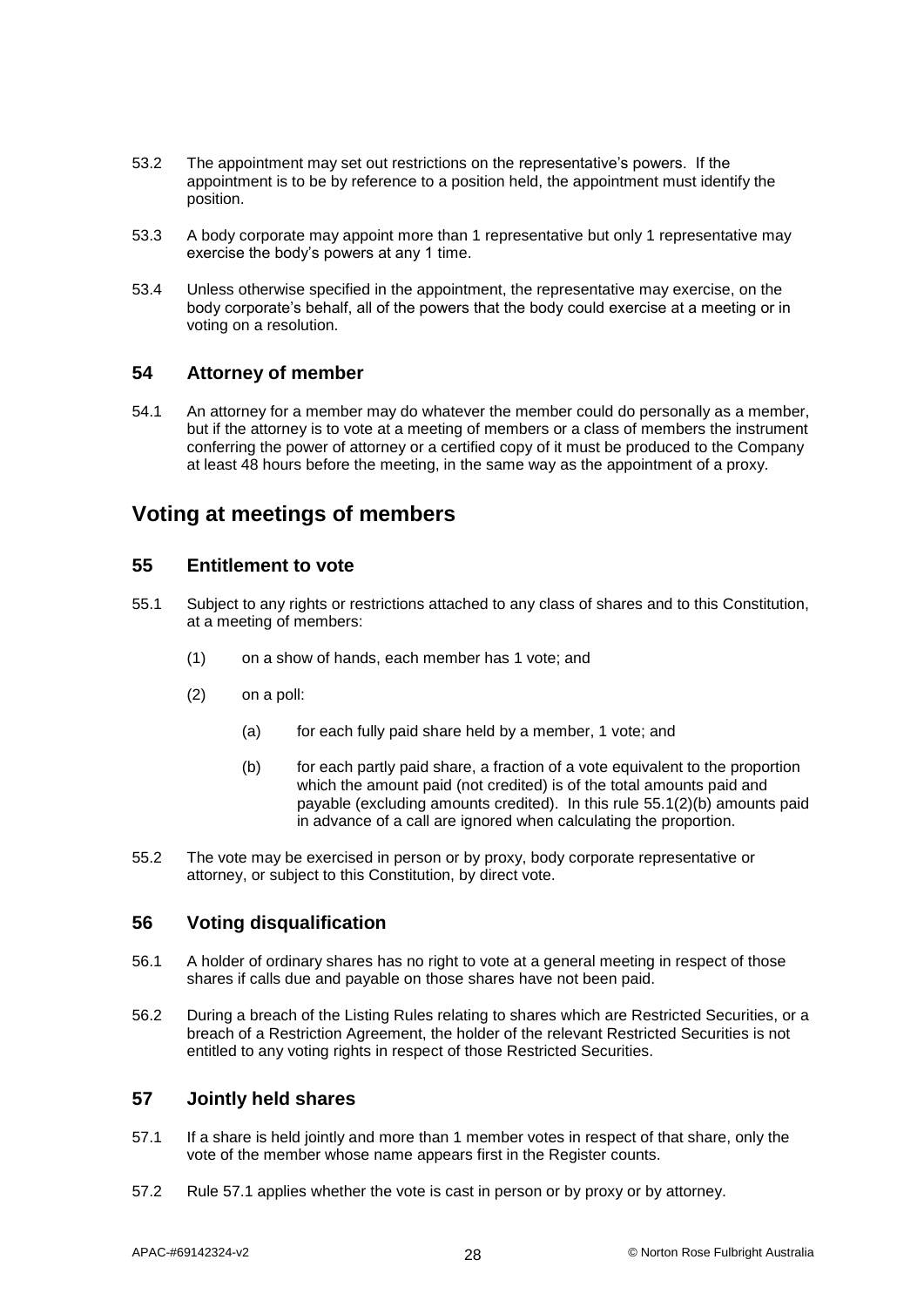57.3 Several executors or administrators of a deceased member are treated, for the purposes of rule [57.1,](#page-32-1) as joint holders.

### **58 Members of unsound mind and minors**

- <span id="page-33-1"></span>58.1 If a member is:
	- (1) of unsound mind; or
	- (2) a minor;

the member's committee or trustee or any other person who has proper management or guardianship of the member's estate or affairs may, subject to rule [58.2,](#page-33-0) exercise any rights of the member in relation to a general meeting as if the committee, trustee or other person were a member.

<span id="page-33-0"></span>58.2 Any person with powers of management or guardianship cannot exercise any rights under rule [58.1](#page-33-1) unless the person has provided the directors with satisfactory evidence of the person's appointment or status.

### **59 Objections to right to vote**

- 59.1 A challenge to a right to vote at a meeting of members:
	- (1) may only be made at the meeting; and
	- (2) must be determined by the chair, whose decision is final.
- 59.2 A vote not disallowed following the challenge is valid for all purposes.

### **60 Decisions**

- 60.1 Any question submitted to a general meeting may be decided on the voices but if there is any dissenting voice, a show of hands must be taken, unless a poll is demanded.
- 60.2 Unless a poll is properly demanded and the demand is not withdrawn, a declaration by the chair that a resolution on the voices or on a show of hands has been carried or lost, and an entry to that effect has been made in the book containing the minutes of the proceedings of the Company, is conclusive evidence of the fact. Neither the chair nor the minutes need state and it is not necessary to prove the number or the proportion of the votes recorded in favour of or against the resolution on a show of hands.
- 60.3 Unless otherwise required by this Constitution or the Act, all resolutions of the Company are ordinary resolutions which are resolutions passed by more than 50% of the votes cast by members entitled to vote on the resolutions.

### **61 Taking a poll**

- 61.1 A poll may be demanded on any resolution other a resolution for the election of the chair of the meeting.
- 61.2 A demand for a poll may be withdrawn.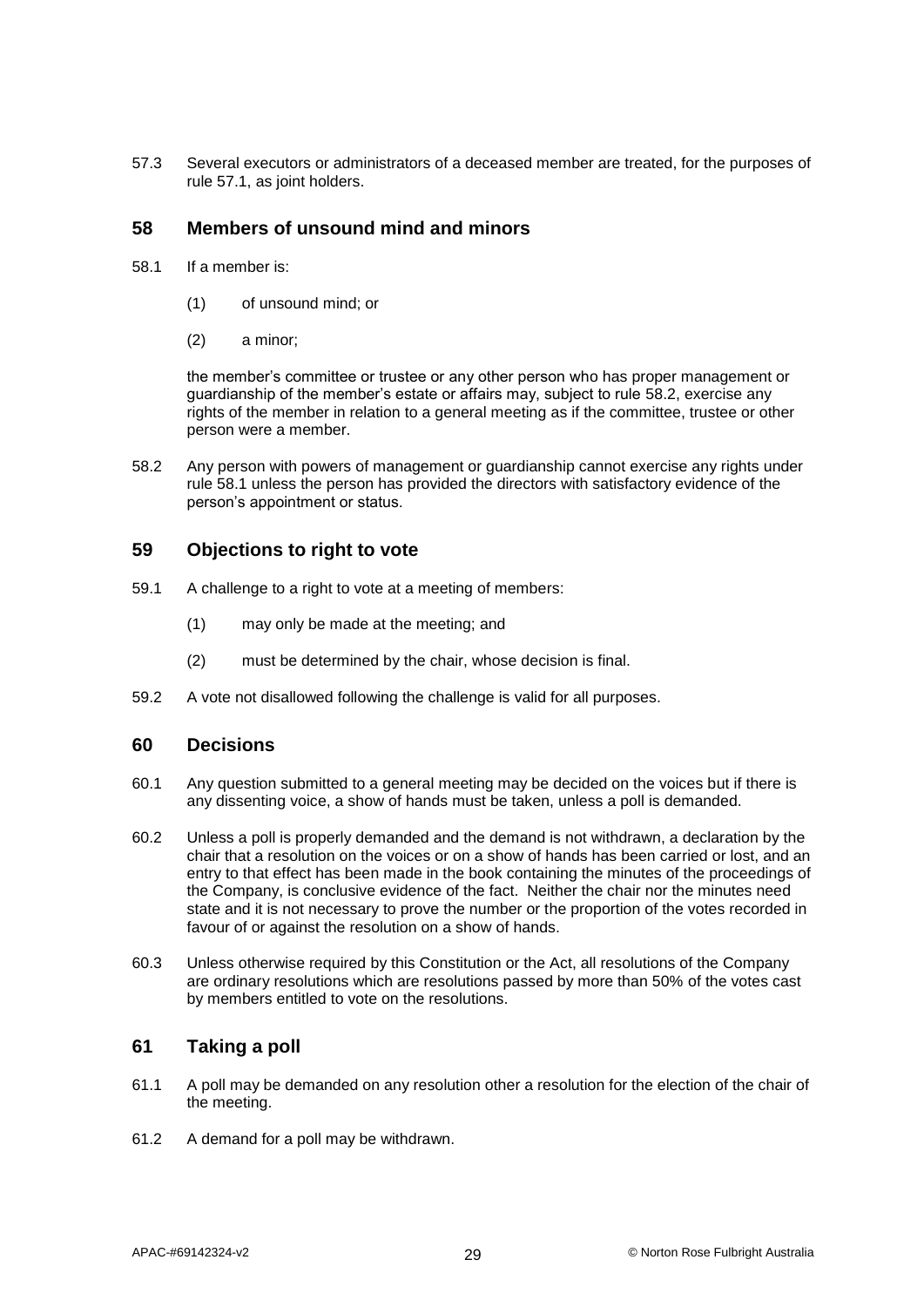- 61.3 At a meeting of the Company's members, a poll may be demanded by:
	- (1) at least 5 members entitled to vote on the resolution;
	- (2) a member or members with at least 5% of the votes that may be cast on the resolution on a poll; or
	- (3) the chair.
- 61.4 The poll may be demanded:
	- (1) before a vote is taken;
	- (2) before the voting results on a show of hands are declared; or
	- (3) immediately after the voting results on a show of hands are declared.

The percentage of votes that members have is to be worked out as at midnight before the poll is demanded.

- 61.5 A poll demanded on a matter other than the question of an adjournment must be taken when and in the manner the chair directs.
- 61.6 A poll on an adjournment must be taken immediately.
- 61.7 The demand for a poll does not prevent the continuance of a meeting for the transaction of any business other than the question on which a poll has been demanded.
- 61.8 The result of the poll is the resolution of the meeting at which the poll was demanded.

### **62 Voting rights of persons entitled under transmission rule**

- 62.1 A person entitled under rule [30](#page-21-2) to any shares may not vote at a meeting or adjourned meeting in respect of the shares unless:
	- (1) at least 48 hours before the time of holding the meeting or adjourned meeting there is lodged at the registered office of the Company documentation of entitlement which satisfies the chair of the meeting or adjourned meeting of the entitlement; or
	- (2) the directors have previously admitted the person's right to vote at the meeting in respect of the shares.

### **63 Direct voting**

63.1 The directors may determine that, at any general meeting of members of the Company, a member who is entitled to attend and vote at that meeting is entitled to a direct vote. A direct vote includes a vote delivered to the Company by post, facsimile transmission or other electronic means approved by the directors. The directors may prescribe rules to govern direct voting including rules specifying the form, method and timing of giving the direct vote in order for the vote to be valid.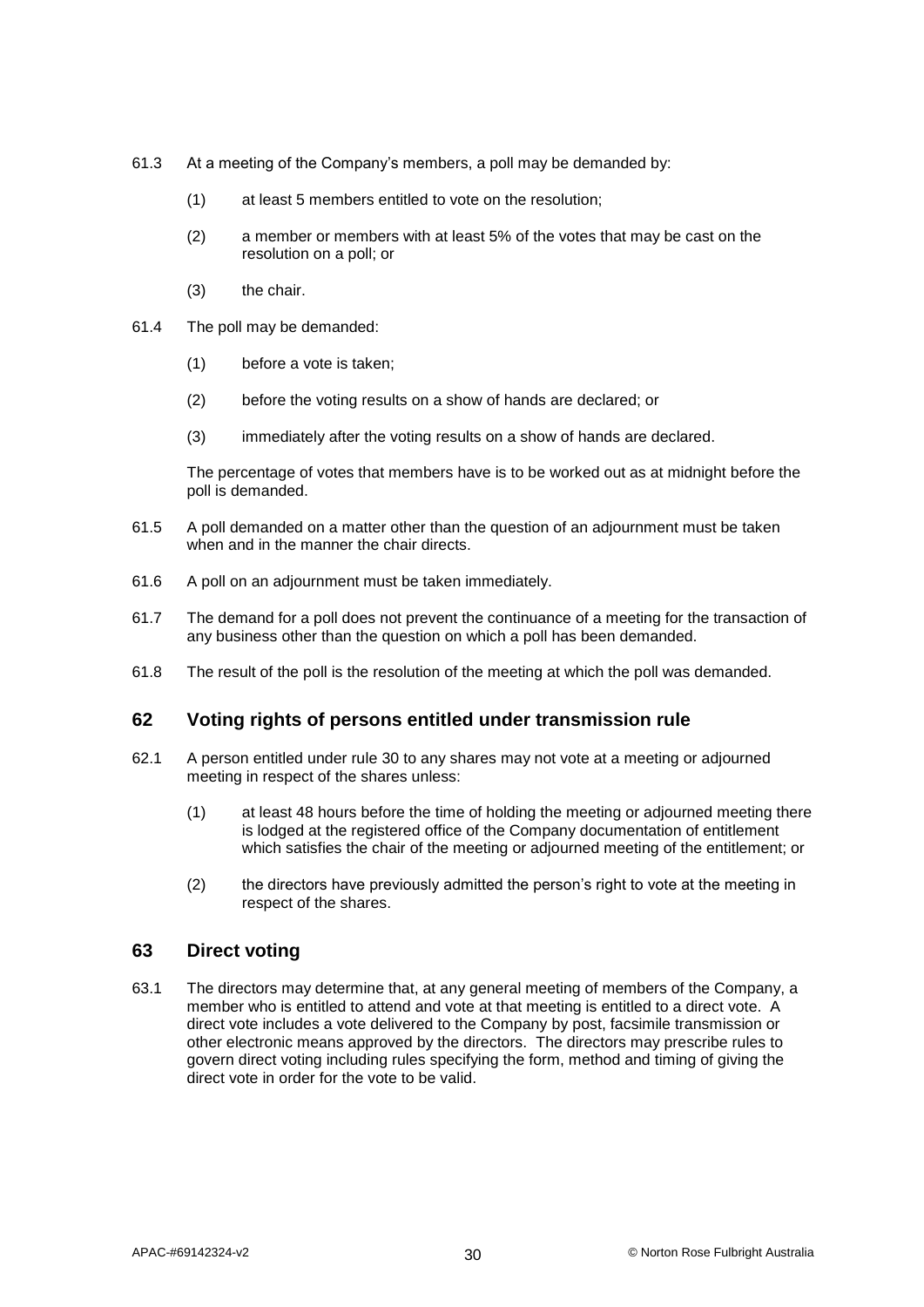### <span id="page-35-5"></span>**Directors**

### **64 Number of directors**

- <span id="page-35-0"></span>64.1 The number of the directors (excluding alternate directors) must be not less than 3 nor more than 9, or such lesser number as the directors determine (following approval by ordinary resolution of the shareholders in a general meeting).
- 64.2 The Company in general meeting may by resolution increase or reduce the number of directors referred to in rule [64.1,](#page-35-0) but the number must not be reduced below 3 (the minimum number of directors prescribed by the Act and other regulations).

### <span id="page-35-2"></span>**65 Directors' share qualification**

65.1 A share qualification for directors may be fixed by the Company in general meeting. Unless and until so fixed a director is not required to hold any share in the Company.

### <span id="page-35-1"></span>**66 Casual vacancies and additional directors**

- 66.1 The directors may at any time appoint a person qualified to be a director, either to fill a casual vacancy or as an addition to the existing directors, but so that the total number of directors does not at any time exceed the number fixed in accordance with this Constitution.
- <span id="page-35-3"></span>66.2 Any director appointed under rule [66.1](#page-35-1) (other than the Managing Director, or if there is more than 1 Managing Director at the same time, the 1 appointed first) holds office only until the termination of the next annual general meeting of the Company and is eligible for re-election at that annual general meeting but is not taken into account in determining the number of directors who must retire by rotation at that meeting.

### <span id="page-35-4"></span>**67 Retirement by rotation**

- 67.1 A director may not hold office for a continuous period in excess of 3 years after the date of adoption of this Constitution or past the 3<sup>rd</sup> annual general meeting following the director's appointment, whichever is the longer, without submitting for re-election.
- 67.2 To the extent that the Listing Rules require an election of directors to be held and no director would otherwise be required to submit for election or re-election, the director to retire is any director who wishes to retire, otherwise it is the director who has held office the longest since last being elected. If two or more retiring directors have been in office for the same period, those directors may agree which of them will retire. If they do not agree, they must draw lots to decide which of them must retire.
- 67.3 A retiring director is eligible for re-election without the necessity of giving any previous notice of his or her intention to submit himself or herself for re-election.
- 67.4 Unless the directors decide to reduce the number of directors in office the Company at any annual general meeting at which any director retires may fill the vacated office by re-electing the retiring director or electing some other qualified person.
- 67.5 A Managing Director appointed under rule [73](#page-37-0) (or, if there is more than 1 Managing Director at the same time, the 1 appointed first), is not subject to retirement by rotation and is not taken into account in determining the rotation of retirement of directors.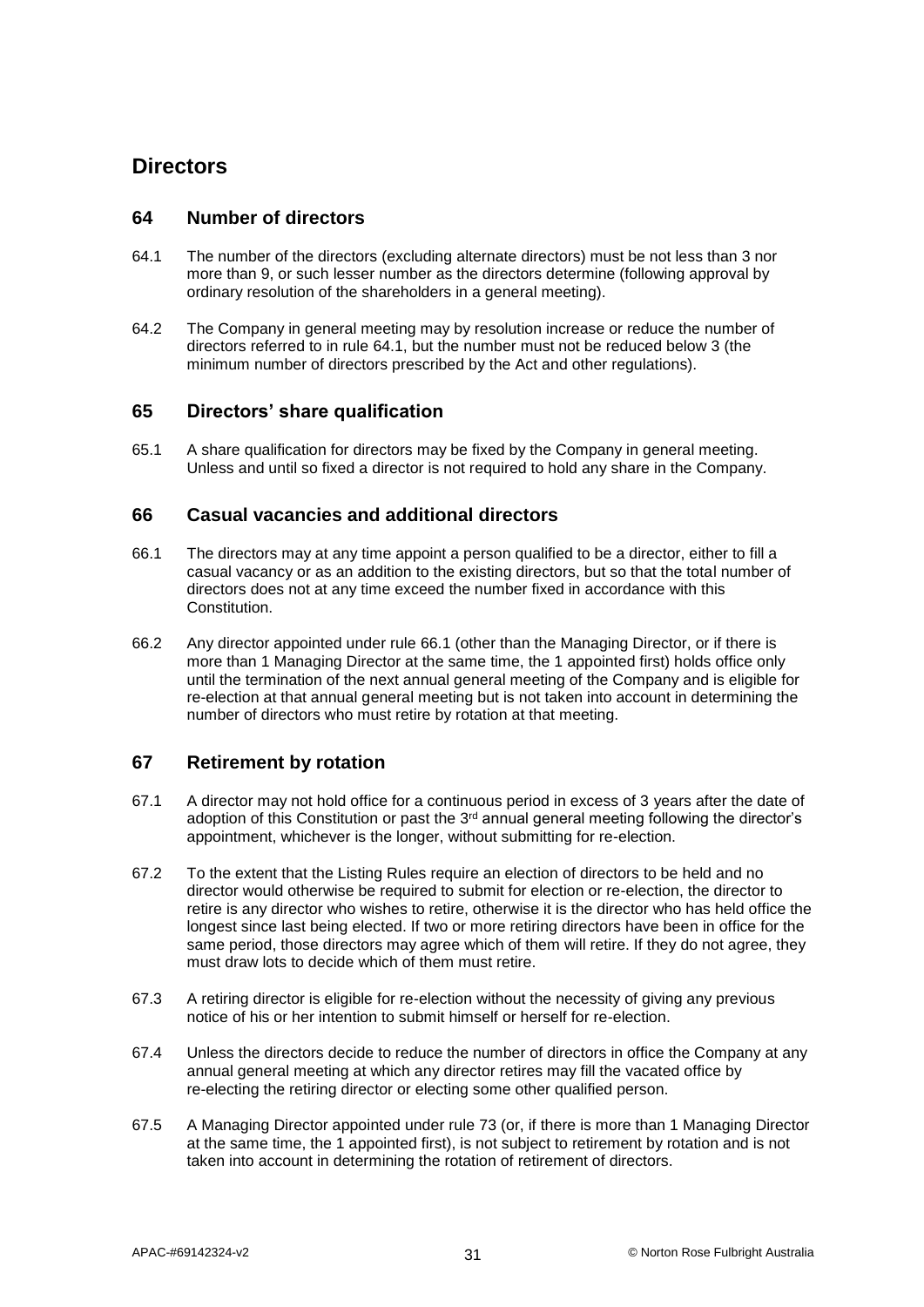### **68 Removal and resignation of directors**

- <span id="page-36-1"></span><span id="page-36-0"></span>68.1 The Company may by resolution remove a director from office.
- 68.2 A director may resign as a director of the Company by giving a written notice of resignation to the Company at its registered office.

### **69 Vacation of office of director**

- <span id="page-36-2"></span>69.1 In addition to any other circumstances in which the office of a director becomes vacant under the Act, the office of a director becomes vacant if the director:
	- (1) becomes bankrupt or suspends payment or compounds with his or her creditors;
	- (2) becomes of unsound mind or a person whose person or estate is liable to be dealt with in any way under the law relating to mental health;
	- (3) is not present (either personally or by an alternate director) at 3 consecutive meetings of directors without special leave of absence from the directors and the directors declare his or her seat to be vacant;
	- (4) ceases to be qualified as a director under rule [65;](#page-35-2)
	- (5) fails to pay any call due on any shares held by him or her for 1 month or any further time the directors allow after the call is made;
	- (6) being a Managing Director or an Executive Officer, ceases to be employed full-time by the Company or a subsidiary or related body corporate of the Company;
	- (7) becomes disqualified from being a director under the Act or any order made under the Act;
	- (8) is removed from office in accordance with rule [68.1;](#page-36-0) or
	- (9) resigns from office in accordance with rule [68.2.](#page-36-1)

### **70 Eligible candidates**

- 70.1 The Company cannot validly elect a candidate as a director at a general meeting, unless:
	- (1) the candidate retires under rules [66.2,](#page-35-3) [67](#page-35-4) and [71](#page-37-1) and seeks re-election;
	- (2) the board recommends the appointment; or
	- (3) at least 35 business days (or any other period fixed by the board and notified to the ASX) before the date of the general meeting at which the candidate seeks election, the Company receives at its registered office both:
		- (a) a nomination of the candidate by a member (or the nominated representative of a corporate member) in writing and signed by both the candidate and proposer; and
		- (b) a consent to act as a director signed by the candidate.
- 70.2 The Company must notify members of every candidate for election as a director with the notice of meeting.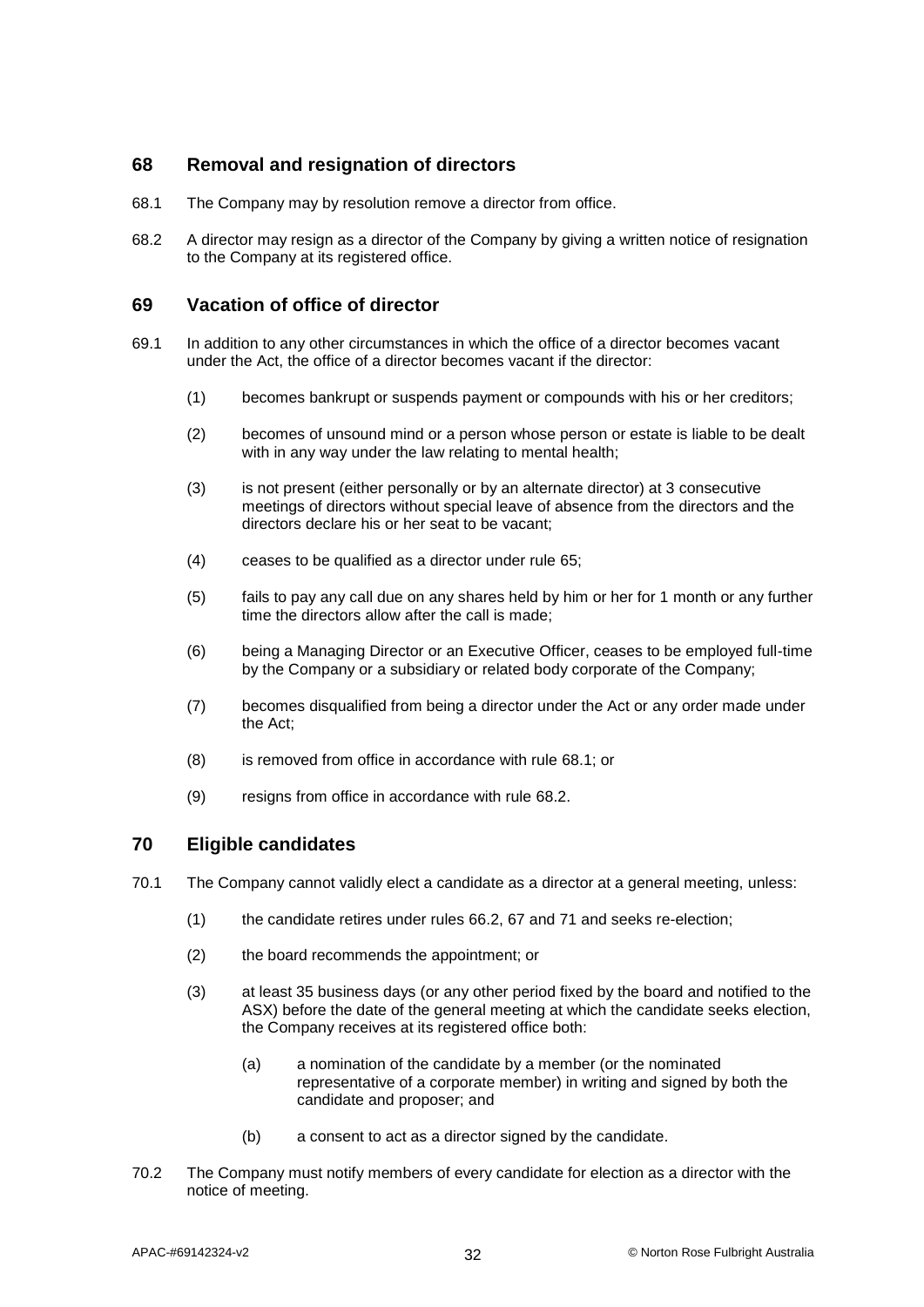### <span id="page-37-1"></span>**71 Election by general meeting**

71.1 Subject to this Constitution, section 201E of the Act and to the number of directors for the time being fixed under rule [64](#page-35-5) not being exceeded, the Company may elect directors by ordinary resolution.

### **72 Insufficient directors**

72.1 In the event of a vacancy or vacancies in the office of a director, the remaining directors may act, but if the number of remaining directors is not sufficient to constitute a quorum at a meeting of directors, they may act only for the purpose of increasing the number of directors to a number sufficient to constitute a quorum or convening a general meeting of the Company.

### <span id="page-37-0"></span>**73 Managing Director**

- 73.1 The directors may appoint 1 or more of themselves to the office of Managing Director for the period, and on the terms (including as to remuneration), the directors see fit.
- 73.2 If there is more than 1 Managing Director in office, the Managing Directors hold office jointly.
- 73.3 The Managing Director is exempt from retirement by rotation and is not counted under rule [67](#page-35-4) for determining the number of directors to retire by rotation.

### **74 Delegation by directors to Managing Director**

- 74.1 The directors may:
	- (1) delegate to the Managing Director such of the powers exercisable by them as they think fit, with power for the Managing Director to sub-delegate subject to such conditions and restrictions as the directors from time to time determine; and
	- (2) delegate to any other person they think fit (including a person for the time being holding, occupying or performing the duties of a specified office or position) such powers as they consider necessary or expedient for the transaction of the business of the Company

and every such delegation will be on such terms and conditions and subject to such restrictions as the directors determine and may be withdrawn or varied by them. These powers of delegation are additional to those available under the Act.

### **75 Secretary**

- 75.1 The directors must, in accordance with the Act, appoint 1 or more secretaries.
- 75.2 The directors may appoint a person as an acting secretary or as a temporary substitute for a secretary.
- 75.3 A secretary of the Company holds office on the terms and conditions (including as to remuneration) that the directors determine.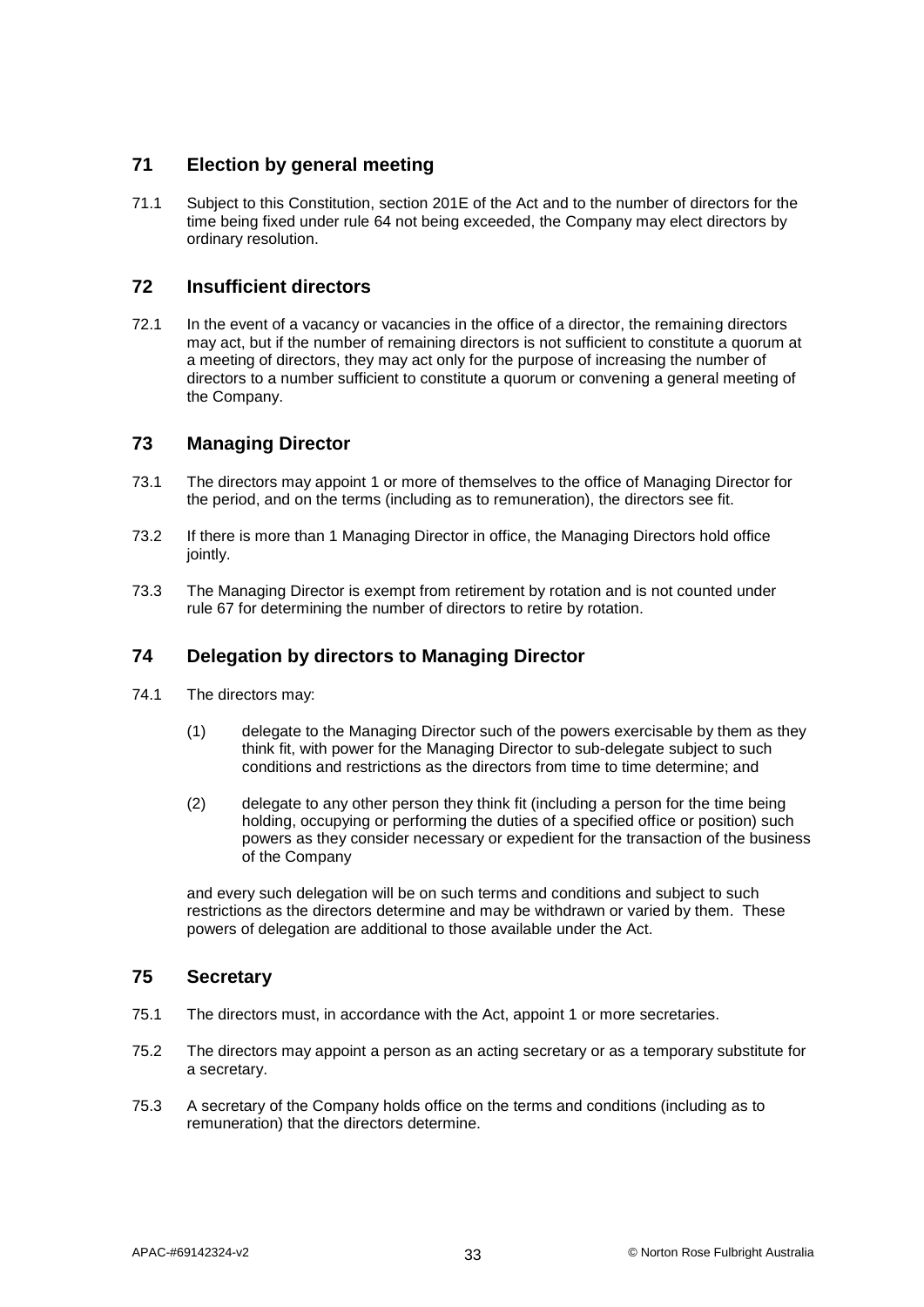### **76 Powers of Managing Director or Executive Officer**

- 76.1 The directors may, upon terms and conditions and with any restrictions they see fit, confer on a Managing Director or Executive Officer any of the powers that the directors can exercise.
- 76.2 Any powers so conferred may be concurrent with, or to the exclusion of, the powers of the directors.

### **77 Withdrawal of appointment or powers**

- 77.1 The directors may revoke or vary:
	- (1) an appointment of; or
	- (2) any of the powers conferred on;

the Managing Director or Executive Officer.

### **78 Temporary appointments**

78.1 If a Managing Director or Executive Officer becomes incapable of acting in that capacity the directors may appoint another director to act temporarily as Managing Director or Executive Officer.

### <span id="page-38-0"></span>**Remuneration of directors**

#### **79 Remuneration of directors**

- <span id="page-38-2"></span><span id="page-38-1"></span>79.1 The directors are to be paid the remuneration that the Company determines by resolution.
- 79.2 The Company determines by resolution only the total remuneration to be paid to the directors, and the directors determine how the total remuneration is divided among them.
- 79.3 The remuneration of a director must not include a commission on, or a percentage of, profits or revenue.
- 79.4 The remuneration of directors accrues daily.
- 79.5 Despite the other provisions of this rule [79](#page-38-0) the directors determine the remuneration to be paid to a Managing Director and any other executive director, and this is not included in the total remuneration to be paid to the directors referred to in rule [79.2.](#page-38-1)
- 79.6 The expression "remuneration" in rule [79.1](#page-38-2) does not include any amount which may be paid by the Company under rules [80,](#page-38-3) [81,](#page-39-0) [85](#page-40-0) (except for non-executive directors) or [134.](#page-56-0)

### <span id="page-38-3"></span>**80 Payment of expenses**

- 80.1 The Company may also pay the directors' travelling and other expenses that they properly and reasonably incur:
	- (1) in attending directors' meetings or any meetings of committees of directors;
	- (2) in attending any general meetings of the Company; and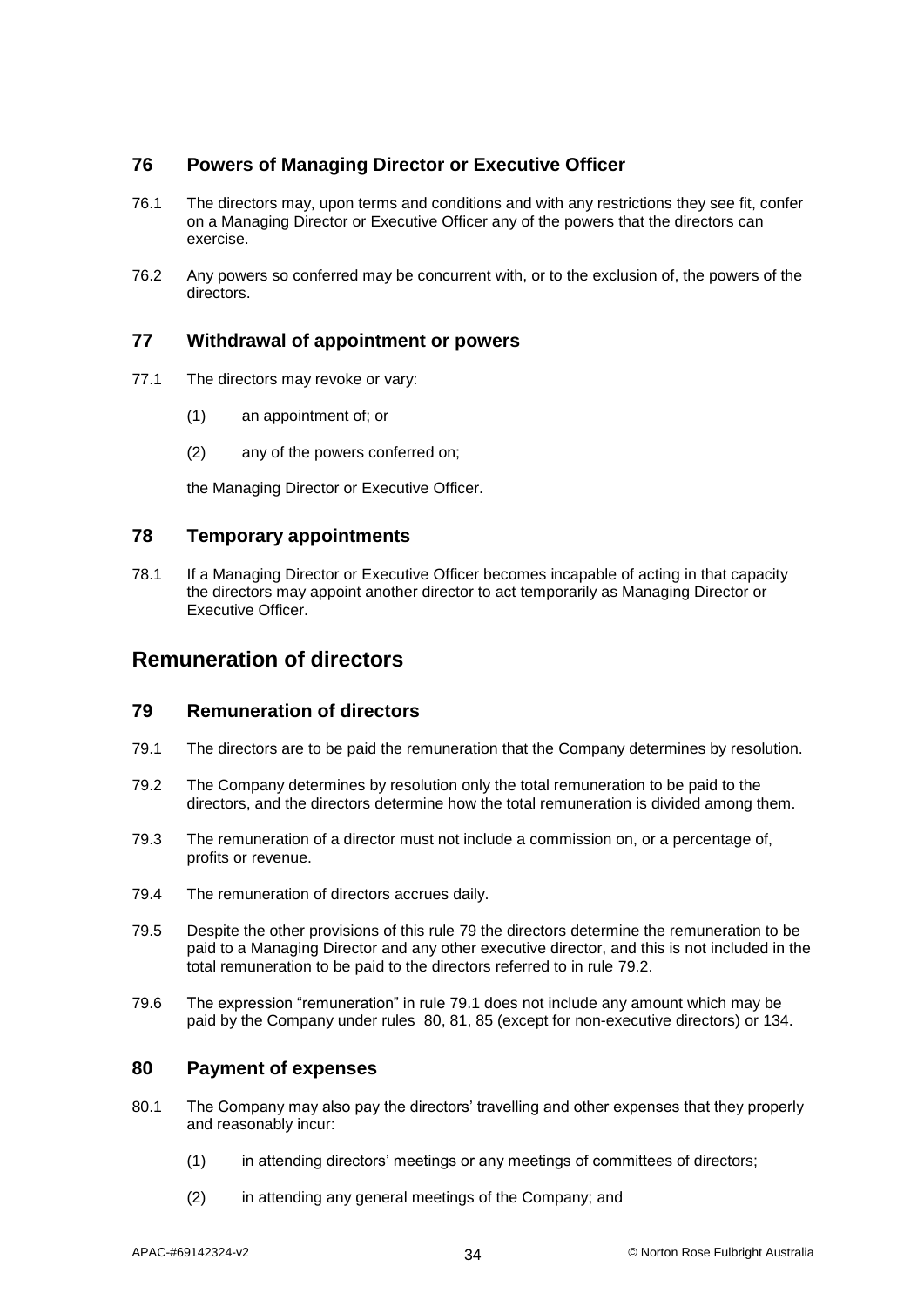$(3)$  in connection with the Company's business.

### <span id="page-39-0"></span>**81 Payment for extra services**

- <span id="page-39-1"></span>81.1 Subject to the Act, any director called upon to:
	- (1) perform extra services; or
	- (2) undertake any executive or other work for the Company beyond his or her general duties;

may be remunerated either by a fixed sum or a salary as determined by the directors.

81.2 Remuneration under rule [81.1](#page-39-1) may be either in addition to or in substitution for the director's share in the remuneration provided by rule [79.](#page-38-0)

### **82 Increases in remuneration**

- 82.1 The Company must not increase the total amount of directors' remuneration payable by it without the members' approval by resolution at a general meeting.
- 82.2 The notice convening the general meeting at which any increase is to be proposed must comply with the Listing Rules and include the amount of the increase and the maximum amount that may be paid to the directors as a whole.
- 82.3 This rule does not apply to the salary of an Executive Officer or Managing Director.

### **83 Cancellation, suspension, reduction or postponement**

83.1 The Company may by resolution cancel, suspend, reduce or postpone payment of any remuneration of any director.

### **84 Effect of cessation of office**

- <span id="page-39-2"></span>84.1 The Company may:
	- (1) upon a director ceasing to hold office; or
	- (2) at any time after a director ceases to hold office;

whether by retirement or otherwise, pay to:

- (3) the former director; or
- (4) any of the legal personal representatives or dependants of the former director in the case of death;

a lump sum in respect of past services of the director of an amount not exceeding the amount permitted either by the Act or Listing Rules, without recourse to a general meeting.

84.2 The Company may contract with any director to secure payment of the lump sum to the director, his or her legal personal representatives or dependants or any of them, provided that the making of that payment is permitted under the Act or Listing Rules, without recourse to a general meeting prohibited by the Act or the Listing Rules.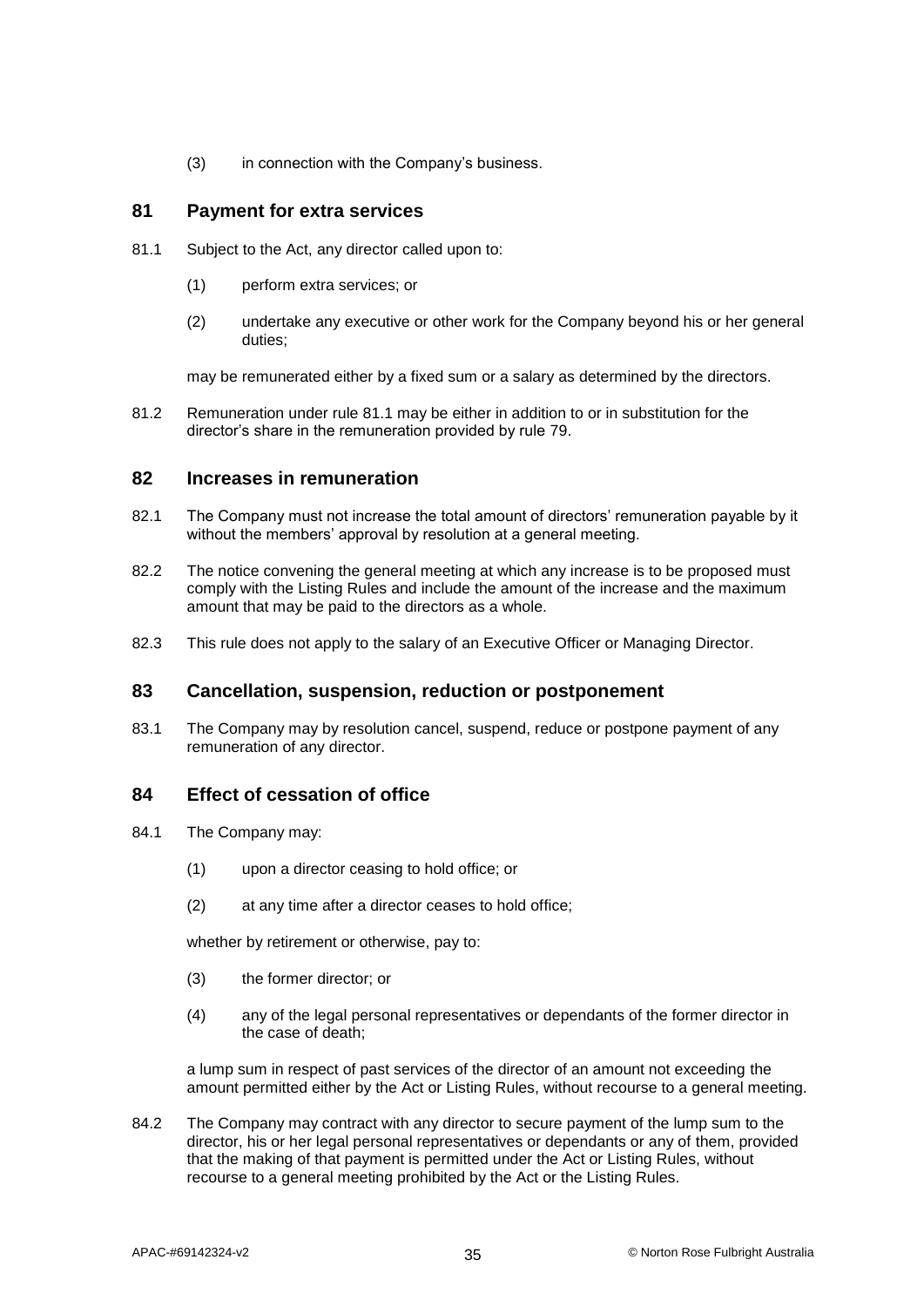84.3 A determination made by the directors in good faith that a person is or was at the time of the death of a director a dependent of the director is conclusive for all purposes of rule [84.1.](#page-39-2)

### <span id="page-40-0"></span>**85 Payment of superannuation contributions**

85.1 The Company may also pay the directors superannuation contributions of an amount necessary to meet the minimum level of superannuation contributions required under any applicable legislation to avoid any penalty, charge, tax or impost, provided that the making of that payment is permitted under the Act or Listing Rules, without recourse to a general meeting. These contributions in respect of non-executive directors will be included in the total remuneration for directors set under rule [79.](#page-38-0)

### **86 Financial benefit**

- 86.1 A director must ensure that the requirements of the Act are complied with in relation to any financial benefit given by the Company to the director or to any other related party of the director.
- 86.2 The Company must not make loans to directors or provide guarantees or security for obligations undertaken by directors except as may be permitted by the Act.

### **87 Remuneration of Managing Director and Executive Officer**

- 87.1 Subject to the Act and to the provision of any contract between the Company and a Managing Director or Executive Officer, the remuneration of the Managing Director or Executive Officer is fixed by the directors and may be by way of fixed salary or participation in profits of the Company or of any other company in which the Company is interested or by any or all of those modes but may not be by way of commission on, or percentage of operating revenue of the Company.
- 87.2 Unless otherwise determined by the Company in general meeting, this remuneration may be in addition to any remuneration which the Managing Director may receive as a director of the Company.

### <span id="page-40-1"></span>**Alternate directors**

### **88 Appointment**

- 88.1 A director may appoint any person approved by a majority of the other directors to act as an alternate director in place of the appointing director for a meeting or for a specified period.
- 88.2 A Managing Director may not appoint an alternate to act as Managing Director.
- 88.3 An alternate director is not required to have any share qualification.
- 88.4 An alternate director is not to be taken into account in determining the number of directors under this Constitution.

#### **89 Power to act as alternate for more than 1 director**

89.1 A director or any other person may act as alternate director to represent more than 1 director.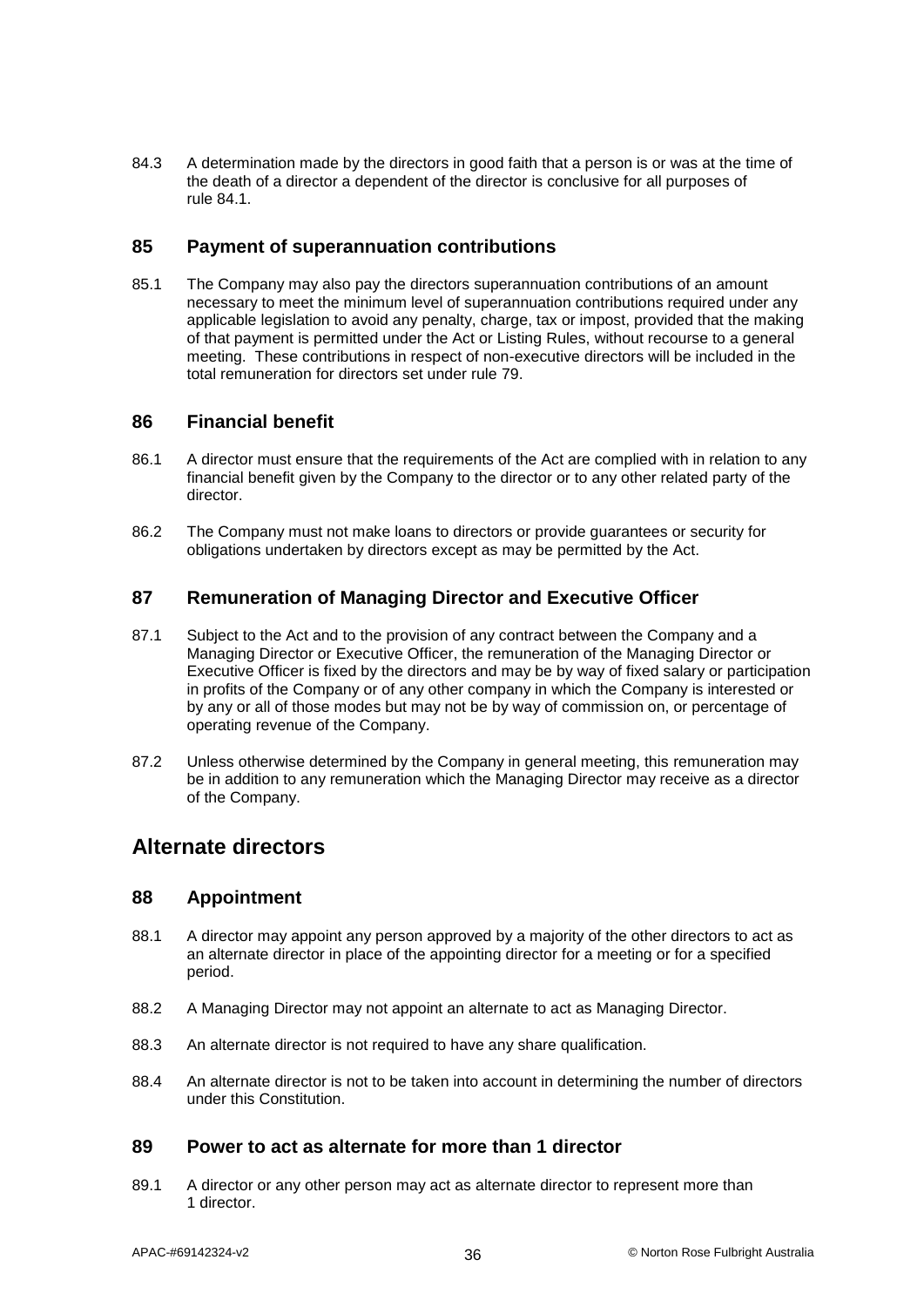89.2 Subject to the Act, in determining whether a quorum is present at a meeting of directors, an alternate director who attends the meeting is to be counted as a director for each director on whose behalf the alternate director is attending the meeting.

### **90 Rights and powers of alternate director**

- 90.1 An alternate director is entitled to notice of meetings of the directors and, if the appointing director is not present at a meeting, is entitled to attend and vote in his or her stead.
- 90.2 Subject to the requirements of the Act, an alternate director is entitled to a separate vote for each director that the alternate director represents in addition to any vote the alternate director may have as a director in his or her own right.
- 90.3 An alternate director, when acting as a director, is responsible to the Company for his or her own acts and defaults and is not to be taken as the agent of the director by whom he or she was appointed.

#### <span id="page-41-0"></span>**91 Suspension or revocation of appointment**

- 91.1 A director may suspend or revoke the appointment of an alternate director appointed by him or her at any time.
- 91.2 The directors may suspend or remove an alternate director by resolution after giving the appointing director reasonable notice in writing of their intention to do so in the following instances:
	- (1) if the performance of the alternate director has fallen below generally acceptable standards;
	- (2) if the alternate director is of unsound mind;
	- (3) if the alternate director is not present at any 3 meetings;
		- (a) where the appointing director is not present; and
		- (b) without special leave the of the board; or
	- (4) if any of the provisions set out in rule [69.1](#page-36-2) apply.

### **92 Form of appointment, suspension or revocation**

92.1 An appointment, suspension or revocation under rule [88](#page-40-1) or rule [91](#page-41-0) takes effect only when the Company has received notice in writing of the appointment, suspension or revocation. The notice may be given by facsimile.

### **93 Termination of appointment**

- 93.1 The appointment of an alternate director automatically terminates:
	- (1) if the appointing director ceases to hold office as director;
	- (2) on the happening in respect of the alternate director of any event which causes a director to vacate the office of director; or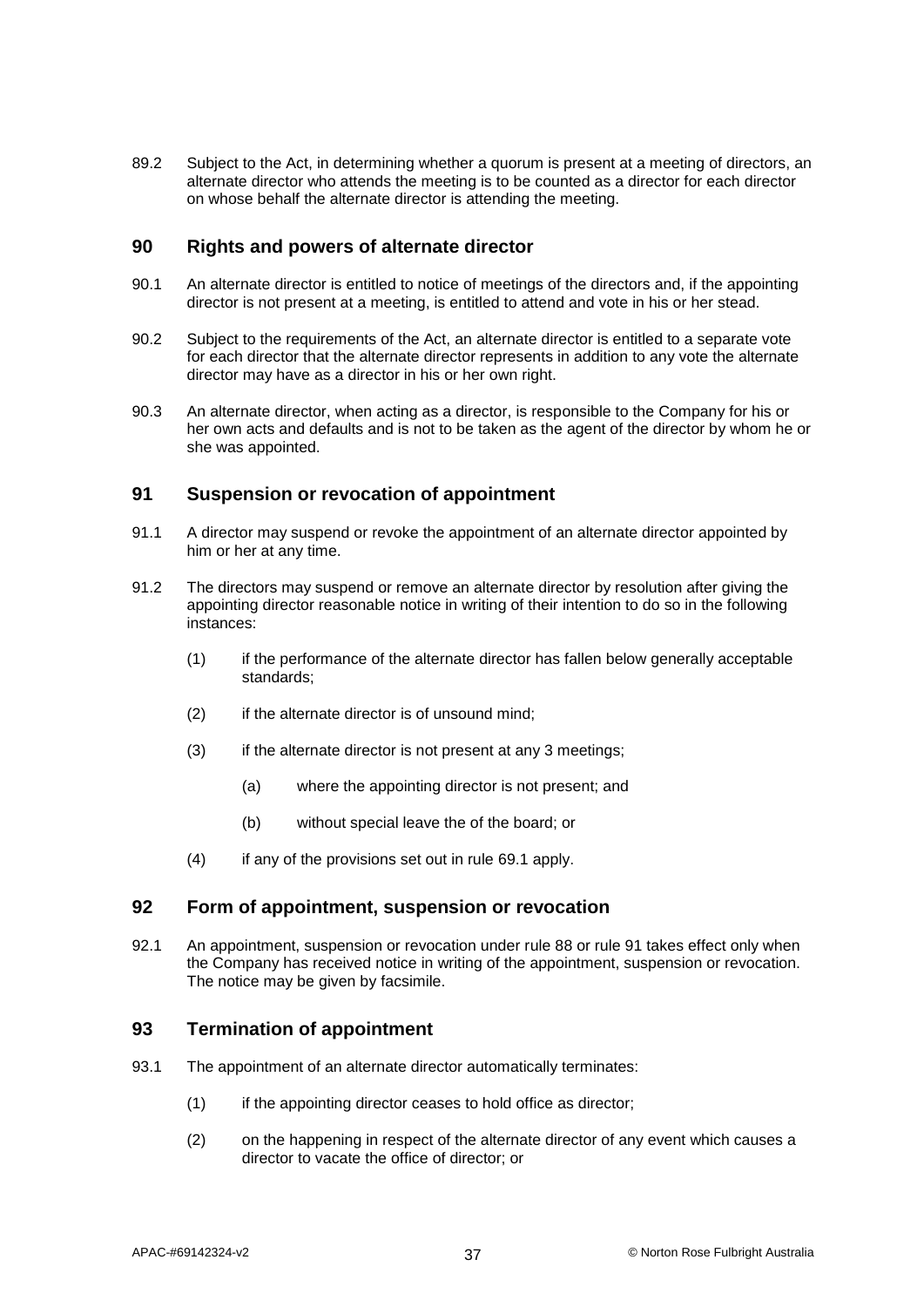(3) if the alternate director resigns from the appointment by written notice left at the registered office of the Company.

### <span id="page-42-0"></span>**Powers and duties of directors**

### **94 General business management**

- 94.1 The business of the Company is to be managed by or under the direction of the directors.
- 94.2 The directors may exercise all the powers of the Company except any powers that the Act, the Listing Rules or this Constitution requires the Company to exercise in general meeting.
- 94.3 A rule made or resolution passed by the Company in general meeting does not invalidate any prior act of the directors which would have been valid if that rule or resolution had not been made or passed.
- 94.4 The directors may pay all expenses incurred in promoting and forming the Company.

### **95 Borrowing powers**

- 95.1 Without limiting the generality of rule [94,](#page-42-0) the directors may exercise all the powers of the Company to borrow money, to charge any property or business of the Company or all or any of its uncalled capital and to issue debentures or give any other security for a debt, liability or obligation of the Company or of any other person.
- 95.2 Debentures or other securities may be issued on the terms and at prices decided by the directors, including bearing interest or not, with rights to subscribe for, or exchange into, shares or other securities in the Company or a related body corporate or with special privileges as to redemption, participating in share issues, attending and voting at general meetings and appointing directors.

### **96 Negotiable instruments**

- 96.1 Any 2 directors may sign, draw, accept, endorse or otherwise execute a negotiable instrument in the name of or on behalf of the Company.
- 96.2 The directors may determine that a negotiable instrument, including a class of negotiable instrument, may be signed, drawn, accepted, endorsed or otherwise executed in a different way.

### **97 Appointment of attorney**

- 97.1 The directors may appoint any person or persons to be the attorney or attorneys of the Company for the purposes, with the powers and discretions (being powers and discretions vested in or exercisable by the directors), for the period and subject to the conditions they see fit.
- 97.2 A power of attorney may contain the provisions for the protection and convenience of persons dealing with the attorney that the directors see fit and may also authorise the attorney to delegate (including by way of appointment of a substitute attorney) all or any of the powers and discretions vested in the attorney.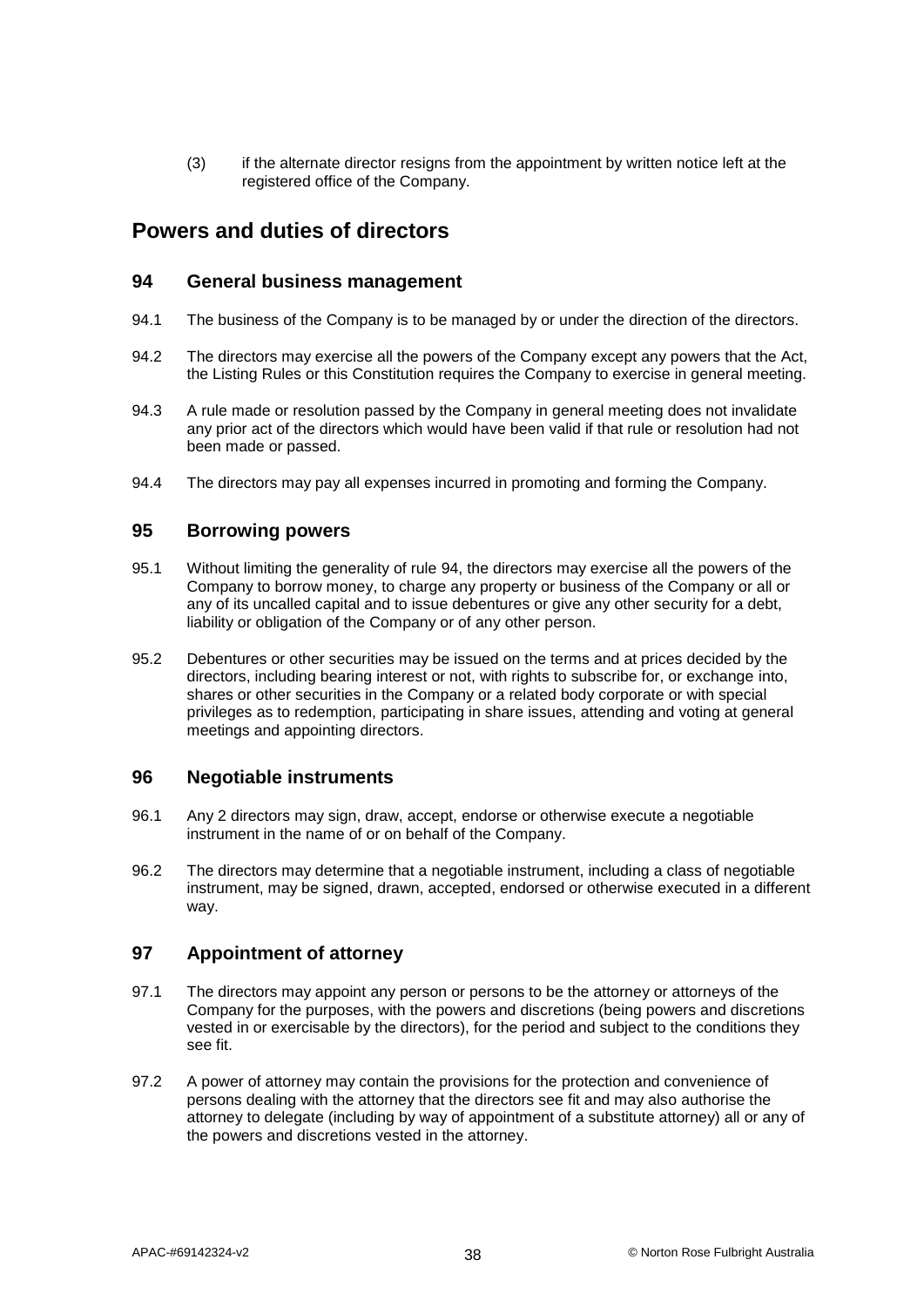### **98 Delegation**

- 98.1 The directors may delegate any of their powers to:
	- (1) a committee of directors;
	- (2) a director;
	- (3) an employee of the Company; or
	- (4) any other person;

and may revoke the delegation.

98.2 The delegate must exercise the powers delegated in accordance with any directions of the directors.

### **99 Committee of directors**

- 99.1 The meetings and proceedings of any committee of directors are governed by the provisions in this Constitution regulating the meetings and proceedings of the directors.
- 99.2 The directors may establish local boards or agencies for managing any of the affairs of the Company in any specified locality and may appoint any persons to be members of the local board or any managers or agents and may fix their remuneration.
- 99.3 In the exercise of delegated powers, any committee formed or person or persons appointed to the committee must conform to any regulations that may be imposed by the directors. A delegate appointed by the directors may be authorised to subdelegate any of the powers vested in them.

### **Directors' interests**

### **100 Director to disclose interests**

- <span id="page-43-0"></span>100.1 A director who has a material personal interest in a matter that relates to the affairs of the Company must give the other directors notice of the interest as soon as practicable after the director becomes aware of his or her interest in the matter and in the manner required by section 191(3) of the Act.
- 100.2 The requirements of rule [100.1](#page-43-0) are subject to the limitations and qualifications set out in section 191 of the Act.

### **101 Prohibition on being present or voting**

- <span id="page-43-1"></span>101.1 Except where permitted by the Act a director who has a material personal interest in a matter that is being considered at a meeting of directors:
	- (1) must not be counted in a quorum;
	- (2) must not vote on the matter; and
	- (3) must not be present while the matter is being considered at the meeting.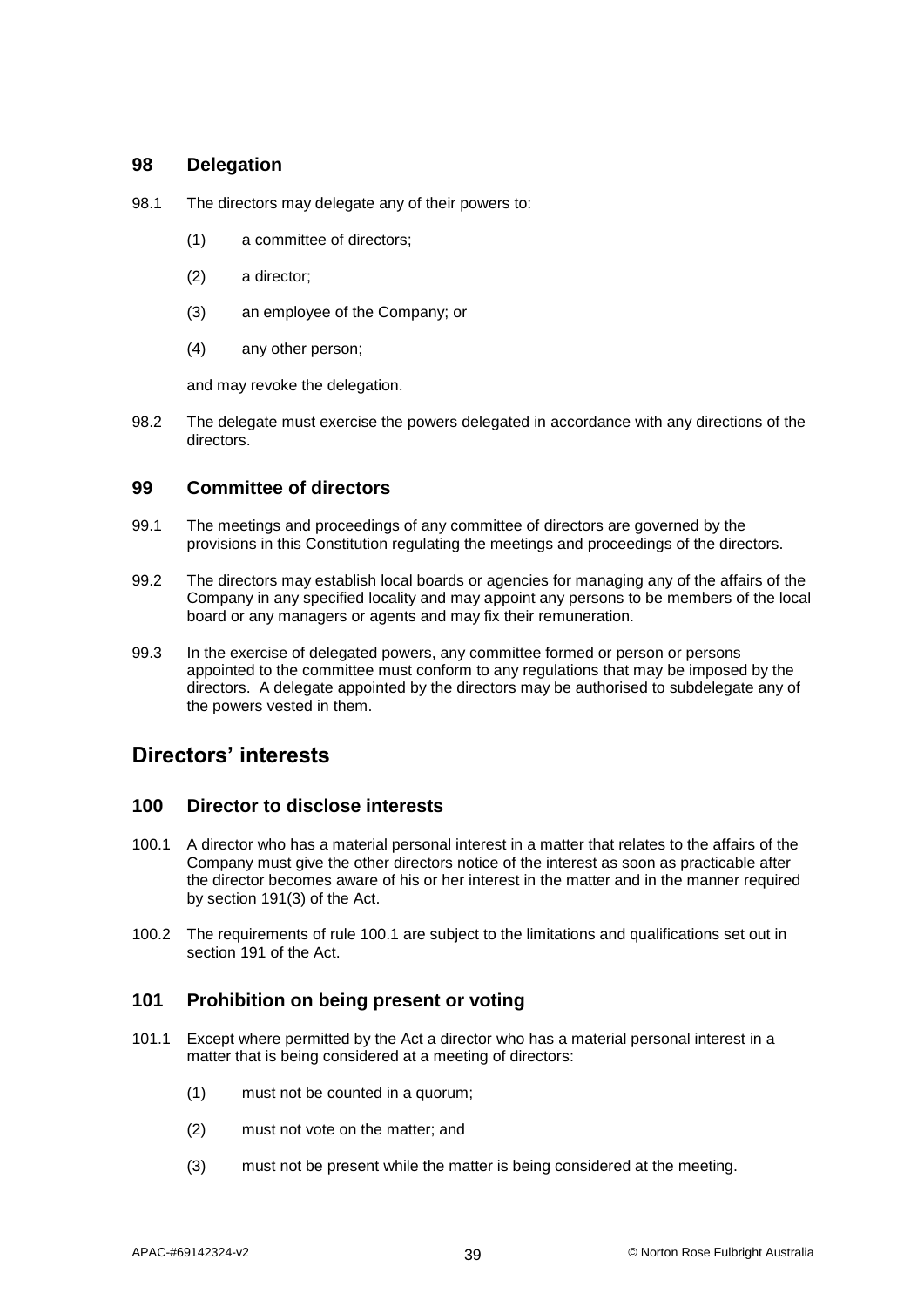- <span id="page-44-0"></span>101.2 Subject to rule [101.1](#page-43-1) and subject to compliance with the Act and the Listing Rules, a director or a body or entity in which a director has a direct or indirect interest may:
	- (1) enter into any agreement or arrangement with the Company;
	- (2) hold any office or place of profit in the Company other than as auditor in the Company;
	- (3) hold any office or place of profit in any other company, body corporate, trust or entity promoted by the Company or in which it has an interest of any kind;
	- (4) act in a professional capacity (or be a member of a firm which acts in a professional capacity) except as auditor for the Company;
	- (5) participate in any association, institution, fund, trust or scheme for past or present employees or directors of the Company or persons dependent on or connected with them;
	- (6) participate in, vote on and be counted in a quorum for any meeting, resolution or decision of the directors and may be present at any meeting where any matter is being considered by the directors.
- 101.3 A director may do anything permitted by rule [101.2](#page-44-0) and, subject to the Act and the Listing Rules, the fact that a director holds office as a director, and has fiduciary obligations arising out of that office:
	- (1) will not void or render voidable a contract made by a director with the Company;
	- (2) will not void or render voidable a contract or arrangement entered into by or on behalf of the Company in which the director may have any interest; and
	- (3) will not require the director to account to the Company for any direct or indirect benefit realised by or under any contract or arrangement entered into by or on behalf of the Company and in which the director may have an interest.
- 101.4 A reference to the Company in this rule is also a reference to each related body corporate of the Company.
- 101.5 A director who is interested in any matter may, despite that interest, sign or witness the fixing of the seal to any document evidencing or otherwise connected with that matter.

### **102 Other directorships and shareholdings**

- 102.1 A director of the Company may be or become a director, officer, employee or member of any company promoted by the Company or in which the Company may be interested as a vendor, shareholder or otherwise and is not accountable for any reasonable remuneration or benefits received as a director, officer, employee or member of the other company.
- 102.2 Subject to the Act:
	- (1) the directors of the Company may exercise the voting power conferred by the shares or other interest held by the Company in another company in favour of a resolution appointing themselves or any of them as directors or other officers of the other company;
	- (2) any director of the Company may vote at a meeting of directors of the Company in favour of a resolution that the Company exercises its voting power conferred by the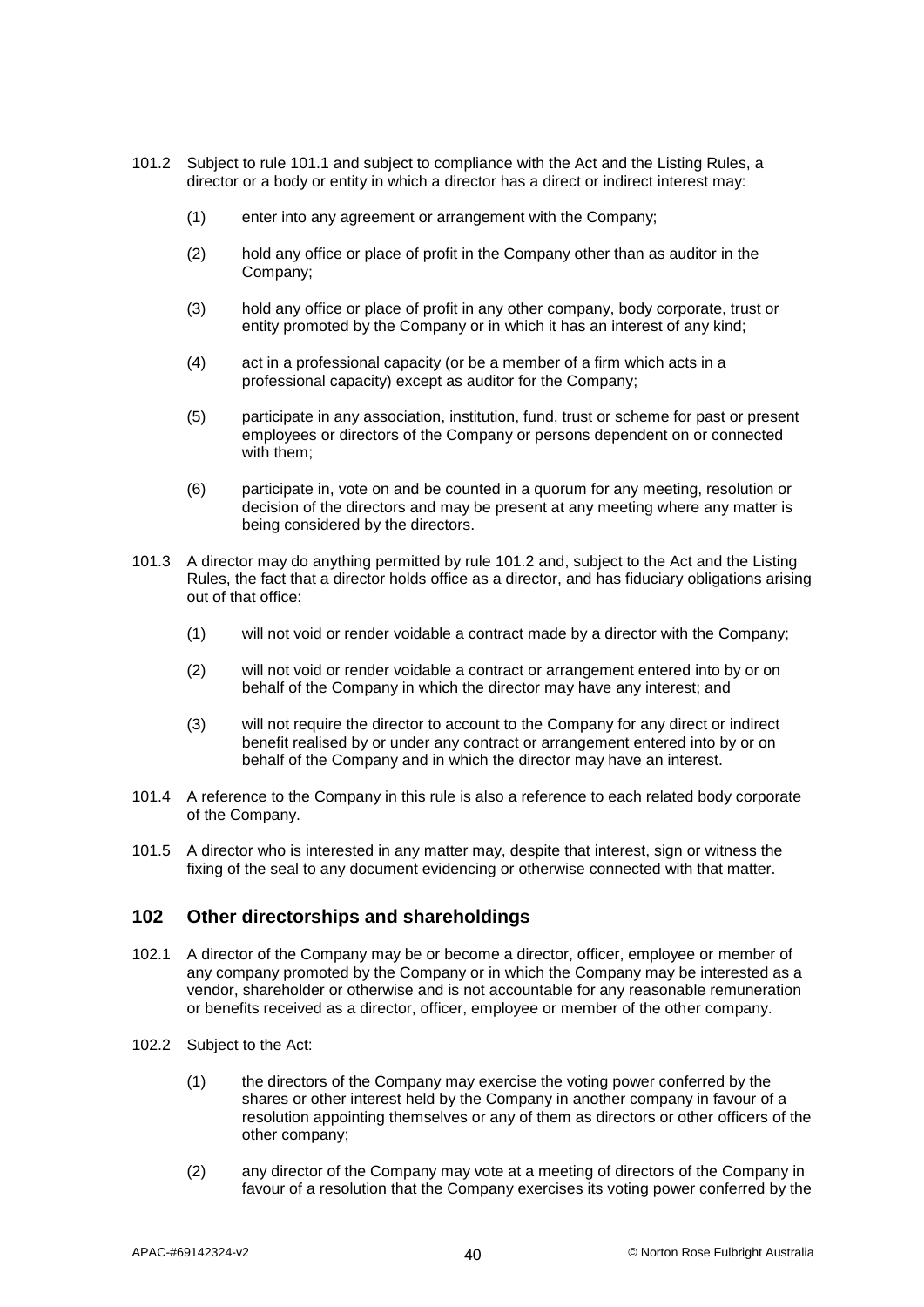shares or other interest held by the Company in the other company to appoint that director as a director or other officer of the other company;

- (3) any director of the Company may be appointed as representative of the Company and may vote at a general meeting of the other company in favour of a resolution appointing that director as a director or other officer of the other company; and
- (4) a director of the Company who is also a director of the other company may vote as a director of the other company in whatever manner he or she sees fit, including voting in favour of a resolution appointing the director to any other office in the other company and a resolution appointing any other directors of the Company as directors or other officers of the other company.

### **Directors' meetings**

#### **103 Meetings of directors**

- 103.1 The directors may meet together for the despatch of business and adjourn and otherwise regulate their meetings as they see fit.
- 103.2 A director may at any time, and a secretary must on the requisition of a director, call a meeting of the directors.

### **104 Notice of meeting**

- 104.1 Reasonable notice of every directors' meeting must be given to each director and alternate director except that it is not necessary to give notice of a meeting of directors to any director who:
	- (1) has been given special leave of absence; or
	- (2) is absent from Australia and has not left a facsimile number, electronic mail address or other contact details acceptable to the directors at which he or she may be given notice.
- 104.2 A notice of a meeting of directors may be given in writing or orally, by facsimile, telephone, electronic mail or any other means of communication.
- 104.3 All resolutions of the directors passed at a meeting where a quorum is present but where notice of meeting has not been given to each director, or any act carried out under any of the resolutions, is as valid as if notice of meeting had been given to all directors if each director to whom notice was not given subsequently agrees to waive the notice.

### **105 Technology use at meetings of directors**

- 105.1 A directors' meeting may be held using telephone or, if consented to by all directors, other technology. The consent may be a standing one. A director may only withdraw the consent within a reasonable period before the meeting.
- 105.2 If a directors' meeting is held using any technology and all the directors take part in the meeting, they must be treated as having consented to the use of the technology for that meeting.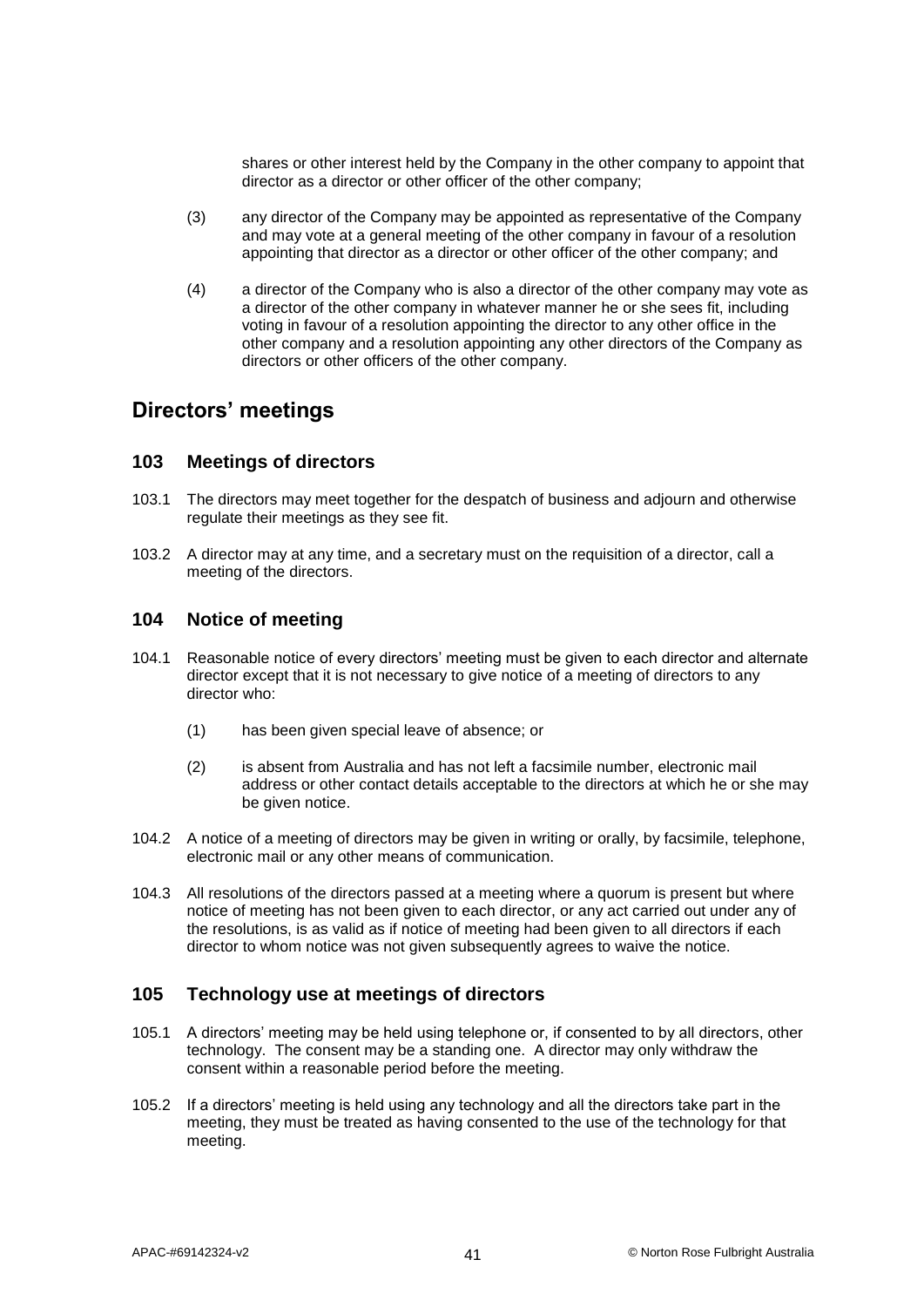- 105.3 The following provisions apply to a technology meeting:
	- (1) each of the directors taking part in the meeting must be able to hear and be heard by each of the other directors taking part in the meeting; and
	- (2) at the commencement of the meeting each director must announce his or her presence to all the other directors taking part in the meeting.
- 105.4 If the secretary is not present at a technology meeting 1 of the directors present or another person nominated by them present at the meeting must take minutes of the meeting.
- 105.5 A director may not leave a technology meeting by disconnecting his or her link to the meeting unless that director has previously notified the chair of the meeting.
- 105.6 A director is conclusively presumed to have been present and to have formed part of a quorum at all times during a technology meeting unless that director has previously obtained the express consent of the chair to leave the meeting.

### **106 Chairing directors' meetings**

- 106.1 The directors may elect a director to chair their meetings. The directors may determine the period for which the director is to be the chair.
- 106.2 The directors must elect a director present to chair a meeting, or part of it, if:
	- (1) a director has not already been elected to chair the meeting; or
	- (2) a previously elected chair is not present within 10 minutes after the time appointed for the holding of the meeting or is unwilling to act for the meeting or part of the meeting.
- 106.3 The directors may appoint a deputy chair who in the absence of the chair at a meeting of the directors may exercise all the powers and authorities of the chair.

#### **107 Quorum**

- 107.1 The quorum for a directors' meeting is 2 directors entitled to vote or a greater number determined by the directors. The quorum must be present at all times during the meeting.
- 107.2 An alternate director is counted in a quorum at a meeting at which the director who appointed the alternate is not present (so long as the alternate is, under the law relating to directors' interests, entitled to vote).

### **108 Remaining directors may act**

108.1 The continuing directors may act despite a vacancy in their number but if their number is reduced below the minimum fixed by rule [64,](#page-35-5) the continuing directors may, except in an emergency, act only for the purpose of filling vacancies to the extent necessary to bring their number up to that minimum or to convene a general meeting.

### **109 Passing of directors' resolutions**

109.1 A resolution of the directors must be passed by a majority of the votes cast by directors entitled to vote on the resolution.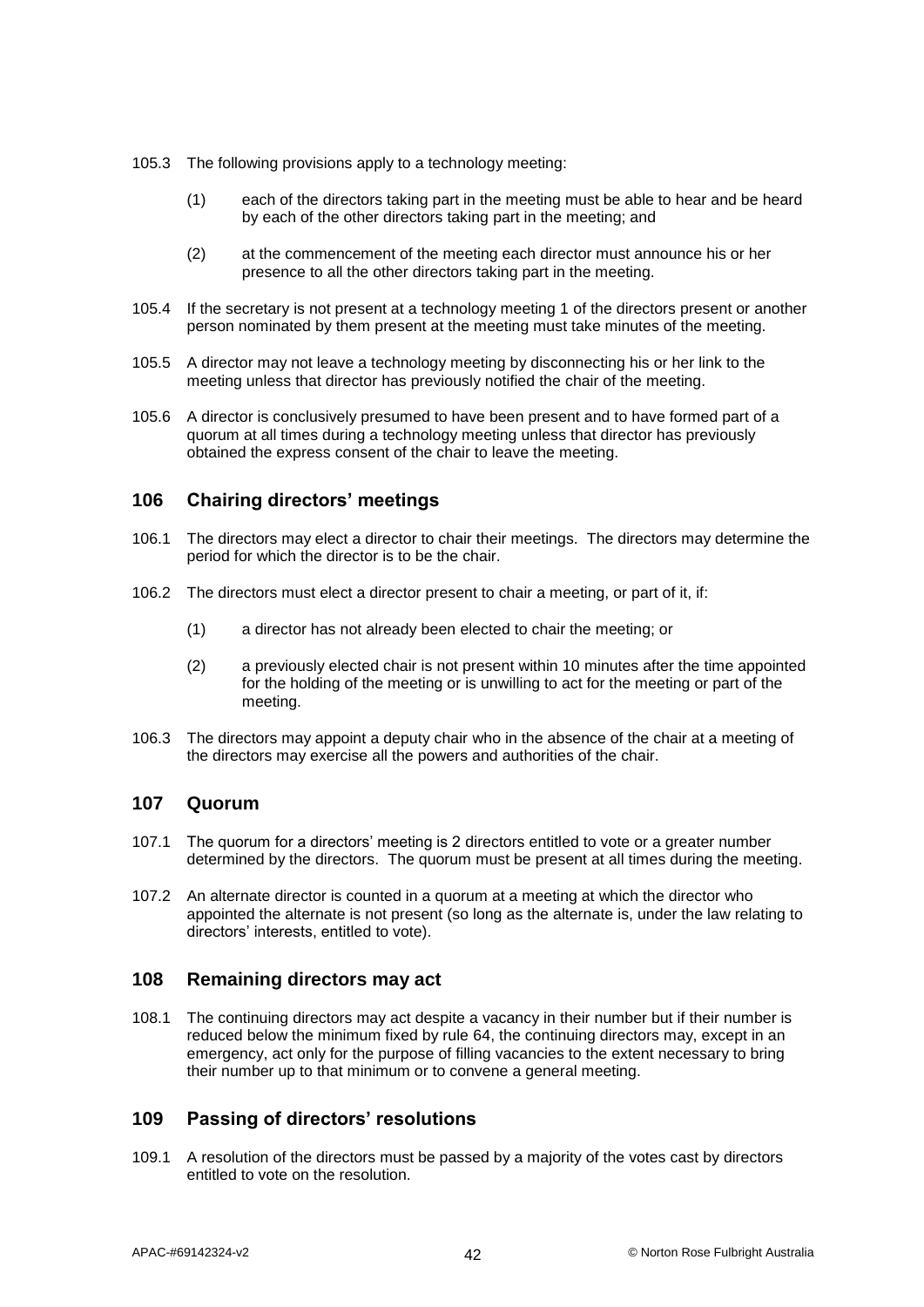- 109.2 The chair does not have a casting vote in addition to any vote he or she has as a director.
- 109.3 A person who is an alternate director is entitled (in addition to his or her own vote if he or she is a director) to 1 vote on behalf of each director whom he or she represents as an alternate director at the meeting and who is not present at the meeting.

### <span id="page-47-0"></span>**110 Circulating resolutions**

- 110.1 The directors may pass a resolution without a directors' meeting being held if all the directors entitled to vote on the resolution (except a director absent from Australia who has not left a facsimile number, electronic mail address or other contact details acceptable to the directors, at which he or she may be given notice) sign a document containing a statement that they are in favour of the resolution set out in the document.
- 110.2 Separate copies of a document may be used for signing by directors if the wording of the resolution and statement is identical in each copy.
- 110.3 The resolution is passed when the last director entitled to vote on the resolution signs.
- 110.4 A facsimile or electronic mail addressed to or received by the Company and purporting to be signed or sent by a director for the purpose of this rule [110](#page-47-0) must be treated as a document in writing signed by that director.
- 110.5 In this rule [110](#page-47-0) a reference to all the directors does not include a reference to an alternate director whose appointor has signed the document, but an alternate director may sign the document in the place of his or her appointor.

### **111 Restriction on voting**

111.1 A director is not entitled to be present in person or by an alternate director or to vote at a meeting of directors or to be counted in a quorum if and so long as he or she has failed to pay any call to the Company on shares held by him or her after the date upon which the payment should have been made.

### <span id="page-47-1"></span>**112 Directors' committees**

112.1 The directors may delegate any of their powers, other than powers required by law to be dealt with by directors as a board, to a committee or committees consisting of at least one director and one such other person or persons as they think fit.

### **113 Powers delegated to directors' committees**

113.1 A committee to which any powers have been delegated under rule [112](#page-47-1) must exercise those powers in accordance with any direction of the directors. A power exercised by a committee is taken to have been exercised by the directors.

### **114 Chair of directors' committee**

- 114.1 The members of a committee may elect one of their number as chair of their meetings. If a meeting of a committee is held and:
	- (1) a chair has not been elected; or
	- (2) the chair is not present within 10 minutes after the time appointed for the holding of the meeting or is unable or unwilling to act,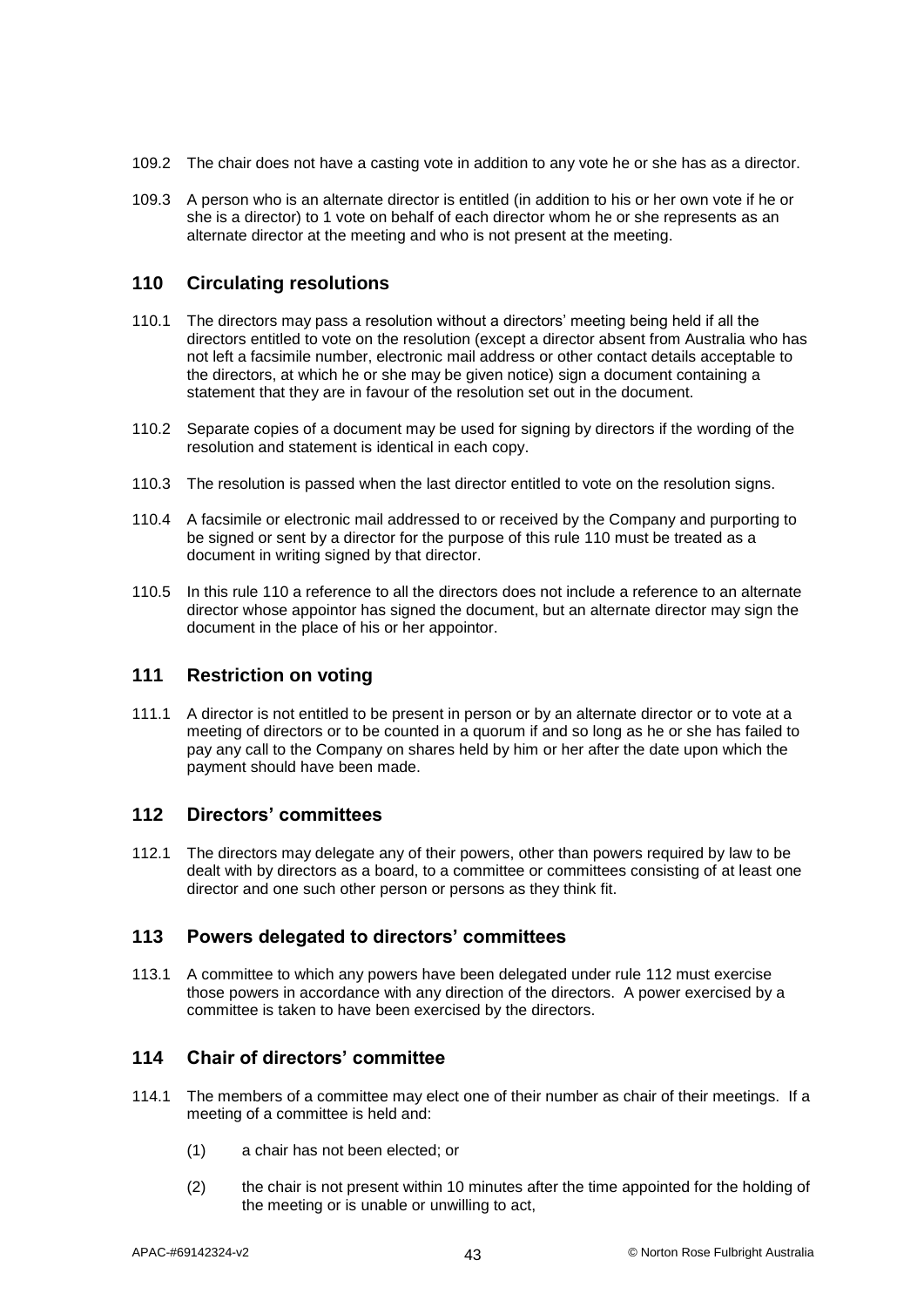the members involved may elect one of their number to be chair of the meeting.

### **115 Meeting of directors' committee**

115.1 A committee may meet and adjourn as it thinks proper. At any meeting of a committee, the number of members whose presence is necessary to constitute a quorum is a majority of the members or such smaller number as may be fixed by the directors. Except as this Constitution otherwise provides, provisions concerning meetings, decisions and resolutions of the directors apply also to meetings, decisions and resolutions of a committee.

### **116 Determination of questions**

116.1 Questions arising at a meeting of a committee are to be determined by a majority of votes of the members participating and voting.

### **117 Validity of acts of directors**

- 117.1 All acts done at a meeting of the directors or of a committee of directors, or by a person acting as a director are, even if it is afterwards discovered that:
	- (1) there was a defect in the appointment or continuance in office of a person as a director or of the person so acting; or
	- (2) a person acting as a director was disqualified or was not entitled to vote,

as valid as if the relevant person has been duly appointed or had duly continued in office and was qualified and entitled to vote.

#### <span id="page-48-0"></span>**118 Minutes to be kept**

- 118.1 The directors must keep minute books in accordance with the Act and in which they record within 1 month:
	- (1) proceedings and resolutions of meetings of the Company's members;
	- (2) proceedings and resolutions of directors' meetings (including meetings of a committee of directors);
	- (3) resolutions passed by members without a meeting; and
	- (4) resolutions passed by directors without a meeting.
- 118.2 The directors must ensure that minutes of a meeting are signed within a reasonable time after the meeting by 1 of the following:
	- (1) the chair of the meeting; or
	- (2) the chair of the next meeting.
- 118.3 The directors must ensure that minutes of the passing of a resolution without a meeting are signed by a director within a reasonable time after the resolution is passed.
- 118.4 Without limiting rule [118.1](#page-48-0) the directors must record in the minute books:
	- (1) all appointments of officers;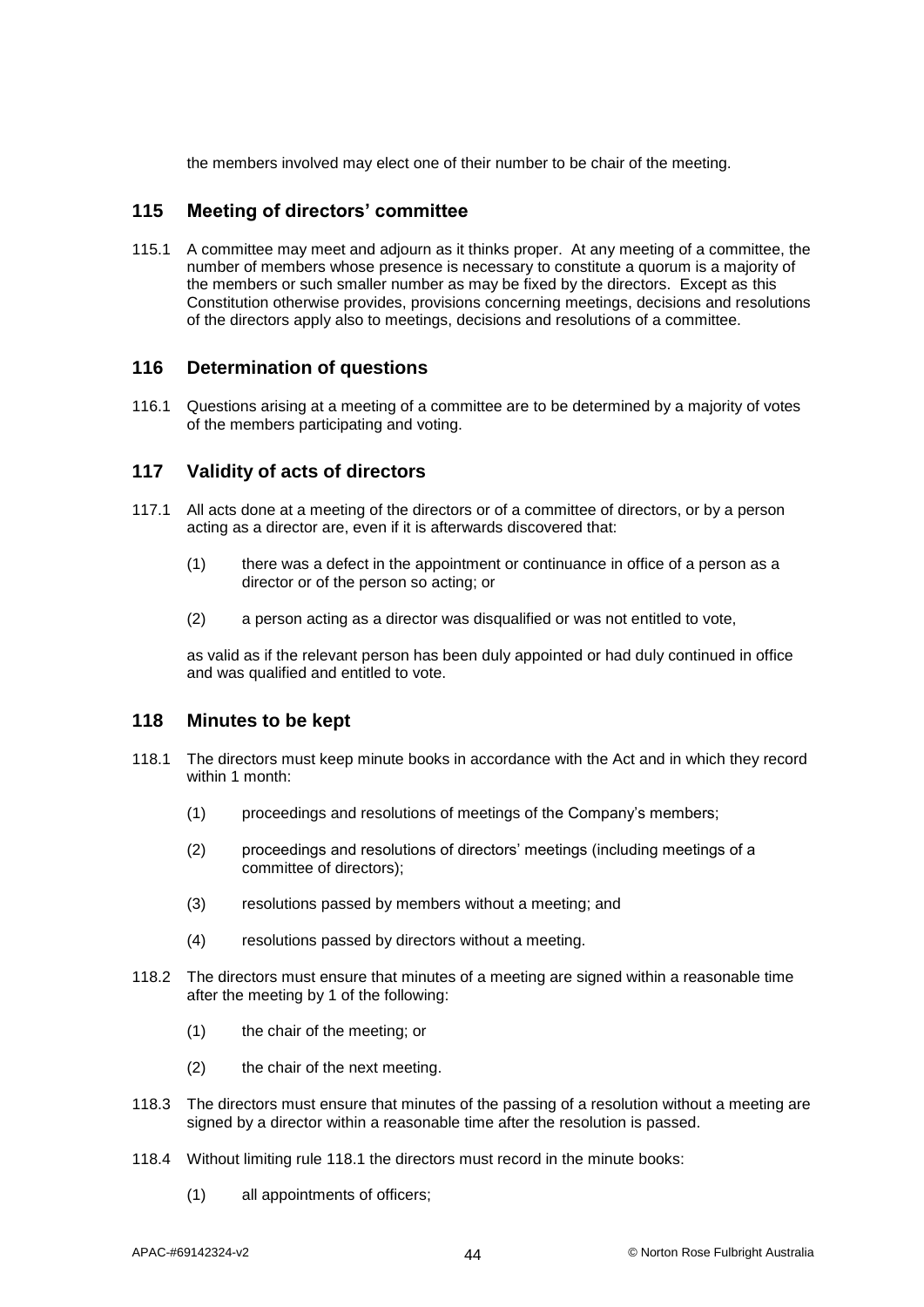- (2) the names of the directors and alternate directors present at all meetings of directors and the Company;
- (3) in the case of a technology meeting, the method by which the meeting was held;
- (4) all orders, resolutions and proceedings of general meetings and of meetings of the directors and of committees formed by the directors;
- (5) proxy votes exercisable and exercised in respect of each resolution at a meeting; and
- (6) all other matters required by the Act to be recorded in the minute books, including each notice and standing notice given by a director of a material personal interest in a matter that relates to the affairs of the Company.

### **Dividends and reserves**

### **119 Payment of dividends**

- 119.1 The directors may by resolution either:
	- (1) declare a dividend and may:
		- (a) fix the amount;
		- (b) the time for payment; and
		- (c) the method of payment; or
	- (2) determine a dividend or interim dividend is payable and fix the amount and the time for and method of payment.
- <span id="page-49-0"></span>119.2 If the directors determine that a dividend or interim dividend is payable in accordance with rule [119.1\(2\),](#page-49-0) the directors may amend or revoke the resolution to pay a dividend, at any time before the time fixed for payment arrives.
- 119.3 The Company in general meeting may resolve to pay a dividend, but may do so only if the directors have recommended a dividend.
- 119.4 A dividend which the Company in general meeting resolves to pay must not exceed the amount recommended by the directors.
- 119.5 Interest is not payable on a dividend.

#### <span id="page-49-1"></span>**120 Power to employ reserves**

- 120.1 The directors may, set aside out of any amount available for distribution as a dividend, those sums they think proper as reserves, to be applied, at the discretion of the directors, for any purpose to which the profits of the Company may be properly applied.
- 120.2 Pending the application of reserves under rule [120.1,](#page-49-1) the reserves may, at the discretion of the directors, be used in the business of the Company or be invested as the directors see fit.
- 120.3 The directors may carry forward any undistributed amount available for distribution as a dividend without transferring them to a reserve.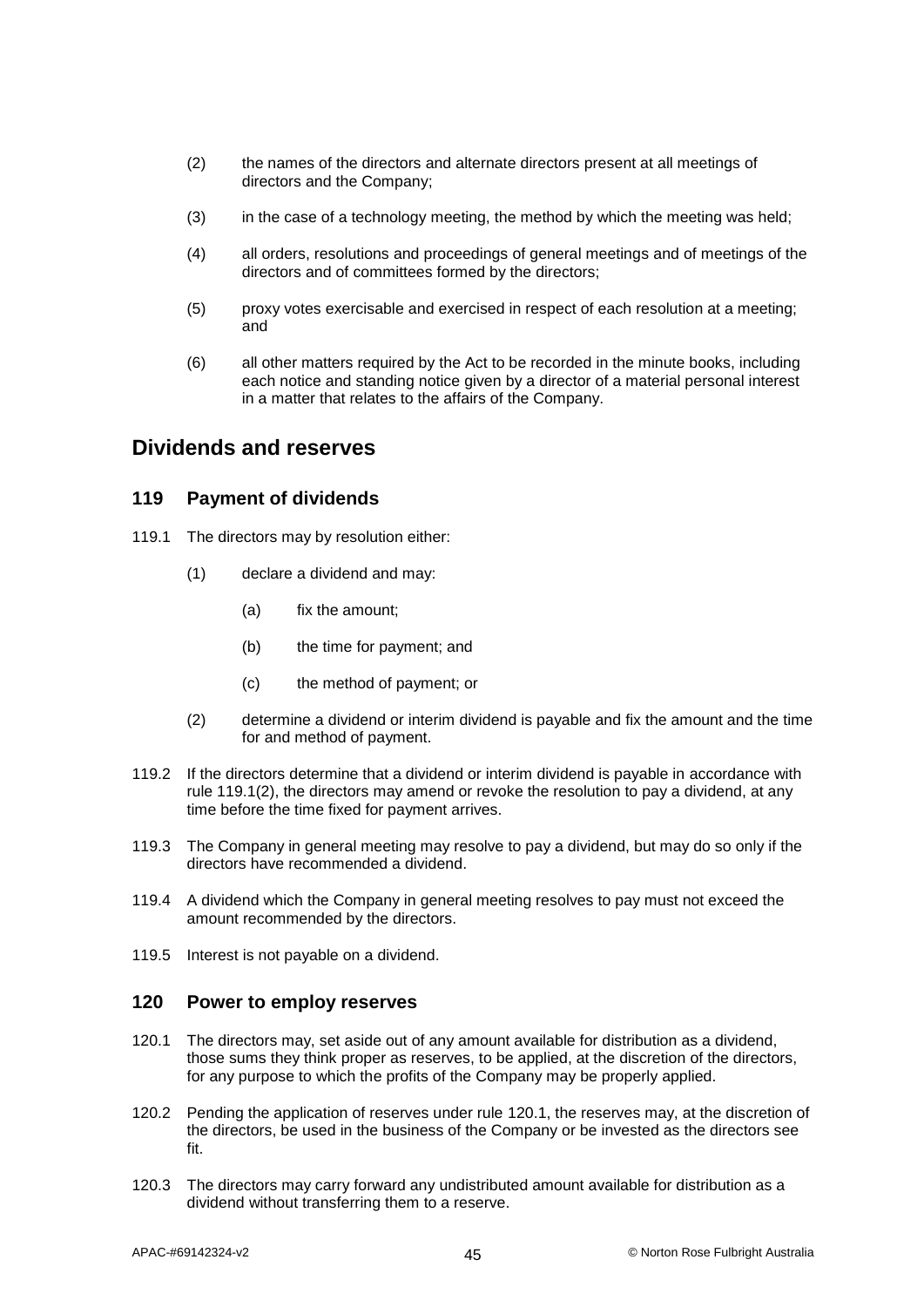### <span id="page-50-0"></span>**121 Crediting of dividends**

- 121.1 Subject to the rights of persons (if any) entitled to shares with special rights as to dividend and to this rule [121,](#page-50-0) all dividends are apportioned and paid equally on each share.
- 121.2 If a share is issued on terms that it will rank for dividend as from a particular date, that share ranks for dividend only from that date.
- <span id="page-50-1"></span>121.3 Despite any other provision of this rule [121](#page-50-0) the holder of a partly-paid share is not entitled to a greater proportion of the dividend than the proportion which the amount paid (not credited) is of the total amounts paid and payable (excluding amounts credited). In this rule [121.3](#page-50-1) amounts paid in advance of a call are ignored when calculating the proportion.

### **122 Dividends where different classes of shares**

- 122.1 If there is more than 1 class of shares, any dividend, whether interim or otherwise, may be paid on the shares of any 1 or more class or classes to the exclusion of the shares of any other class or classes.
- 122.2 If dividends are to be paid on more than 1 class, the dividend on the shares of 1 class may be at a higher or lower rate than or at the same rate as the dividend on the shares of another class, but the shares within each class must share equally in any dividend in respect of that class.
- 122.3 An objection may not be raised to any resolution which:
	- (1) determines a higher rate of dividend on the shares of any class than the dividend determined on the shares of any other class; or
	- (2) determines a dividend on the shares of any class to the exclusion of the shares of any other class;

on the ground that:

- (3) the resolution was passed by the votes of the holders of the shares of a class to receive the higher rate of dividend or to receive the dividend (as the case may be); or
- (4) the resolution was opposed by the holders of the shares of a class to receive the lower rate of dividend or to be excluded (as the case may be).

### **123 Unclaimed dividends**

123.1 Unclaimed dividends may be invested or otherwise made use of by the directors as they think fit for the benefit of the Company until claimed or until required to be dealt with in accordance with any law relating to unclaimed money.

### **124 Entitlement to dividends**

124.1 Unless otherwise specified in the decision to pay a dividend, all dividends are payable to the members on the Register on the date fixed for payment, but if a record date has been notified to the ASX for that dividend, then to those members on the Register on that date.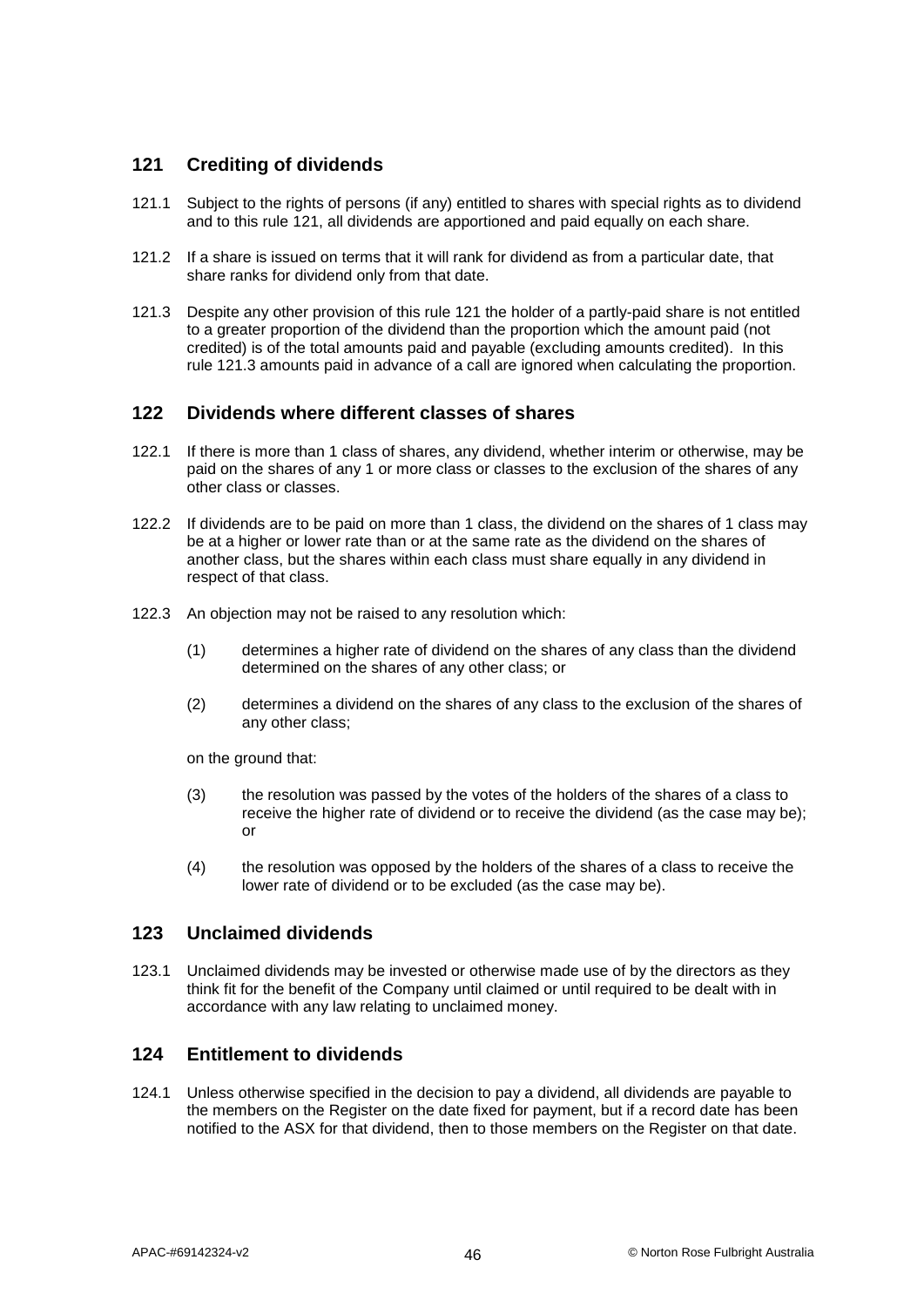### **125 Payment of dividends on transmission**

125.1 The directors may retain the dividends or bonuses payable on any share to which rule [30](#page-21-2) applies until the person entitled to elect to be registered as holder of the share or to transfer the share does so.

### **126 Payment of dividends by asset distribution**

- <span id="page-51-0"></span>126.1 Any general meeting determining or any decision by the directors to pay a dividend may, by resolution, direct payment of the dividend wholly or partly by the distribution of specific assets, including paid up shares in, or debentures of, the Company or any other body corporate, and the directors must give effect to that resolution.
- 126.2 The directors may appoint any officer of the Company to sign on behalf of each shareholder entitled to participate in the dividend any document in the directors' opinion desirable or necessary:
	- (1) to vest in the shareholder title to the assets; and
	- (2) in the case of a distribution of shares in any body corporate, to constitute the shareholder's agreement to become a member of the corporation;
	- and, in executing the document, the officer acts as agent and attorney for the shareholder.
- 126.3 Where a difficulty arises in regard to a distribution of specific assets referred to in rule [126.1,](#page-51-0) the directors may resolve the difficulty as they see fit.
- 126.4 The directors may:
	- (1) fix the value for distribution of the specific assets or any part of those assets;
	- (2) determine that cash payments will be made to any members on the basis of the value so fixed in order to adjust the rights of all parties; and
	- (3) vest any of those specific assets in trustees;

as the directors see fit.

### **127 Manner of payment of dividends**

- 127.1 Any dividend, interest or other money payable in cash in respect of shares may be paid:
	- (1) directly into an account, with a bank or some other financial institution, as directed in writing by the holder or joint holders; or
	- (2) by cheque sent through the post directed to:
		- (a) the address of the holder as shown in the Register, or in the case of joint holders, the address shown in the Register as the address of the joint holder first named in the Register;
		- (b) any other address as directed in writing by the holder or joint holders; or
	- (3) by any other means determined by the directors;

and is at the risk of the member who is (or joint holder 1 of whom is) the intended recipient as soon as it is given, posted or transferred (as applicable).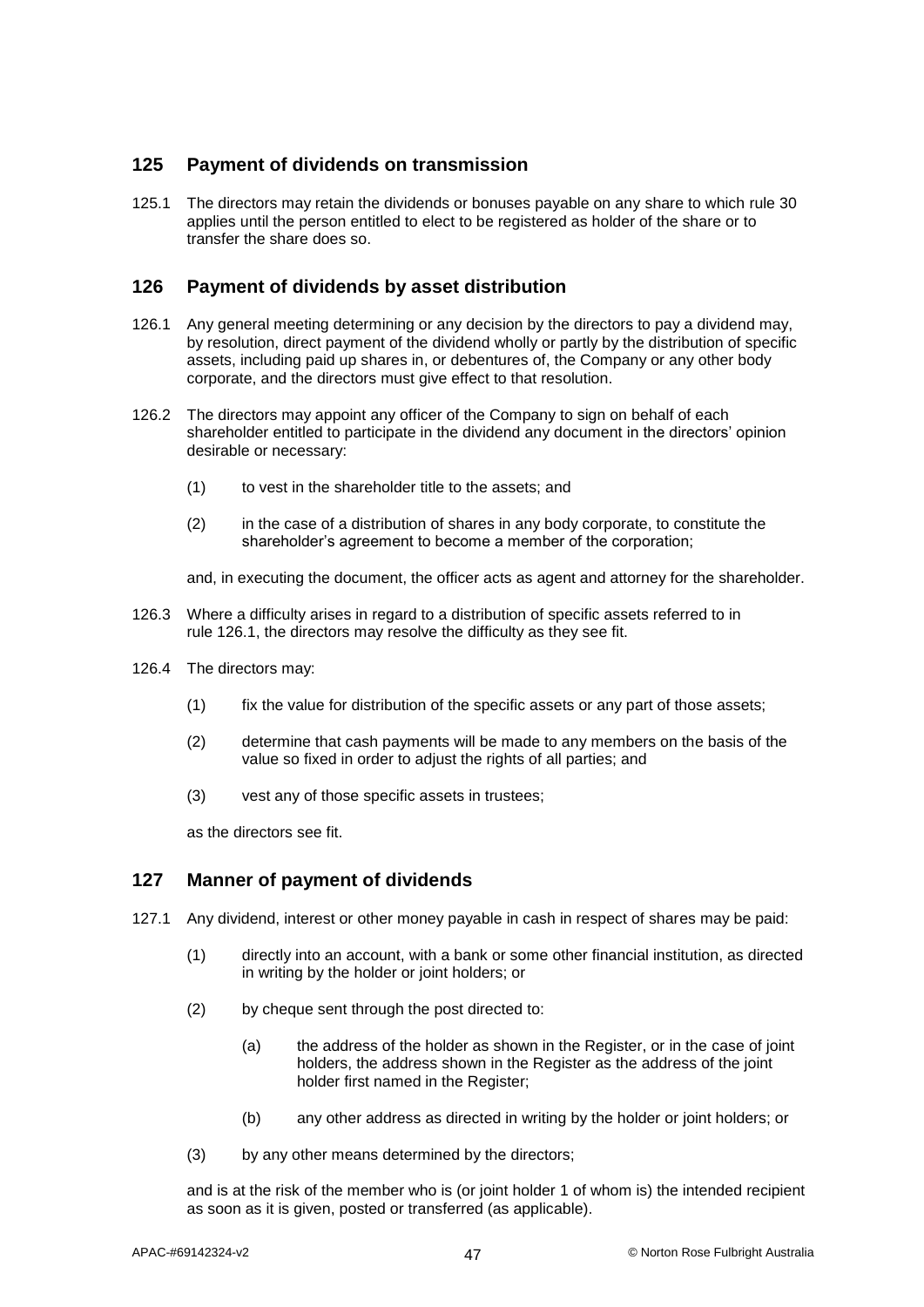- <span id="page-52-1"></span>127.2 If the directors decide that payments will be made by electronic transfer into an account (of a type approved by the directors) nominated by a member but no such account is nominated by the member or an electronic transfer into a nominated account is rejected or refunded, the Company may credit the amount payable to an account of the Company to be held until the member nominates a valid account.
- <span id="page-52-2"></span>127.3 Where a member does not have a registered address or the Company believes that a member is not known at the member's registered address, the Company may credit an amount payable in respect of the member's shares to an account of the Company to be held until the member claims the amount payable or nominates an account into which the payment may be made.
- 127.4 An amount credited to an account under rule [127.2](#page-52-1) or [127.3](#page-52-2) is to be treated as having been paid to the member at the time it is credited to that account. The Company will not be a trustee of the money and no interest will accrue on the money.

### <span id="page-52-4"></span>**128 Dividend reinvestment, bonus share and employee incentive plans**

- 128.1 A general meeting of the Company or the directors may:
	- (1) establish 1 or more plans under which some or all members may elect in terms of 1 or more of the following for a period or periods as provided in the plan:
		- (a) that dividends determined in respect of some or all of the shares held by the members may be satisfied by the issue of fully paid ordinary shares; and
		- (b) that dividends are not to be determined in respect of some or all of the shares held by the members, but that the members are to receive an issue of fully paid ordinary shares; or
	- (2) vary, suspend or terminate the plan.
- <span id="page-52-3"></span>128.2 A general meeting of the Company or the directors may:
	- (1) establish a plan under which securities may be offered or issued to some or all of the officers or employees of the Company or any related body corporate of the Company whether or not for consideration; or
	- (2) vary, suspend or terminate a plan established under rule [128.2\(1\).](#page-52-3)
- 128.3 Any plan has effect in accordance with its terms and the directors must do all things necessary or convenient for the purpose of implementing the plan, including the making of each necessary allotment of securities.
- <span id="page-52-0"></span>128.4 For the purpose of giving effect to any plan:
	- (1) the directors may make any lawful appropriation, capitalisation, application, payment or distribution; and
	- (2) the powers of the directors may be exercised even if only some of the members or holders of securities of any class participate in the appropriation, capitalisation, application, payment or distribution.
- 128.5 The directors are under no obligation:
	- (1) to admit any member, officer or employee as a participant in any plan; or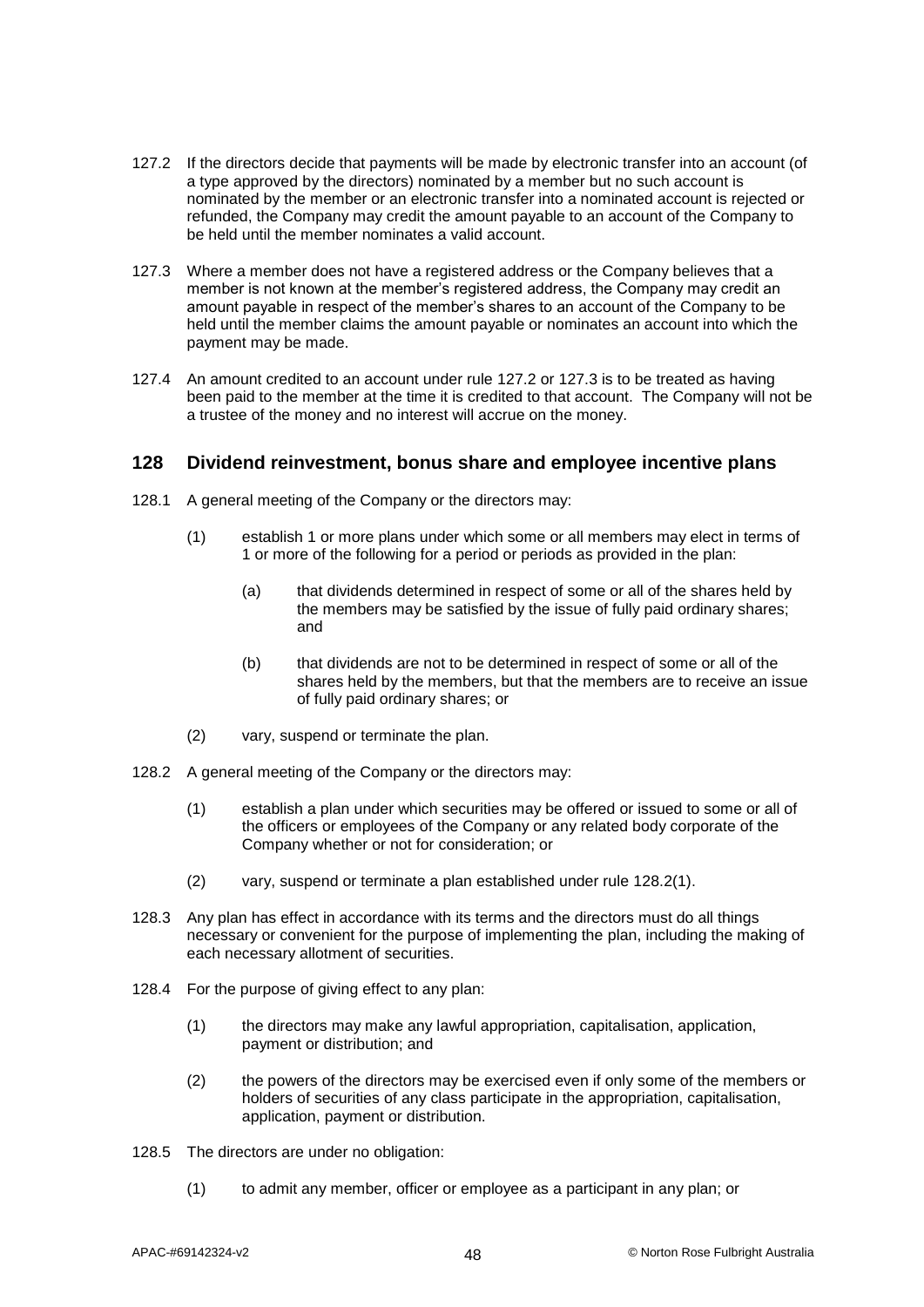- (2) to comply with any request made by a member, officer or employee who is not admitted as a participant in any plan.
- 128.6 In establishing and maintaining any plan, the directors must act in accordance with the Listing Rules and this Constitution, and may exercise the powers conferred on them by the terms of the plan, by this Constitution and by the Act.
- 128.7 Nothing in this rule [128](#page-52-4) affects or restricts in any way the rights or powers of the directors under rule [6.](#page-8-2)

# <span id="page-53-1"></span>**Capitalisation of profits**

### **129 Capitalisation of reserves and profits**

- 129.1 Subject to the Listing Rules, any rights or restrictions attached to any shares or class of shares and any special resolution of the Company, the directors:
	- (1) may resolve to capitalise any sum, being the whole or a part of the amount for the time being standing to the credit of any reserve account or the profit and loss a account or otherwise available for distribution to members; and
	- (2) may, but need not, resolve to apply the sum in any of the ways mentioned in rule [130,](#page-53-0) for the benefit of members in the proportions to which those members would have been entitled in a distribution of that sum by way of dividend.

### <span id="page-53-0"></span>**130 Applying sum for the benefit of members**

- <span id="page-53-2"></span>130.1 The ways in which a sum may be applied for the benefit of members under rule [129](#page-53-1) are:
	- (1) in paying up any amounts unpaid on shares held by members;
	- (2) in paying up in full unissued shares or debentures to be issued to members as fully paid; or
	- (3) partly as mentioned in paragraphs [130.1\(1\)](#page-53-2) and [130.1\(2\).](#page-53-2)

#### **131 Effecting the resolution**

- 131.1 The directors may do all things necessary to give effect to resolutions made in accordance with rule [129](#page-53-1) and, in particular, to the extent necessary to adjust the rights of the members among themselves, may:
	- (1) make cash payments in cases where shares or debentures become issuable in fractions; and
	- (2) authorise any person to make, on behalf of all or any of the members entitled to any further shares or debentures on the capitalisation, an agreement with the Company providing for:
		- (a) the issue to them, credited as fully paid up, of any further shares or debentures; or
		- (b) the payment by the Company on their behalf of the amounts or any part of the amounts remaining unpaid on their existing shares by the application of their respective proportions of the sum resolved to be capitalised,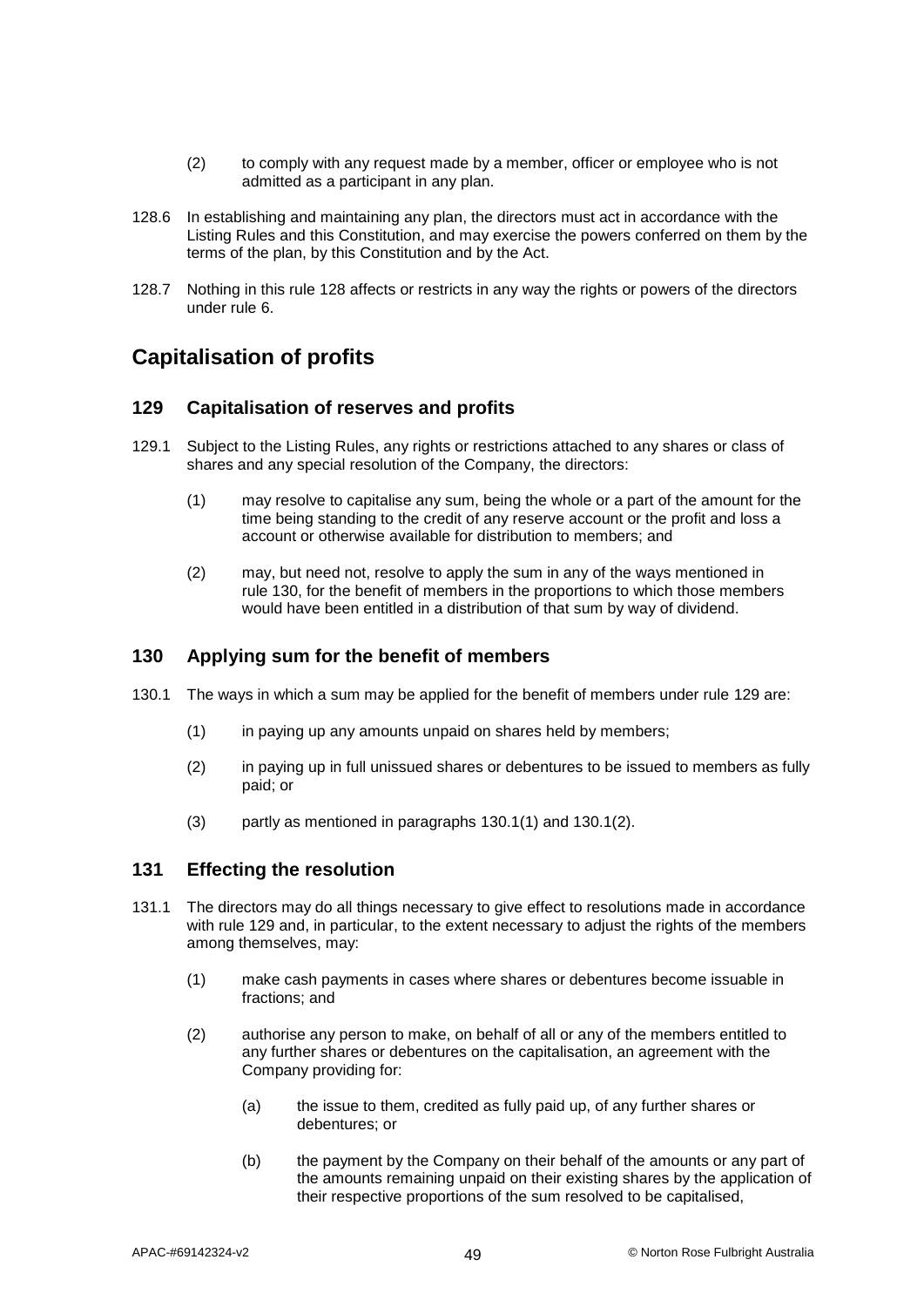and any agreement so made is effective and binding on all the members concerned.

### **Indemnity and insurance**

### **132 Meaning of "officer"**

132.1 For the purposes of rules [129](#page-53-1) to [133,](#page-54-0) **officer** means a director, alternate director or secretary or a member of a local board or agency.

### <span id="page-54-0"></span>**133 Indemnity**

- <span id="page-54-3"></span>133.1 To the extent permitted by the Act, the Company may indemnify:
	- (1) every person who is or has been an officer of the Company; and
	- (2) where the board of directors considers it appropriate to do so, any person who is or has been an officer of a related body corporate of the Company;

against all losses, liabilities, costs, charges and expenses incurred by that person in his or her capacity as an officer of the Company or of the related body corporate (as the case may be) including, but not limited to, in connection with the initial public offering of the Company. This indemnity includes:

- (3) a liability for negligence; and
- (4) a liability for reasonable legal costs on a solicitor client basis including in respect of civil or criminal proceedings except to the extent prohibited by section 199A(3) of the Act.
- 133.2 The indemnity does not extend to any amount in respect of which the indemnity is prohibited by the Act, would otherwise be illegal, void or unenforceable or not permitted by law and does not operate in respect of any liability of the officer to the extent that liability is covered by insurance.
- <span id="page-54-2"></span><span id="page-54-1"></span>133.3 In accordance with section 199A of the Act, the Company must not indemnify out of the assets of the Company a person against:
	- (1) any of the following liabilities incurred as an officer of the Company:
		- (a) a liability owed to the Company or a related body corporate;
		- (b) a liability for a pecuniary penalty order under section 1317G of the Act or a compensation order under sections 961M, 1317H, 1317HA or 1317HB of the Act; or
		- (c) a liability that is owed to someone other than the Company or a related body corporate and did not arise out of conduct in good faith; or
	- (2) legal costs incurred in defending an action for a liability incurred as an officer of the Company if the costs are incurred:
		- (a) in defending or resisting proceedings in which the person is found to have a liability for which they could not be indemnified under rule [133.3\(1\);](#page-54-1)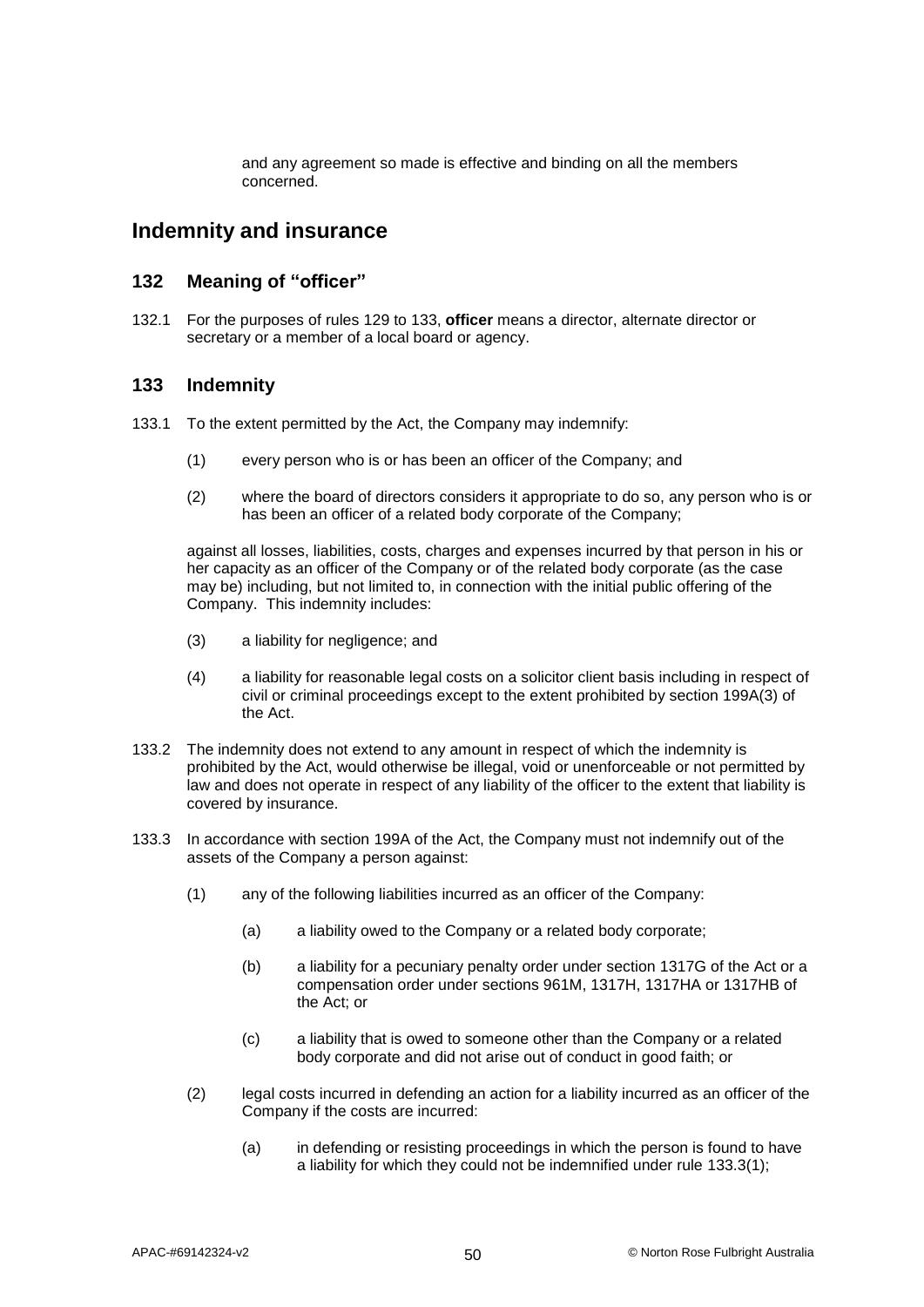- (b) in defending or resisting criminal proceedings in which the person is found guilty;
- <span id="page-55-0"></span>(c) in defending or resisting proceedings brought by the Australian Securities and Investments Commission or a liquidator for a court order if the grounds for making the order are found by the Court to have been established; or
- (d) in connection with proceedings for relief to the person under the Act, in which the Court denies the relief.

Rule [133.3\(2\)\(c\)](#page-55-0) does not apply to costs incurred in responding to actions taken by the Australian Securities and Investments Commission or a liquidator as part of an investigation before commencing proceedings for the court order.

- (3) For the purposes of rule [133.3\(2\)](#page-54-2) the outcome of proceedings is the outcome of the proceedings and any appeal in relation to the proceedings.
- <span id="page-55-1"></span>133.4 An officer must:
	- (1) give notice to the Company promptly on becoming aware of any Claim against the officer that may give rise to a right to be indemnified by the Company;
	- (2) take such action as the Company reasonably requests to avoid, dispute, resist, appeal against, compromise or defend any Claim or any adjudication of a Claim;
	- (3) not make any admission of liability in respect of or settle any Claim without the prior written consent of the Company;
	- (4) allow the Company or its insurers to assume the conduct, negotiation or defence of any Claim and, on request by the Company, render all reasonable assistance and cooperation to the Company or its insurers in the conduct of any Claim, including giving the Company or its insurers any document, authority or direction that the Company or its insurers may reasonably require for the prosecution or advancement of any counterclaim or cross-claim;
	- (5) on request by the Company or its insurers, do everything necessary or desirable which the Company reasonably requests to enable the Company or its insurers (so far as it is possible) to be subrogated to and enjoy the benefits of the officer's rights in relation to any counterclaim or cross-claim or any claims against any third party and render such assistance as may be reasonably requested by the Company or its insurers for that purpose; and
	- (6) notify any Claim to an insurer or any other person who may be liable to indemnify the officer in respect of that Claim and promptly take all reasonable steps to enforce all the officer's rights against the insurer or other person.
- <span id="page-55-3"></span><span id="page-55-2"></span>133.5 In rule [133.4,](#page-55-1) **claim** means:
	- (1) any writ, summons, cross-claim, counterclaim, application or other originating legal or arbitral process against an officer as an officer of the Company;
	- (2) any hearing, complaint, inquiry, investigation, proceeding or application commenced or originating against an officer as an officer of the Company; or
	- (3) any written or oral demand or threat that might result in the officer reasonably believing that any such process, hearing, complaint, inquiry, investigation, proceeding or application referred to in rule [133.5\(1\)](#page-55-2) or [133.5\(2\)](#page-55-3) may be initiated.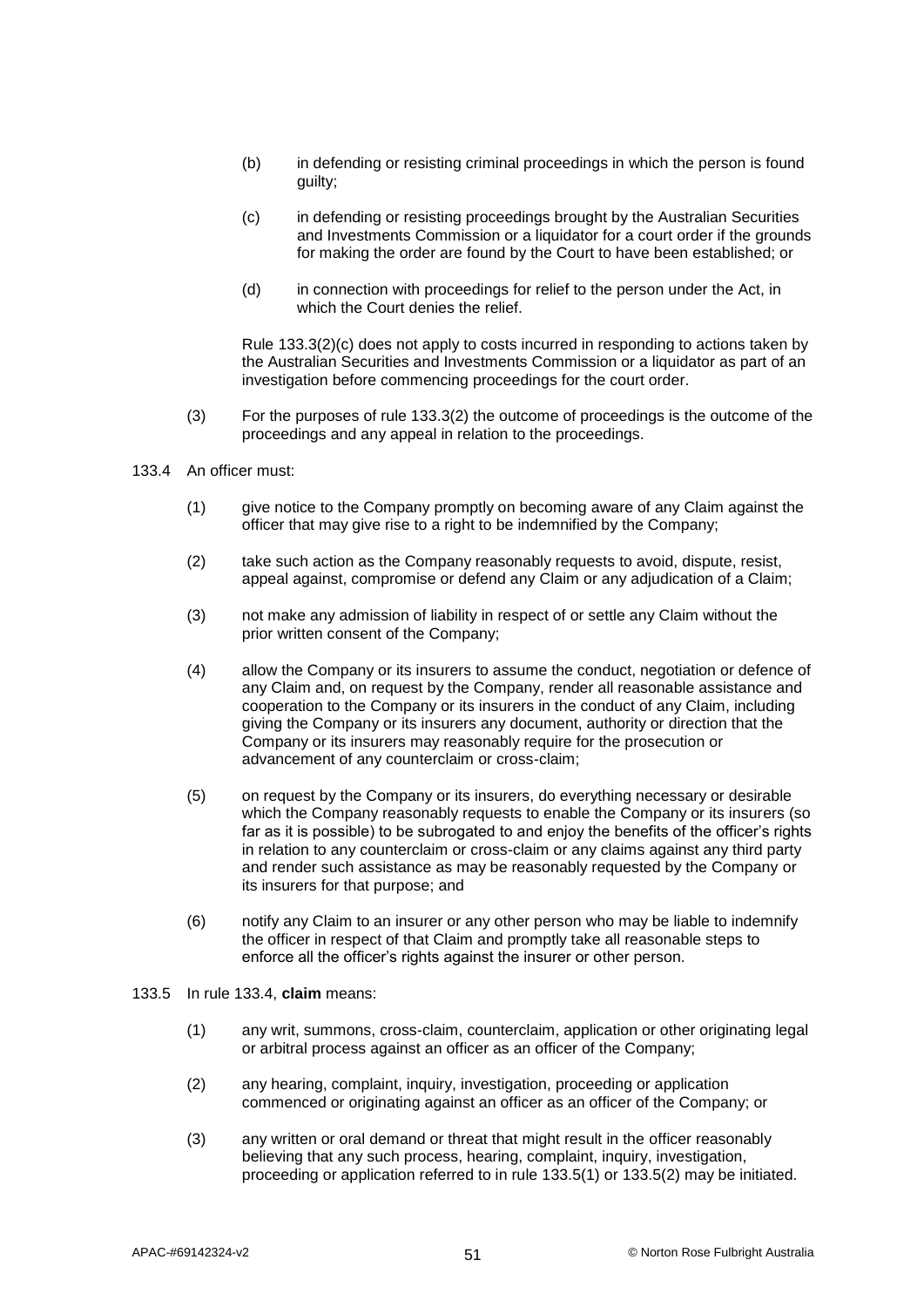133.6 If an officer of the Company becomes personally liable for the payment of any sum primarily due from the Company, and the officer may be indemnified under rule [133.1,](#page-54-3) the directors may, despite the interest (if any) of the directors or any of them, execute or cause to be executed a mortgage, charge or security over or affecting the whole or any part of the assets or undertaking of the Company by way of indemnity to secure the officer so becoming liable from any loss in respect of that liability.

### <span id="page-56-0"></span>**134 Insurance**

- 134.1 The Company may pay or agree to pay a premium in respect of a contract insuring a person who is or has been an officer of the Company or a related body corporate of the Company against any liability incurred by the person as an officer of the Company or a related body corporate except a liability (other than 1 for legal costs) arising out of:
	- (1) conduct involving a wilful breach of duty in relation to the Company; or
	- (2) a contravention of section 182 or 183 of the Act.

### **135 Director voting on contract of indemnity or insurance**

135.1 Despite anything in this Constitution, a director is not precluded from voting in respect of any contract or proposed contract of indemnity or insurance, merely because the contract indemnifies or insures or would indemnify or insure the director against a liability incurred by the director as an officer of the Company or of a related body corporate.

### **136 Liability**

136.1 An officer of the Company is not liable for the act, neglect or default of any other officer or for joining in any act or for any other loss, expense or damage which arises in the execution of the duties of his or her office unless it arises through his or her own negligence, default, breach of duty or breach of trust.

### **Winding up**

### **137 Shareholders' rights on distribution of assets**

- 137.1 Nothing in this rule prejudices the rights of the holders of shares issued on special terms and conditions.
- 137.2 If the Company is wound up, the liquidator may, with the sanction of a special resolution of the Company:
	- (1) divide among the members in kind all or any of the Company's assets; and
	- (2) for that purpose, determine how he or she will carry out the division between the different classes of members but may not require a member to accept any shares or other securities in respect of which there is any liability.
- 137.3 The liquidator may, with the sanction of a special resolution of the Company, vest all or any of the Company's assets in a trustee on such trusts determined by the liquidator for the benefit of the contributories.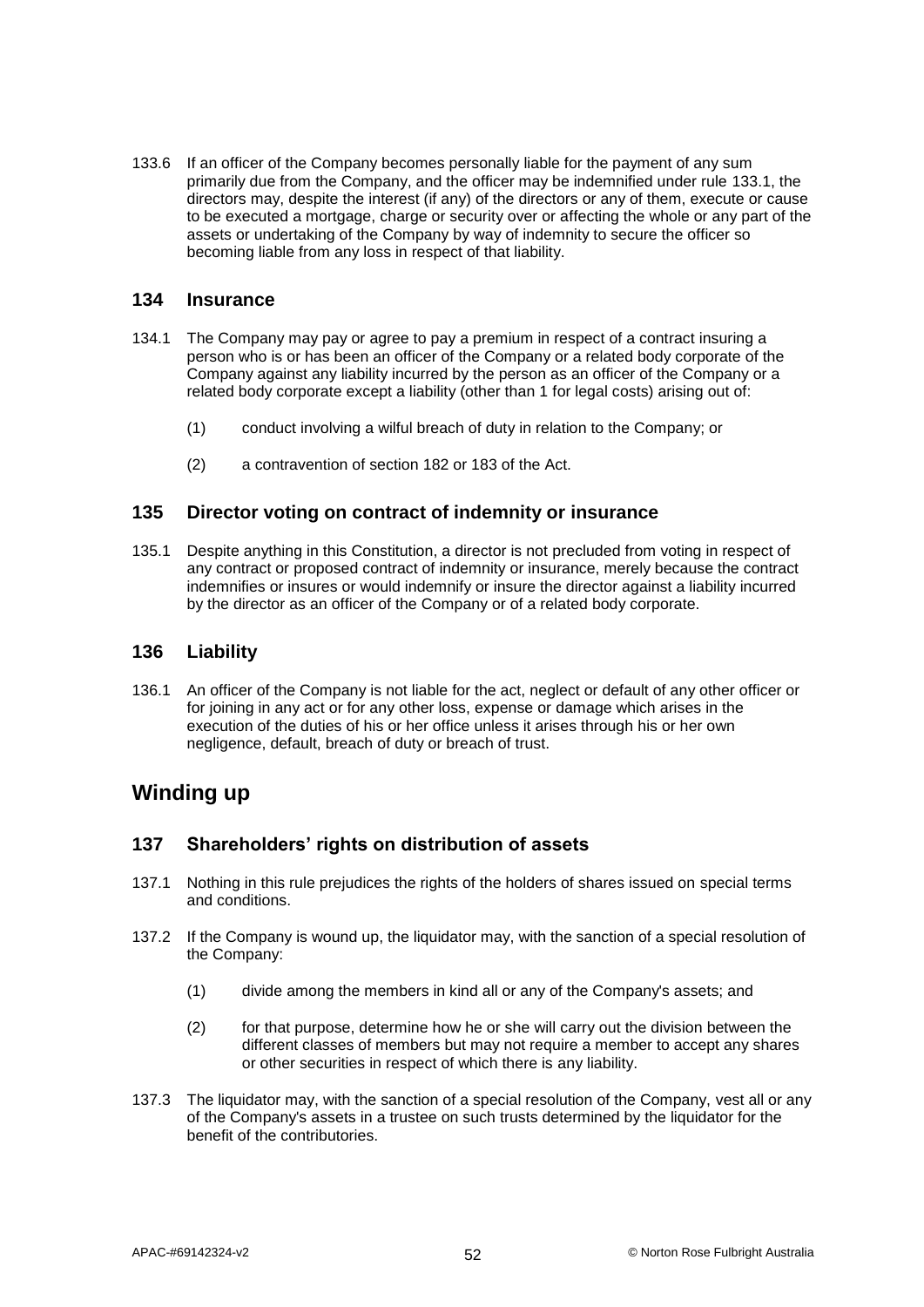# **Inspection of records**

### **138 Rights of inspection**

- 138.1 The directors of the Company, or the Company by a resolution passed at a general meeting, may authorise a member to inspect books of the Company.
- 138.2 A member other than a director does not have the right to inspect any document of the Company, other than the minute books for the meetings of its members and for resolutions of members passed without meetings, except as provided by law or authorised by the directors or by the Company in general meeting.
- 138.3 Directors have the rights of inspection and access provided by section 198F of the Act.

### **139 Confidential information**

139.1 Except as provided by the Act, no member (not being a director) is entitled to require or receive any information concerning the business, trading or customers of the Company or any trade secret, secret process or other confidential information of or used by the Company.

### **Execution of documents**

### **140 Common seal**

140.1 The Company may, but need not, have a common seal.

### **141 Share seal**

- 141.1 The Company may have a duplicate common seal. It must be a copy of the common seal with the words **duplicate seal**, **share seal** or **certificate seal** added.
- <span id="page-57-1"></span><span id="page-57-0"></span>141.2 Any certificate may be issued under the share seal.
- 141.3 The signature of any director or company secretary and the share seal may be fixed to a certificate by some mechanical or other means but if the signatures are fixed by mechanical or other means, the certificate must bear evidence of examination by the auditor, or other person appointed for that purpose by the Company.
- 141.4 For the purposes of rules [141.2](#page-57-0) and [141.3](#page-57-1) **certificate** means a certificate in respect of shares, debentures, registered unsecured notes, convertible notes, certificates of debenture or any certificate or other document evidencing any options or rights to take up shares or other interests in the Company.

### <span id="page-57-2"></span>**142 Use of common seal**

- 142.1 If the Company has a common seal the directors must provide for its safe custody.
- 142.2 The common seal may not be fixed to any document except by the authority of a resolution of the directors or of a committee of the directors duly authorised by the directors.
- 142.3 The Company executes a document with its common seal if the fixing of the seal is witnessed by: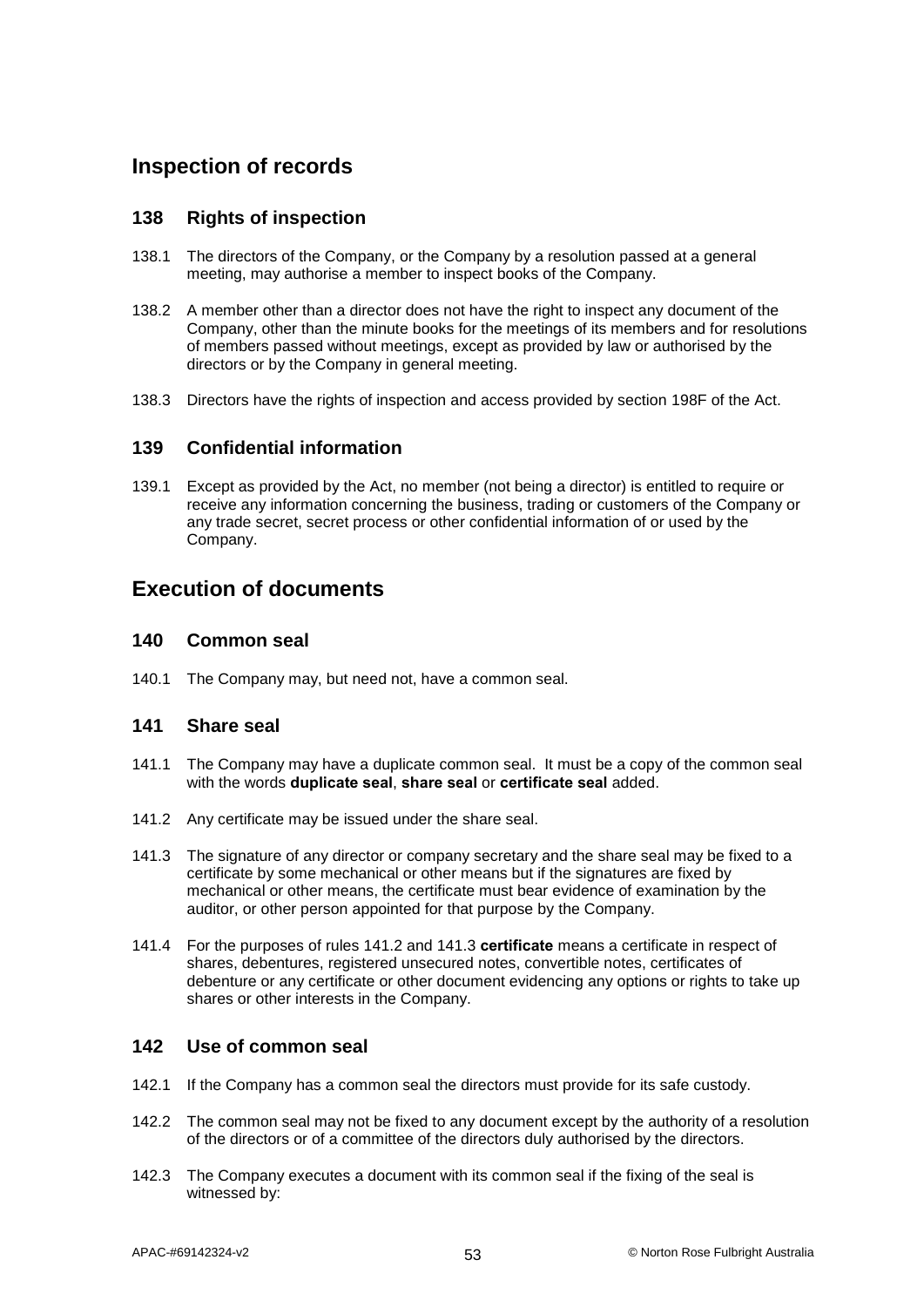- (1) 2 directors of the Company;
- (2) a director and a company secretary of the Company; or
- (3) a director and any other person authorised by the directors for that purpose.

### <span id="page-58-0"></span>**143 Execution of documents without common seal**

- 143.1 The Company may execute a document without using a common seal if the document is signed by:
	- (1) 2 directors of the Company; or
	- (2) a director and a company secretary of the Company.

### **144 Execution – general**

- 144.1 The same person may not sign in the dual capacities of director and secretary.
- 144.2 A director may sign any document as director, with or without the common seal, although the document relates to a contract, arrangement, dealing or other transaction in which he or she is interested and his or her signature complies with the requirements of this Constitution as to execution despite his or her interest.
- 144.3 Rules [142](#page-57-2) and [143](#page-58-0) do not limit the ways in which the directors may authorise documents (including deeds) to be executed on behalf of the Company.

### **Notices**

#### <span id="page-58-3"></span>**145 Notice by the Company to members**

- <span id="page-58-2"></span><span id="page-58-1"></span>145.1 Notice may be given by the Company to any person who is entitled to notice under this Constitution by:
	- (1) serving it on the person; or
	- (2) sending it by post, courier, facsimile transmission or electronic notification to the person at the person's address shown in the Register or the address supplied by the person to the Company for sending notices to the person; or
	- (3) (except in the case of a notice of meeting of members which is required to be given individually to each member entitled to vote at the meeting and to each director), advertising in 1 or more newspapers published daily (except on weekends) throughout Australia as determined by the directors.
- 145.2 A notice sent by post or courier is taken to be served:
	- (1) by properly addressing, prepaying and posting or directing the delivery of the notice; and
	- (2) on the day after the day on which it was posted or given to the courier for delivery.